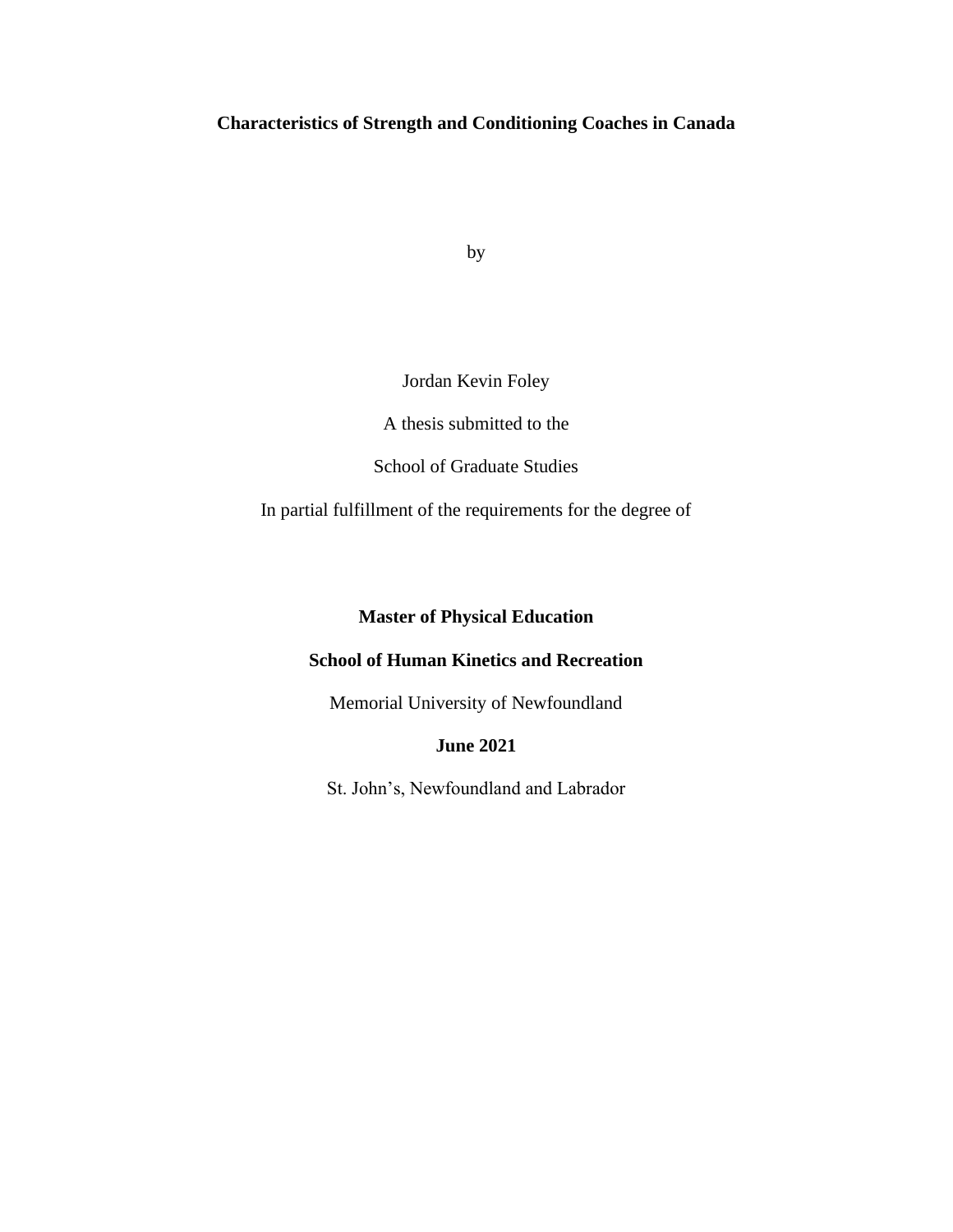### **ABSTRACT**

The formal field of strength and conditioning (S&C) is relatively young in Canada when compared to the United States of America (USA). Identifying the characteristics of Canadian S&C coaches will serve as an evaluation and point of comparison for future strategy and direction. The primary purpose of this study was to gather information about the demographic characteristics of S&C coaches in Canada including age, sex, minority status, salary, education, and certification. Secondly, this study compared expert and non-expert Canadian S&C coaches. While the demographics of S&C coaches has been examined in the National Collegiate Athletic Association (NCAA) in the USA, this study was the first to our knowledge to examine characteristics of Canadian S&C coaches. The criteria and study of expert coaches has been done on Canadian sport coaches but not for S&C coaches. This research aimed to combine both concepts of defining the characteristics of Canadian S&C coaches while also categorizing them as expert and non-experts based on a working definition of coaching expertise.

*Keywords: strength and conditioning, demographics, coaching, expert*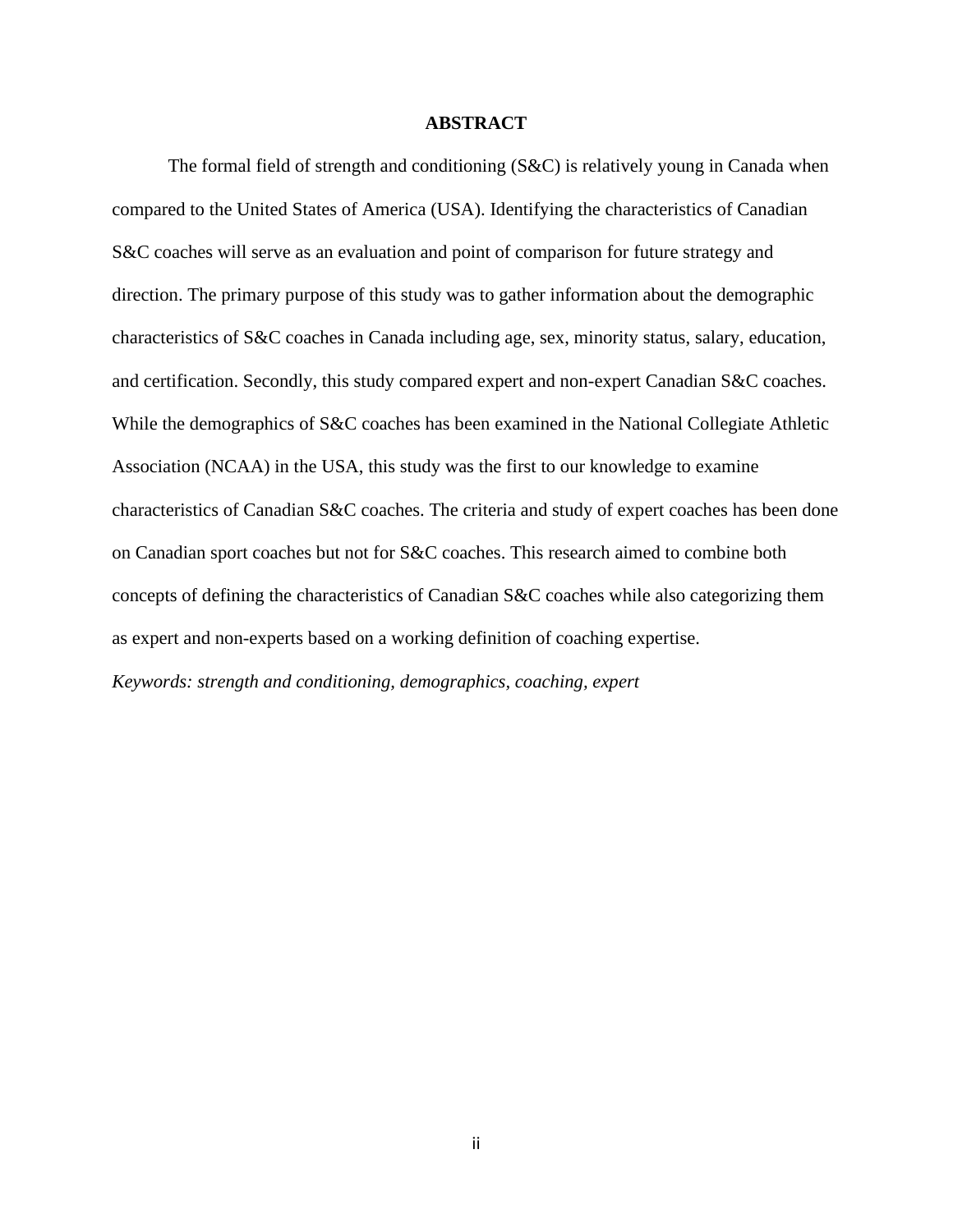### **ACKNOWLEDGEMENTS**

First, I would like to thank my mentor and friend Dr. Trevor Cottrell for challenging me to do this many years ago in a way that only he could have. He said that if I chose to do a Master's degree that at the end of it all I MUST be able to answer the question "How does your research advance and contribute to your field?". I kept coming back to that question in weighing options and topics which led me to Dr. Behm and a cold call email with an "idea". All that to say, I feel that we accomplished the above goal and it may not have happened without that challenge while standing in front of the fountain in the EIRC.

The project would not have been possible without the patience of my supervisor, Dr. David Behm. It was many months (years) back and forth but all he did was help, and not judge. I am honoured to have worked on this project with a person and academic such as Dr. Behm.

I would also like to thank Dr. Erin McGowan and Dr. Karl Erickson for their assistance in the development of my survey.

Lastly, I would like to thank all my colleagues that encouraged, helped shape, and participated in this research. This work is meant to have done right by those of you I admire in the field of Canadian strength and conditioning.

iii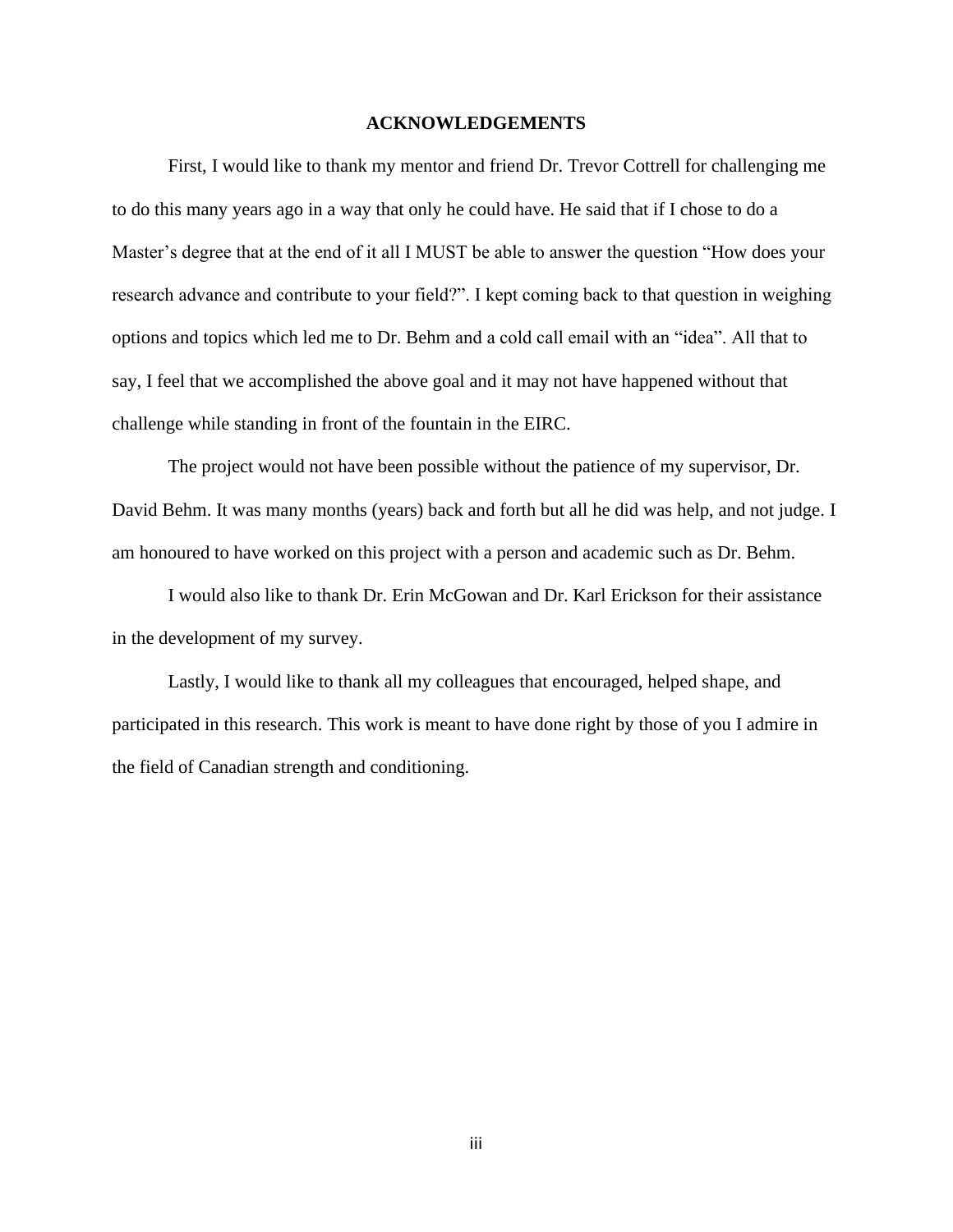# **TABLE OF CONTENTS**

| 1.1  |                                                                               |
|------|-------------------------------------------------------------------------------|
| 1.2  |                                                                               |
| 1.3  |                                                                               |
| 1.4  |                                                                               |
| 1.5  |                                                                               |
| 1.6  | Role of practical experience, mentorship, and collaboration for coaches9      |
| 1.7  |                                                                               |
| 1.8  |                                                                               |
| 1.9  |                                                                               |
| 1.10 | Role of practical experience, mentorship, and collaboration for S&C coaches12 |
| 1.11 |                                                                               |
| 1.12 |                                                                               |
| 1.13 |                                                                               |
|      |                                                                               |
|      |                                                                               |
| 3.1  |                                                                               |
| 3.2  |                                                                               |
| 3.3  |                                                                               |
| 3.4  |                                                                               |
| 3.5  |                                                                               |
| 3.6  |                                                                               |
| 3.7  |                                                                               |
| 3.8  |                                                                               |
| 4.0  |                                                                               |
| 4.1  |                                                                               |
| 4.2  |                                                                               |
| 4.3  |                                                                               |
| 4.4  |                                                                               |
| 4.5  |                                                                               |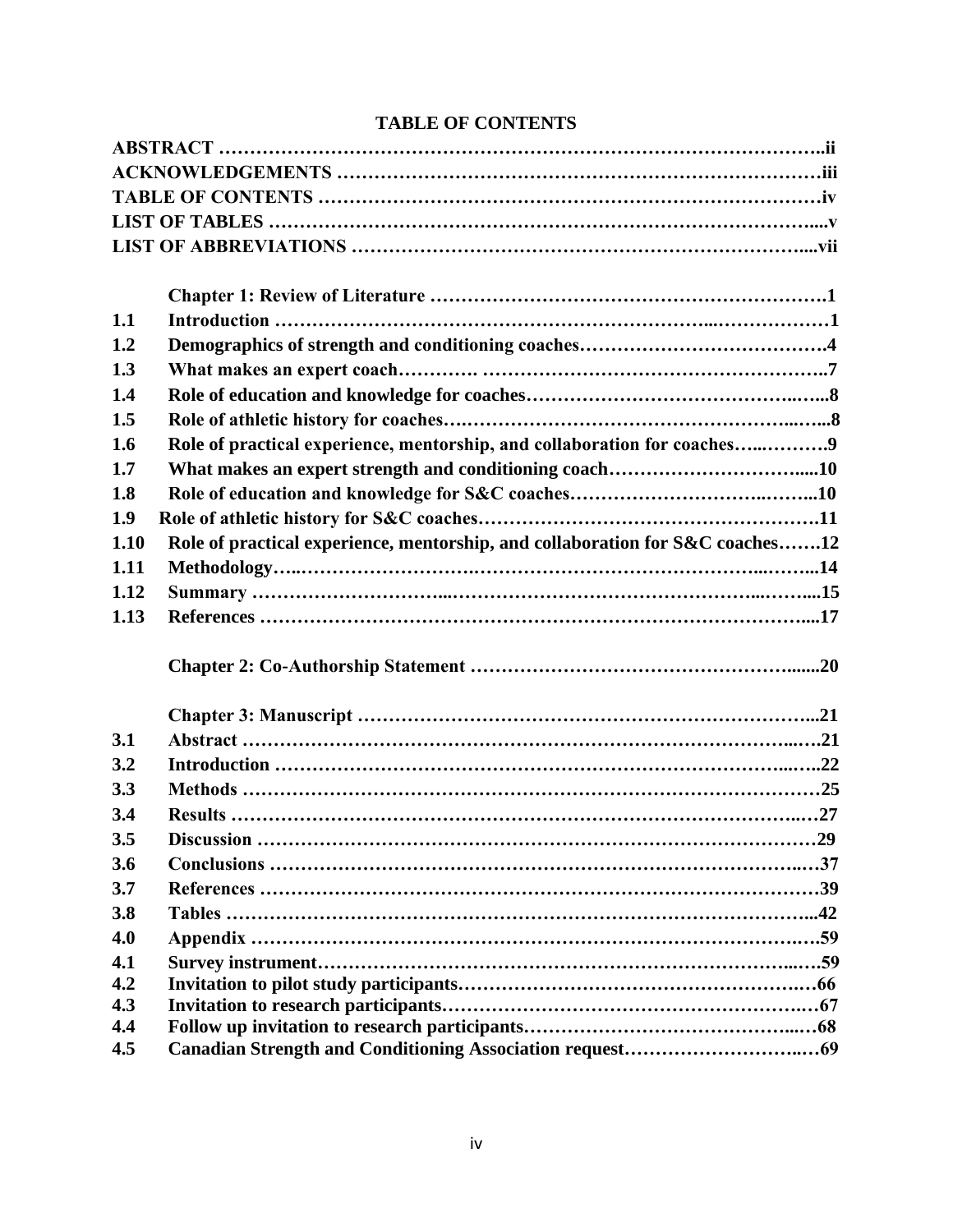### **LIST OF TABLES**

**Table 1** Demographics of Canadian S&C coaches

**Table 2** Salary by primary work environment

**Table 3** Certifications by primary work environment

**Table 4** Highest education by primary environment

**Table 5** Highest education by major

**Table 6** Job title

**Table 7** Staffing responsibilities

**Table 8** S&C coaching experience in years

**Table 9** Duties in addition to S&C coaching

**Table 10** Career goals of Canadian S&C coaches

**Table 11** Salaries of performance lead/manager/director

**Table 12** Comparative profile of NCAA and Canadian university S&C coaches

**Table 13** Demographics of expert and non-expert Canadian S&C coaches

**Table 14** Salary of expert and non-expert Canadian S&C coaches

**Table 15** Certifications for expert and non-expert Canadian S&C coaches

**Table 16** Highest education of expert and non-expert Canadian S&C coaches

**Table 17** Highest education by major for expert and non-expert Canadian S&C coaches

**Table 18** Job title for expert and non-expert Canadian S&C coaches

**Table 19** Full-time/part-time expert and non-expert Canadian S&C coaches

**Table 20** Years of S&C coaching experience for experts and non-experts

**Table 21** S&C Coaching experience for expert and non-expert Canadian S&C coaches in years

**Table 22** Duties in addition to S&C coaching for experts and non-experts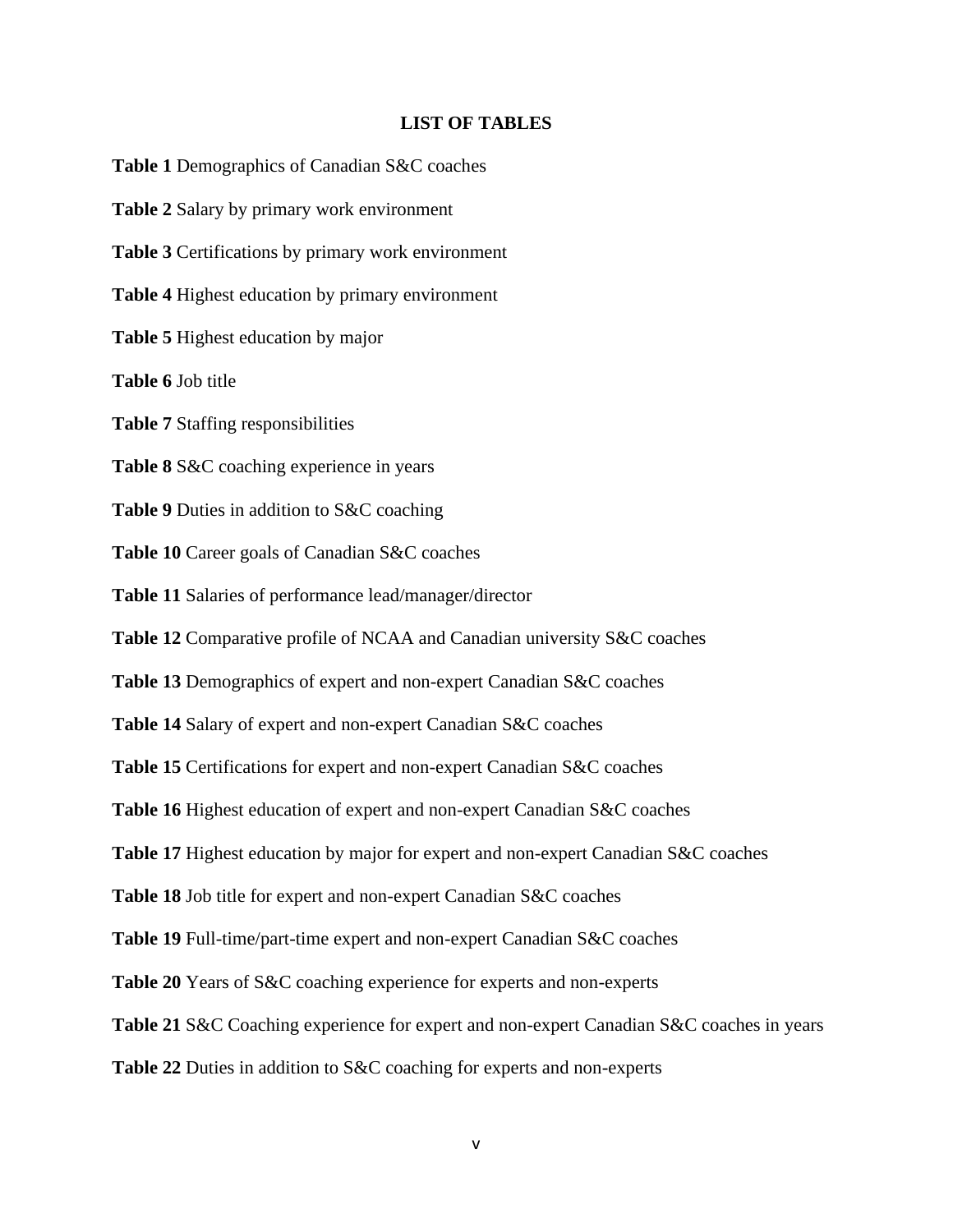**Table 23** Career goals of expert and non-expert Canadian S&C coaches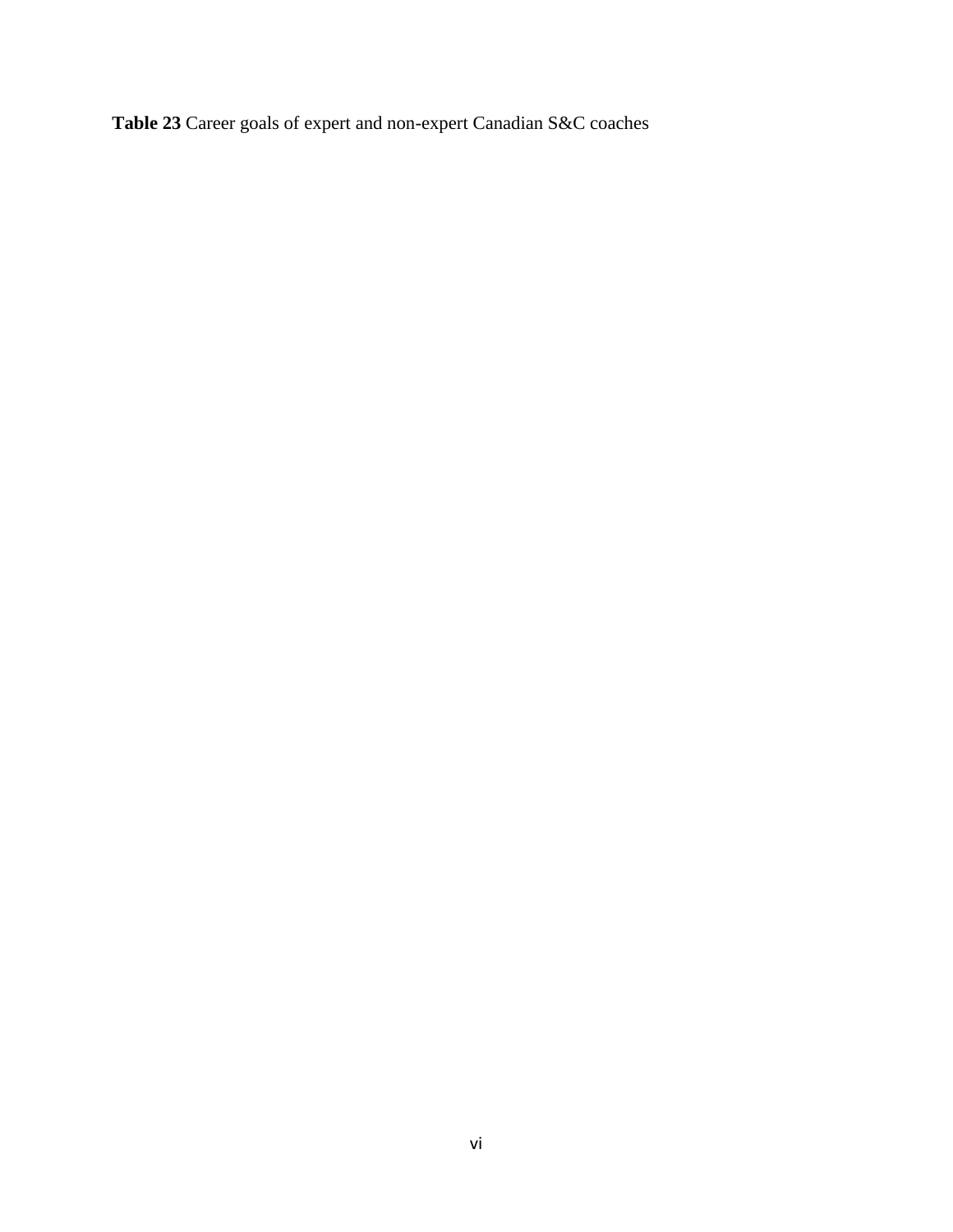# **LIST OF ABBREVIATIONS**

| <b>ACSM-EP</b>  | American College of Sports Medicine – Exercise Physiologist                         |
|-----------------|-------------------------------------------------------------------------------------|
| <b>ASCA</b>     | <b>Australian Strength and Conditioning Association</b>                             |
| <b>CAC</b>      | Coaching Association of Canada                                                      |
| CATA-CAT        | Canadian Athletic Therapy Association - Certified Athletic Therapist                |
| <b>CSCA</b>     | Canadian Strength and Conditioning Association                                      |
| <b>CPTN</b>     | Certified Personal Trainer's Network                                                |
| CPTN-CPT        | Certified Professional Trainers Network – Certified Personal Trainer                |
| $CPU - C$       | Canadian Powerlifting Union – certified status                                      |
| $CPU - T$       | Canadian Powerlifting Union – trained status                                        |
| <b>CSEP</b>     | Canadian Society of Exercise Physiology                                             |
| <b>CSEP-CEP</b> | Canadian Society of Exercise Physiology - Certified Exercise Physiologist           |
| <b>CSEP-CPT</b> | Canadian Society of Exercise Physiology - Certified Personal Trainer                |
| <b>CFP-PTS</b>  | Can-fit Pro-Personal Trainer Specialist                                             |
| <b>NCAA</b>     | National Collegiate Athletic Association                                            |
| <b>NSCA</b>     | National Strength and Conditioning Association                                      |
| NSCA-CPT        | National Strength and Conditioning Association – Certified Personal Trainer         |
|                 | NSCA-CSCS National Strength and Conditioning Association – Certified Strength and   |
|                 | <b>Conditioning Specialist</b>                                                      |
| NSO             | National sport organization                                                         |
|                 | NCCP WL -C National Coaching Certification Program Weightlifting – certified status |
|                 | NCCP WL -T National Coaching Certification Program Weightlifting – trained status   |
| <b>PSO</b>      | Provincial sport organization                                                       |
| S&C             | Strength and conditioning                                                           |
| <b>UKSCA</b>    | United Kingdom Strength and Conditioning Association                                |
| <b>USAW</b>     | United States of America Weightlifting                                              |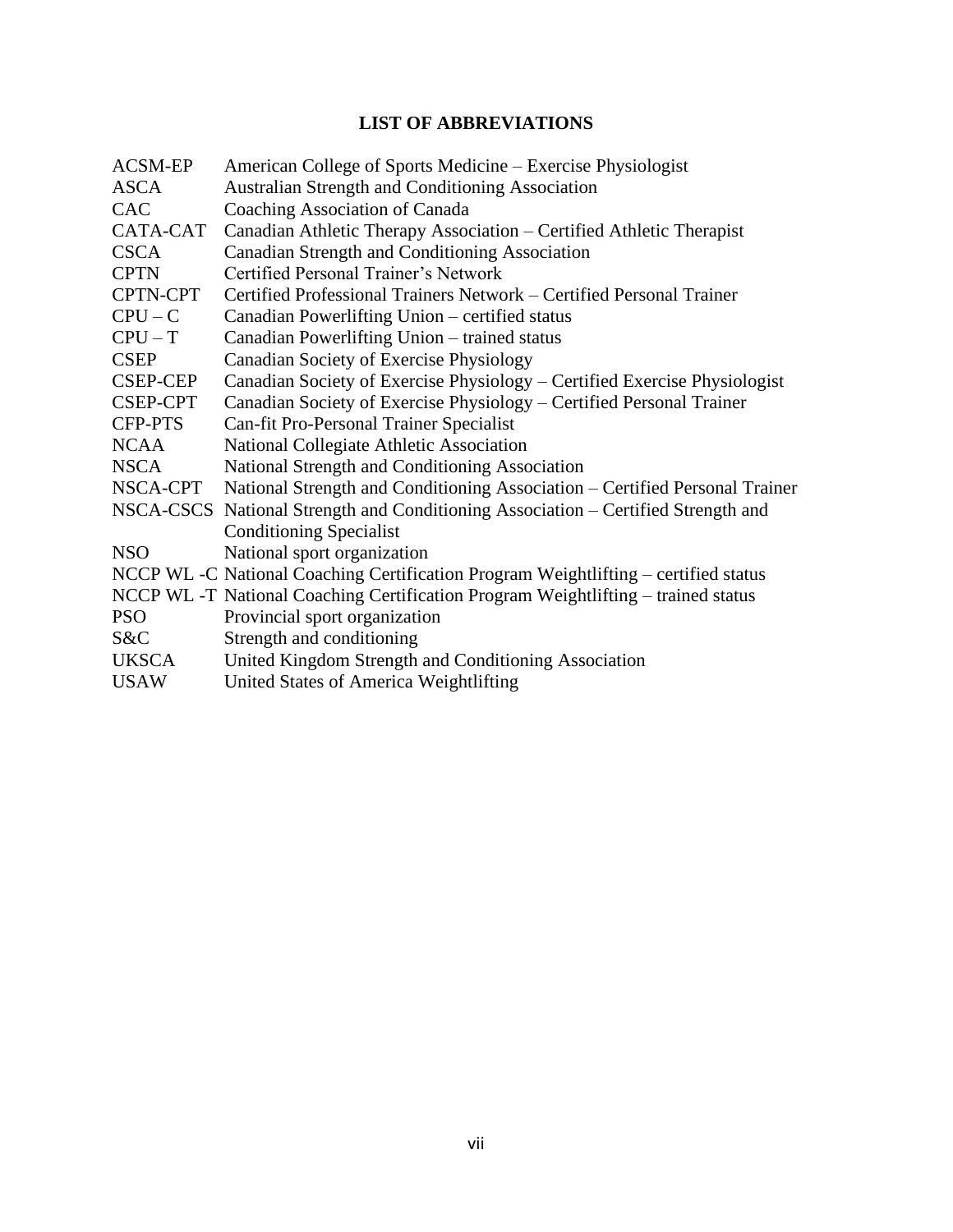#### **Chapter 1: Review of Literature**

#### **1.1 Introduction**

The Canadian Strength and Conditioning Association (CSCA) was founded in October 2018 in order to support and serve strength and conditioning (S&C) coaches in Canada (Canadian Strength and Conditioning Association, 2020). The are several related organizations in Canada such as Coaching Association of Canada (CAC), Canadian Society of Exercise Physiology (CSEP), and the Certified Personal Trainers Network (CPTN), however none of these are truly specific to S&C in the Canadian setting. Other countries also have dedicated S&C associations in addition to their exercise science and coaching associations. In particular, the United States (USA) has the National Strength and Conditioning Association (NSCA), the United Kingdom has the United Kingdom Strength and Conditioning Association (UKSCA), and Australia has the Australian Strength and Conditioning Association (ASCA). While these non-Canadian associations are beneficial to S&C coaches in Canada, the sporting context and culture in these countries differ from those in Canada, which is why the formation of the CSCA is a step towards supporting the specific needs of Canadian S&C coaches. Even with the formation of the CSCA, the characteristics and profile of Canadian S&C coaches is still unknown and yet to be studied. Therefore, it is necessary to define and research the characteristics of S&C coaches in Canada as well as the process for becoming a Canadian S&C coach. Furthermore, comparing with research done on National Collegiate Athletic Association (NCAA) S&C coaches would help to determine the next steps in the development of the field. This would better allow the CSCA to serve coaches working towards achieving expertise with the knowledge of the current characteristics of expert Canadian S&C coaches. The focus of comparison will be with similar work done in the USA with NCAA S&C coaches.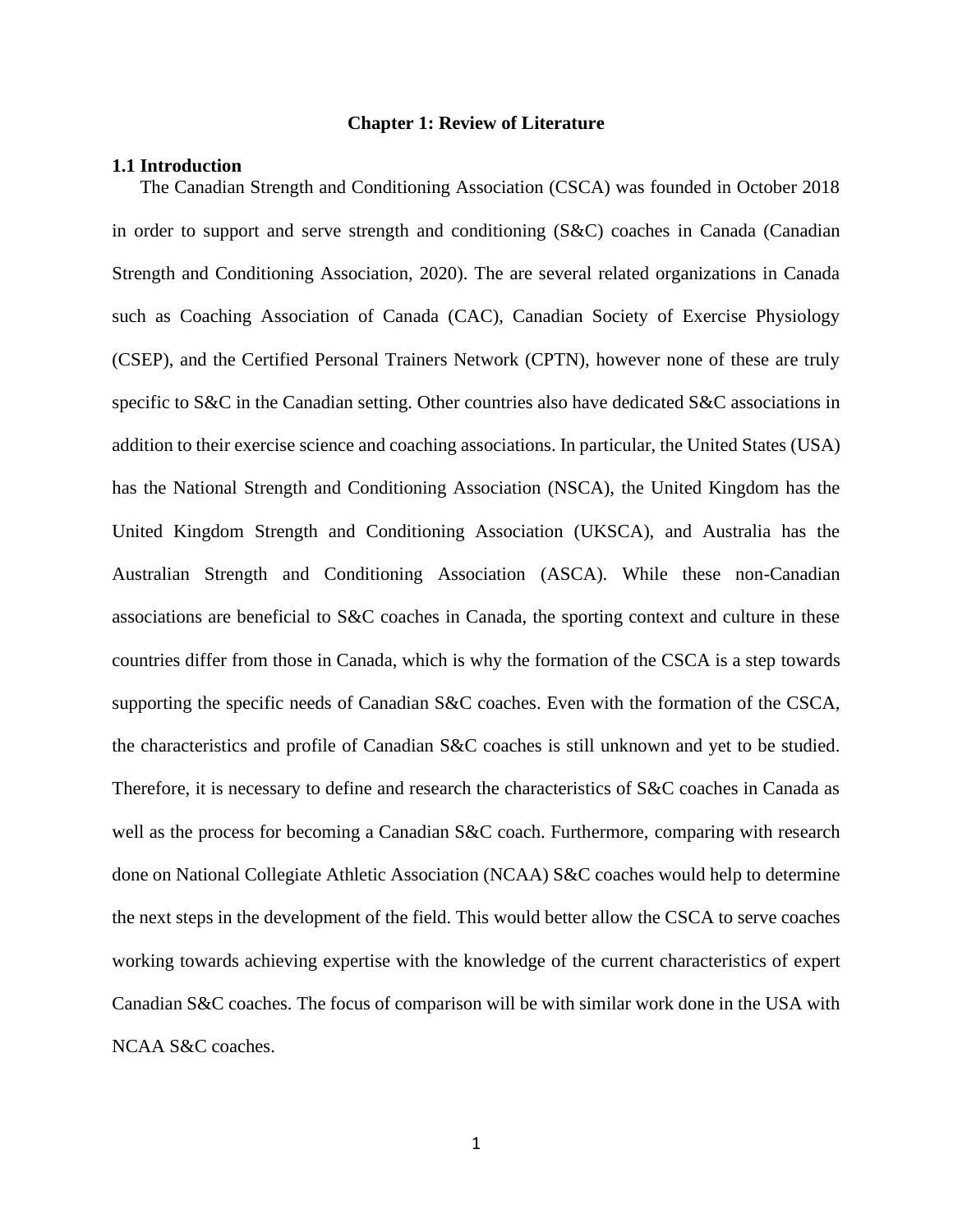The examination of coaches' characteristics will aim to look at two main areas: the demographic characteristics of S&C coaches in Canada as well as a measure of coaching expertise. The demographic characteristics will closely mirror work done with NCAA S&C coaches completed by Haggerty (Haggerty, 2005), Martinez (Martinez, 2004), and Pullo (Pullo. 1992). In these studies, the authors examined NCAA Division I, II, and III S&C coaches for information pertaining to their demographic characteristics, educational background, competitive and coaching experiences, duties, and opinions of the head S&C coaches. Pullo (1992) studied NCAA Division I Football S&C coaches, Martinez (2004) looked at NCAA Division I head S&C coaches, and Haggerty (2005) examined NCAA Division II and Division III head S&C coaches.

Since the NCAA and S&C organizations in the USA are many years ahead with respect to acceptance and professionalism, it will be crucial to compare the metrics of coaches in the NCAA to those that are examined in Canada. One such example of the divide is that the NSCA was formed in 1978 (National Strength and Conditioning Association, 2020), whereas as mentioned above, the CSCA was only recently formed in 2018. That in and of itself is a 40-year gap in the domestic acknowledgement of professionalization of the field of S&C. It is important to mention that the NSCA does service internationally, including Canada, but does not aim to specifically meet the needs of a certain country or region other than the USA. The examination of Canadian S&C coaches specifically will serve as an evaluation and point of comparison upon which future strategy and direction can be applied in order to progress Canadian S&C towards coaching expertise and in comparison, to the more established formalized S&C coaching field in the USA.

In determining what characteristics are needed to attain S&C coaching expertise, the literature must be examined pertaining to both sport coaching and S&C coaching. A coach's level is often determined by the level of achievement of his/her athletes, the athletes' perception and satisfaction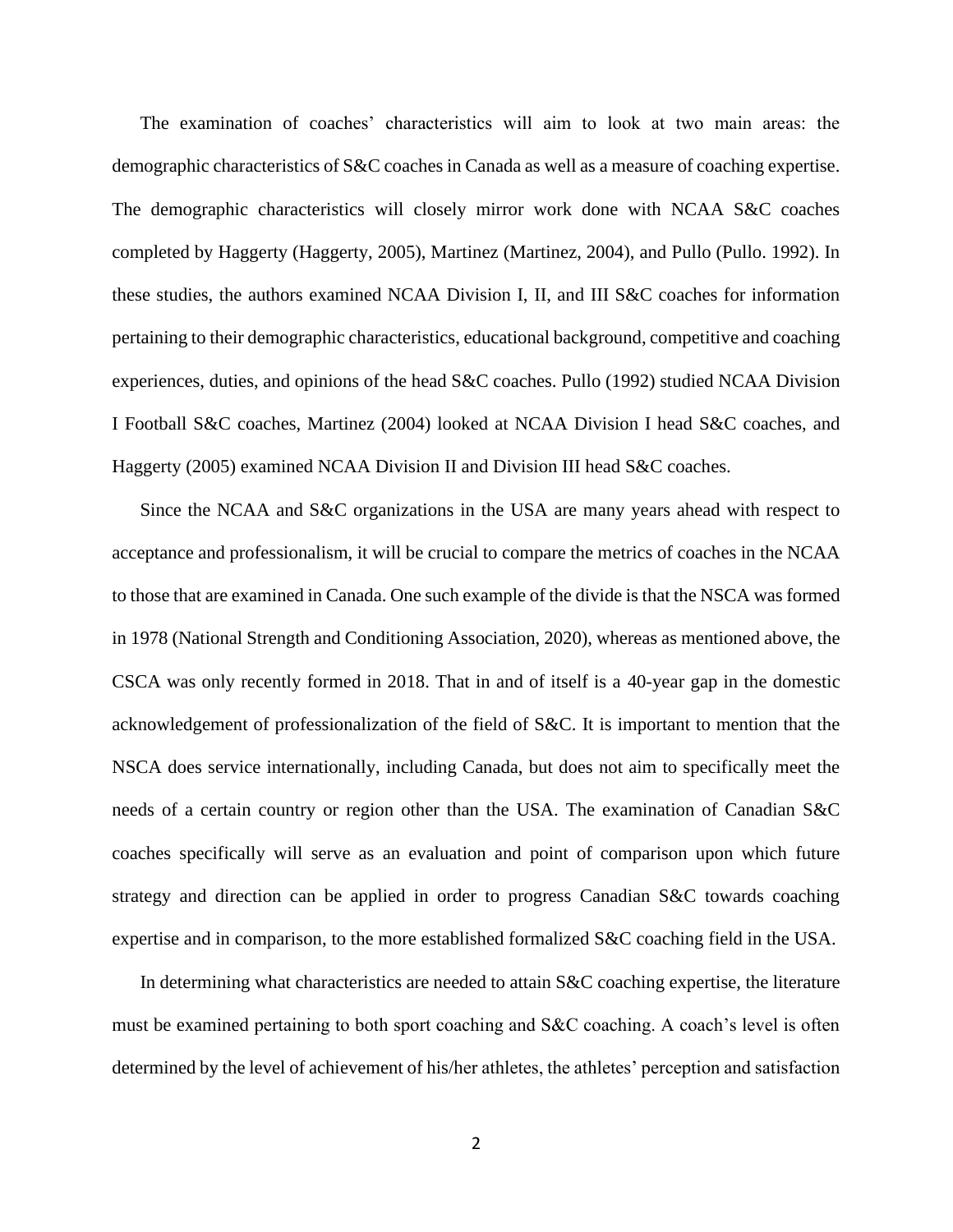of the coach or the amount of time that the coach has engaged in coaching and coaching behaviours [\(Côté](http://refworks.scholarsportal.info.library.sheridanc.on.ca/refworks2/default.aspx?r=references%7CMainLayout::init) & Gilbert, 2009). There are some limitations in determining whether a coach is an expert or not, especially in S&C. The success of an athlete is determined by their physical, mental, emotional, tactical, and technical preparation of which the main area of focus for S&C coaches is on physical development. There can certainly be some overlap in other areas of development, but that is not typically the focus of this profession. Given the large number of factors, it would be difficult to use the athletes' sport success as a main component of defining an expert S&C coach. The other two factors addressed by [Côté](http://refworks.scholarsportal.info.library.sheridanc.on.ca/refworks2/default.aspx?r=references%7CMainLayout::init) and Gilbert (2009) can be applied to an S&C coach in a similar way that it would be applied to a sport coach to determine expertise.

The main function of an S&C coach is to educate and train athletes to improve their sport performance (Gilbert & Baldis, 2014). This may include but is not limited to the development of speed, power, strength, endurance, flexibility, and injury prevention. As with all coaches, S&C coaches will aid in the development of other characteristics outside their focus area. The characteristics of an expert S&C coach are similar to that of an expert sport coach with the main difference being that an S&C coach would possess specific knowledge and skills surrounding how to plan and implement physical training to improve sport performance.

The purpose of this research is to identify what characteristics are possessed by S&C coaches in Canada. The inquiry will focus on the coaches' demographic characteristics, educational background, competitive and coaching experiences, duties, and opinions of the head S&C coaches similar to the work completed on NCAA S&C coaches (Haggerty, 2005; Martinez, 2004; Pullo, 1992). A few additional questions based on the work of Côté, Salmela, Trudel, Baria, & Russell (1995) will examine years of experience, coaching level, coaching athletes that reach the national or international level, and acknowledgement from a provincial sporting organization (PSO) or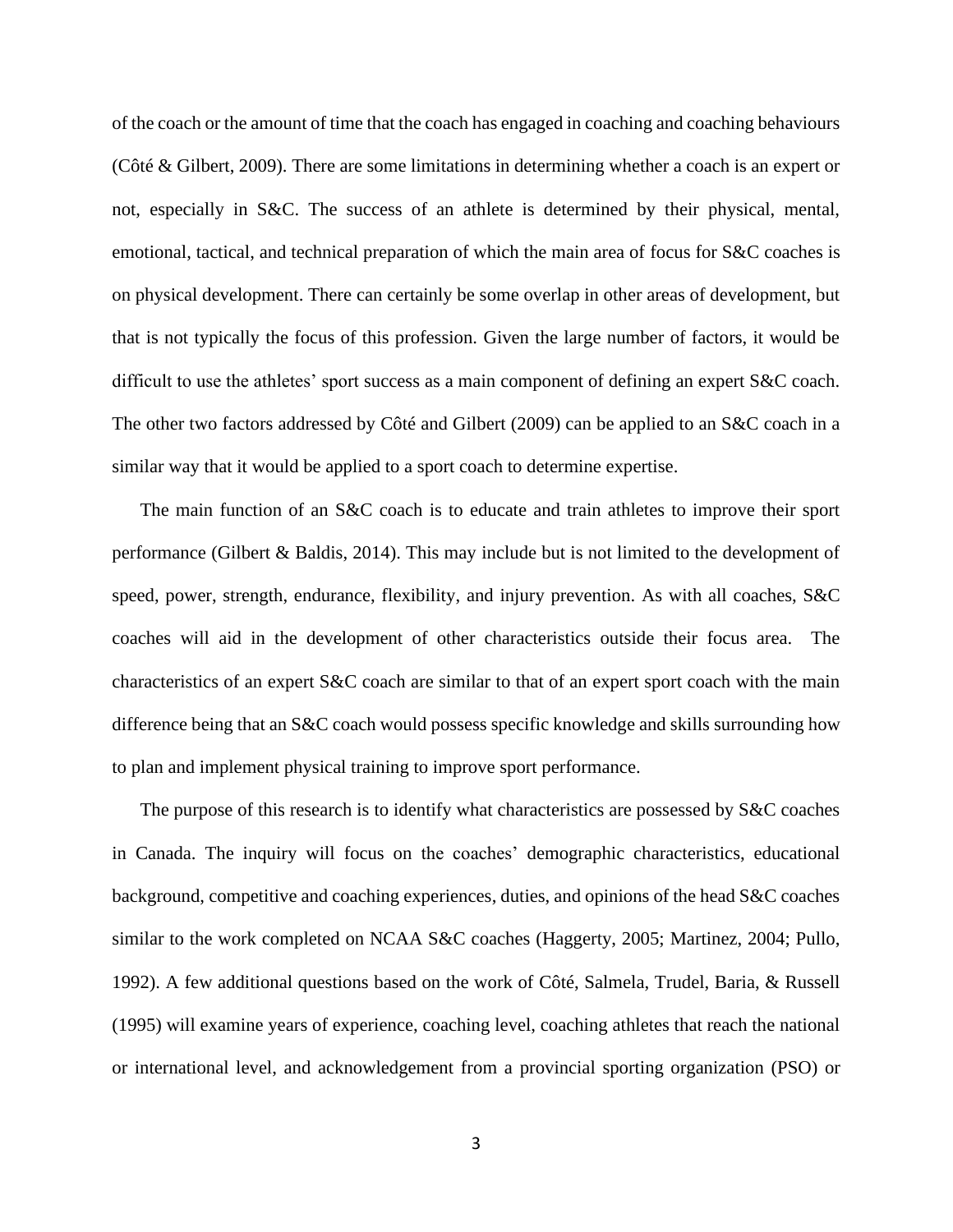national sporting organization (NSO). Based on this work, S&C coaches will be classified as experts based upon possessing 10 years of experience, having been an assistant or head S&C coach for a PSO or NSO, and reported that athletes they have coached progressed to the next competitive level within their sport.

This will help create a developmental model for aspiring expert S&C coaches in Canada instead of having to rely on resources from other countries that have a sporting and educational system that differs from Canada. While we have information and definitions concerning what consists of expert coaching and what is needed to be an effective S&C coach, we do not have information that specifically pertains to becoming an expert S&C coach within the Canadian sporting system. By researching this particular area, we can create a blueprint for aspiring S&C coaches seeking expertise. Not only will it aid aspiring coaches seeking expertise, it can be used as a qualification system by athletes, parents, coaches, institutions, and governing bodies in Canada when looking to use an S&C coach to improve sport performance. With the help of the CSCA, this analysis and information will serve to define the S&C profession in Canada. In addition, the profile of an expert S&C Coach in Canada can be compared to sport coaches and S&C coaches in other countries in order to find ways to improve upon the characteristics, and therefore level of expertise, of S&C coaches in Canada.

#### **1.2 Demographics of S&C Coaches**

Given this information has not been gathered in the Canadian S&C setting, the results of the research of Pullo (1992), Martinez (2004), and Haggerty (2005) will serve as the backbone of this research study as it pertains to the demographics and characteristics of S&C coaches.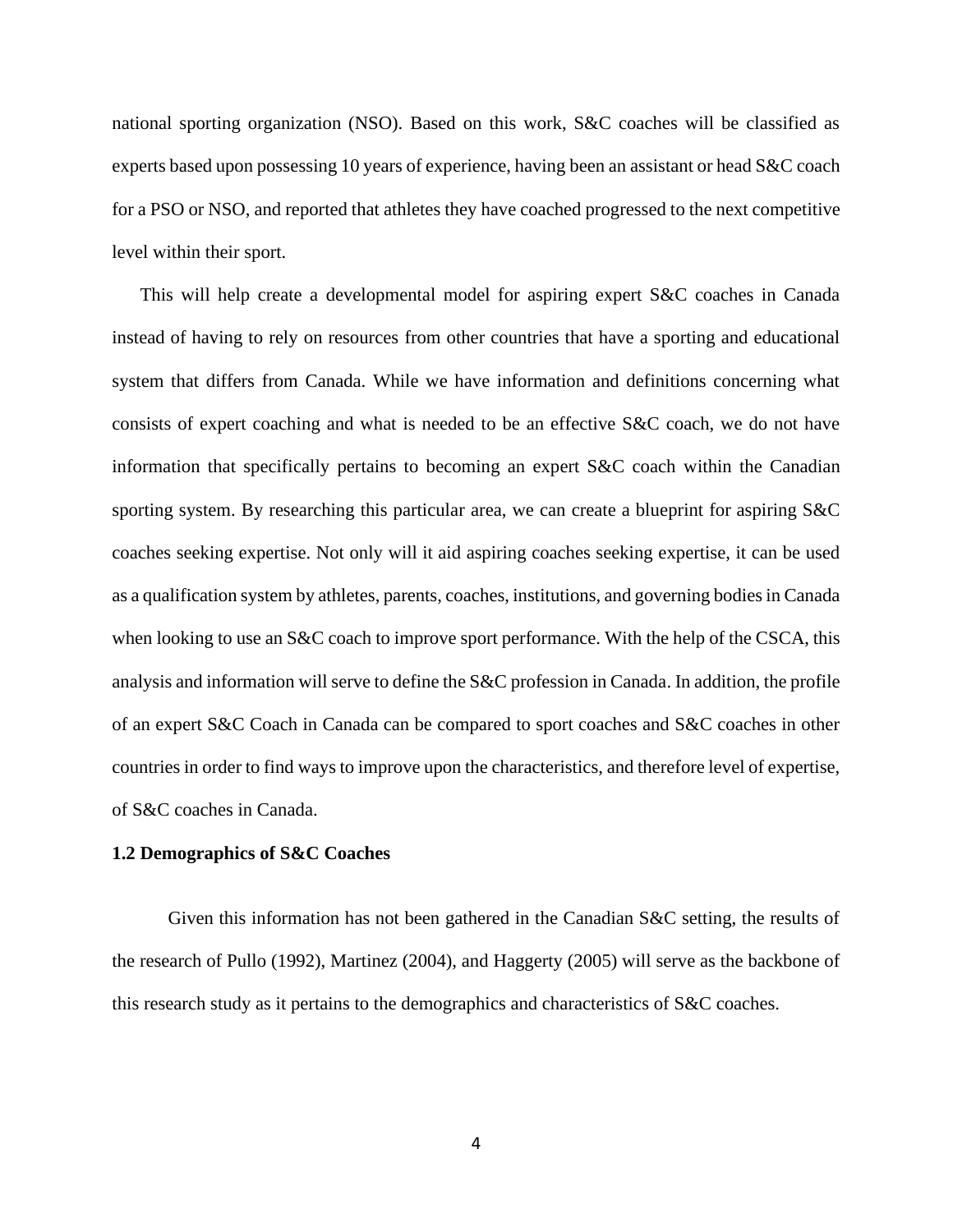There are significant differences in the American and Canadian sporting systems, including distinct differences between NCAA Divisions I, II, and III. Considering the differences in national sport systems and the fact the NCAA is a specialized educational sport governing body, I expect that the results of this study will vary from the previous studies conducted in the USA (Martinez, 2004 & Haggerty, 2005), but these studies provide a useful template for comparisons. Additionally, comparisons across S&C settings can be useful as coaches progress through their careers and opt to shift their area of focus. This comparison will allow them to know what to aim for and expect when moving between different divisions, systems, or countries in the S&C profession.

There are observed differences among the demographic characteristics of S&C coaches at the Division I, II, and III levels within the NCAA. Pullo (1992) observed that S&C coaches at the I-A level on average were 33 years old and at the I-AA level were 32 years old, while Martinez (2004) noted that S&C coaches averaged 37 years of age at the I-A level, and 34 years of age at the I-AA and I-AAA levels. With regards Divisions II and III, S&C coaches averaged 35 and 34 years of age respectively (Haggerty, 2005). S&C coaches were reported as primarily white and male across Divisions I, II, and III (Haggerty, 2005; Martinez, 2004; Pullo, 1992).

The salaries did vary across the Divisions, but it must also be noted that Pullo's work was completed significantly earlier in 1992 from the other compared studies in 2004 and 2005. The salaries reported by Pullo (1992) for Division I was \$20,000 (\$37,568.66 USD adjusted 2020) - \$39,999 (\$75,135.44 USD adjusted 2020) and Martinez (2004) recorded them as \$50,000 (\$67,700.41 USD adjusted 2020) -\$59,999 (\$81,239.13 USD adjusted 2020). Reported salaries for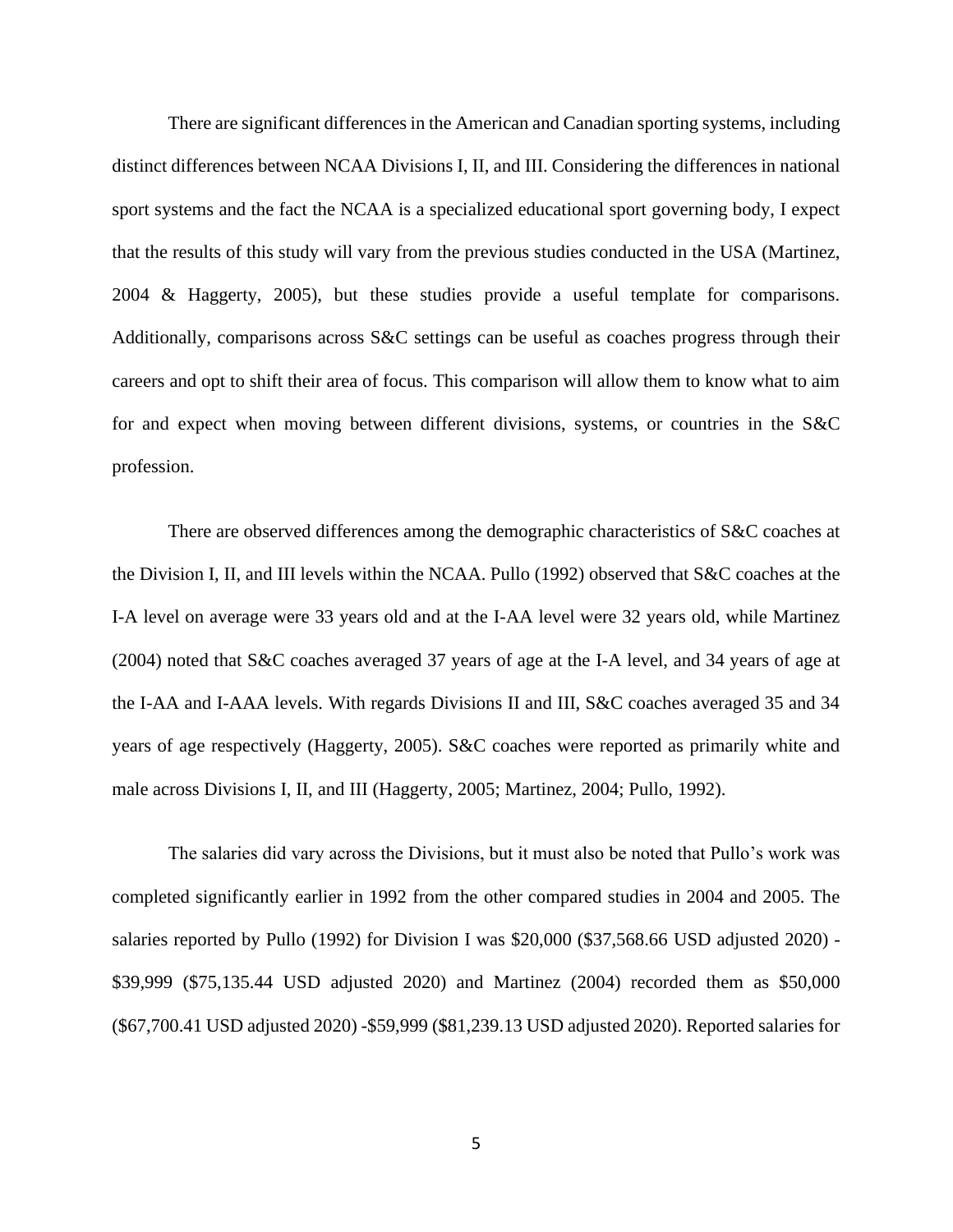Division II and III S&C coaches were \$30,001(\$40,621.60 USD adjusted 2020) -\$40,000 (\$54,160.32 USD adjusted 2020) (Haggerty, 2005).

The most common certification among all three divisions was the NSCA Certified Strength and Conditioning Specialist (CSCS) (Pullo, 1992; Martinez, 2004; Haggerty, 2005). The highest proportion of level of education recorded among participants was a master's degree with 67.5% of Experience S&C coaches at the Division I-A level (Martinez, 2004), 56.5% at the Division II level (Haggerty, 2005), and 47.1% of S&C coaches at the Division III level.

S&C coaches at the Division I level reported having previous experience as an assistant S&C coach with much higher frequency. They were as follows, 76.25% at the Division I level (Martinez, 2004), 39.1% in Division II (Haggerty, 2005), and 29.4% in Division III (Haggerty, 2005). All Divisions reported as employing support staff but the composition of such staff varied greatly across Divisions. Division I-A reported that 85% of the schools had full-time assistant S&C coaches (Martinez, 2004) compared to Division II at 17% (Haggerty, 2005), and Division III at 5.9% (Haggerty, 2005). S&C coaches at the Division I level were most likely to have the job title of Head S&C Coach (Martinez, 2004), whereas at Division II and III institutions S&C coaches were likely to have an additional title along with their S&C title such as instructor, assistant coach, or another role in the physical education or athletic department (Haggerty, 2005). All of the Division I coaches in the Martinez study were full-time employees with the majority, 92%, being contracted for periods of at least 10 months (Martinez, 2004), while Pullo had recorded that 91.8% at the Division I-A level and only 36.7% at the Division I-AA level (Pullo, 1992) were full-time. Compare this with Division II S&C coaches at 60.9% (Haggerty, 2005), and Division III at 61.8% (Haggerty, 2005) with full-time status.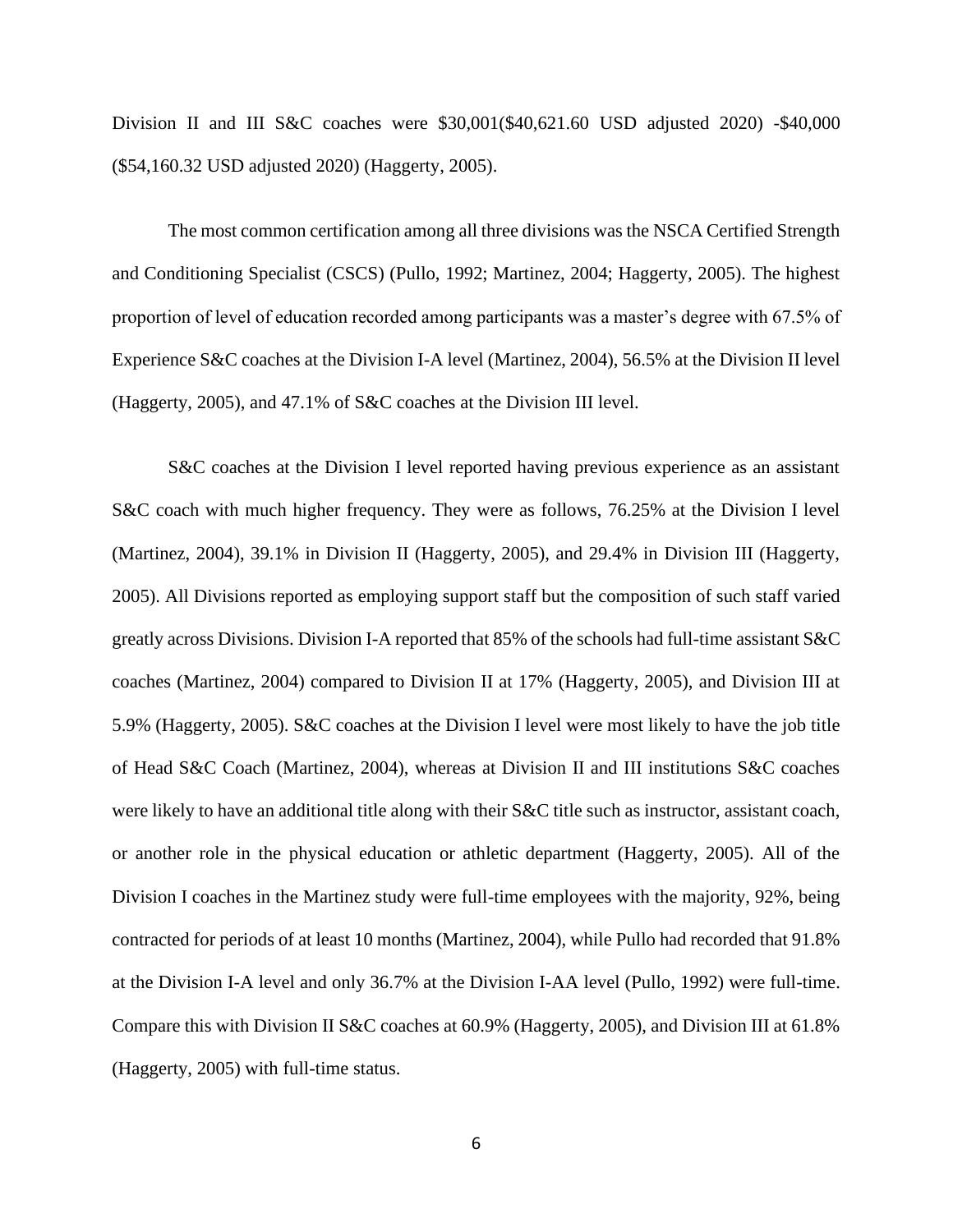Duties of S&C coaches across Divisions I, II, and III varied. Division I S&C coaches reported that the testing of athletes was their most important job task (Martinez, 2004) where Divisions II and III reported 87% and 91.2% respectively as completing sport-specific testing (Haggerty, 2005). Division I schools were most likely to have two training facilities exclusively for varsity athlete use (Martinez, 2004). Division II institutions reported as 52.2% having a dedicated facility for the athletic department (Haggerty, 2005) while 67.6% of Division III institutions reported as not having facilities dedicated to student athletes (Haggerty, 2005).

The highest reported preference of S&C coaches at the Division I level was to remain in their position as head S&C coach with moving on to be an S&C coach in professional sport to be the second most desired role (Martinez, 2004; Pullo, 1992). Division II S&C coaches surveyed aspired to move on to the Division I level with 26.1% of respondents and 21.7% of respondents wishing to stay at the Division II level (Haggerty, 2005). This differed significantly in the Division III respondents in that 35.3% wished to become a sport specific coach while continuing to be an S&C coach at the Division III level was the second most desired (Haggerty, 2005).

#### **1.3 What Makes an Expert Coach?**

Many factors need to be examined to determine the expertise of a coach. These factors can include being regarded as experts by other coaches and athletes, along with being successful at multiple levels of competition (Wiman, Salmoni, & Hall, 2010). In a study of gymnastics coaches, expertise was attained by having at least 10 years of coaching experience, coaching at the provincial level or higher, developing at least one international or two national level athletes and being recognized by the national sporting organization as a coach who develops elite athletes (Côté, Salmela, Trudel, Baria, & Russell, 1995). The definition of expert coaching can vary based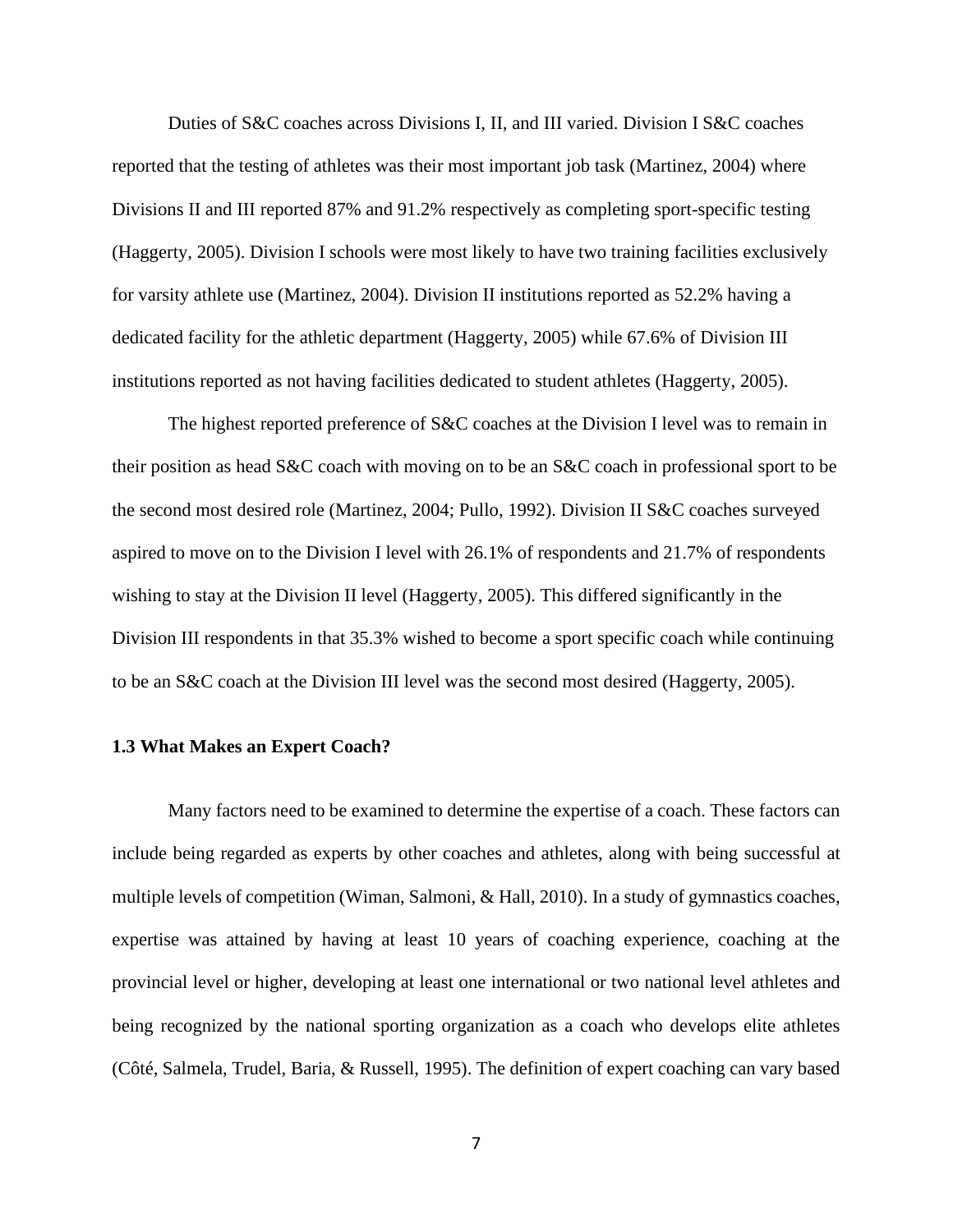upon the level of competition that the coach participates in. Although some of the characteristics are similar, the developmental focus at younger ages of sport can lend to differences when defining expertise and it is suggested that a coach could be considered an expert while coaching at non-elite levels of sport such as high school or below (Wiman, Salmoni, & Hall, 2010). Expert coaches are said to consistently apply professional, interpersonal, and intrapersonal knowledge across sporting environments with the goal of improving their athletes' performances and enjoyment [\(Côté](http://refworks.scholarsportal.info.library.sheridanc.on.ca/refworks2/default.aspx?r=references%7CMainLayout::init) & Gilbert, 2009).

### **1.4 Role of Education and Knowledge for Coaches**

There are three main areas of education and knowledge needed to be an expert coach according to [Côté](http://refworks.scholarsportal.info.library.sheridanc.on.ca/refworks2/default.aspx?r=references%7CMainLayout::init) and Gilbert (2009): professional, interpersonal, and intrapersonal. A sport coach must possess specific professional knowledge that is often the focus of seminars and clinics (Collinson, 1996). For the attainment of interpersonal and intrapersonal knowledge and education needed to be effective with their athletes, coaches often turn to teacher expertise literature [\(Côté](http://refworks.scholarsportal.info.library.sheridanc.on.ca/refworks2/default.aspx?r=references%7CMainLayout::init) & Gilbert, 2009). Through a combination of knowledge and education from sport specific resources and teaching expertise literature, a coach can possess the professional, interpersonal, and intrapersonal skills needed to attain coach mastery.

### **1.5 Role of Athletic History for Coaches**

The role of a coach's athletic past has long been a topic of discussion and debate for coaches, athletes and the general public with the thought that knowledge accumulated while playing the sport will allow the coach to ascend the levels of coaching more quickly (Cushion, Armour, & Jones, 2003). While past or present athletic ability does not correlate to coaching success (Sloane, 2007), it is observed as being extremely rare for a professional sports team to hire a coach who has not competed as an athlete at an elite level (Mielke, 2007). The overemphasis on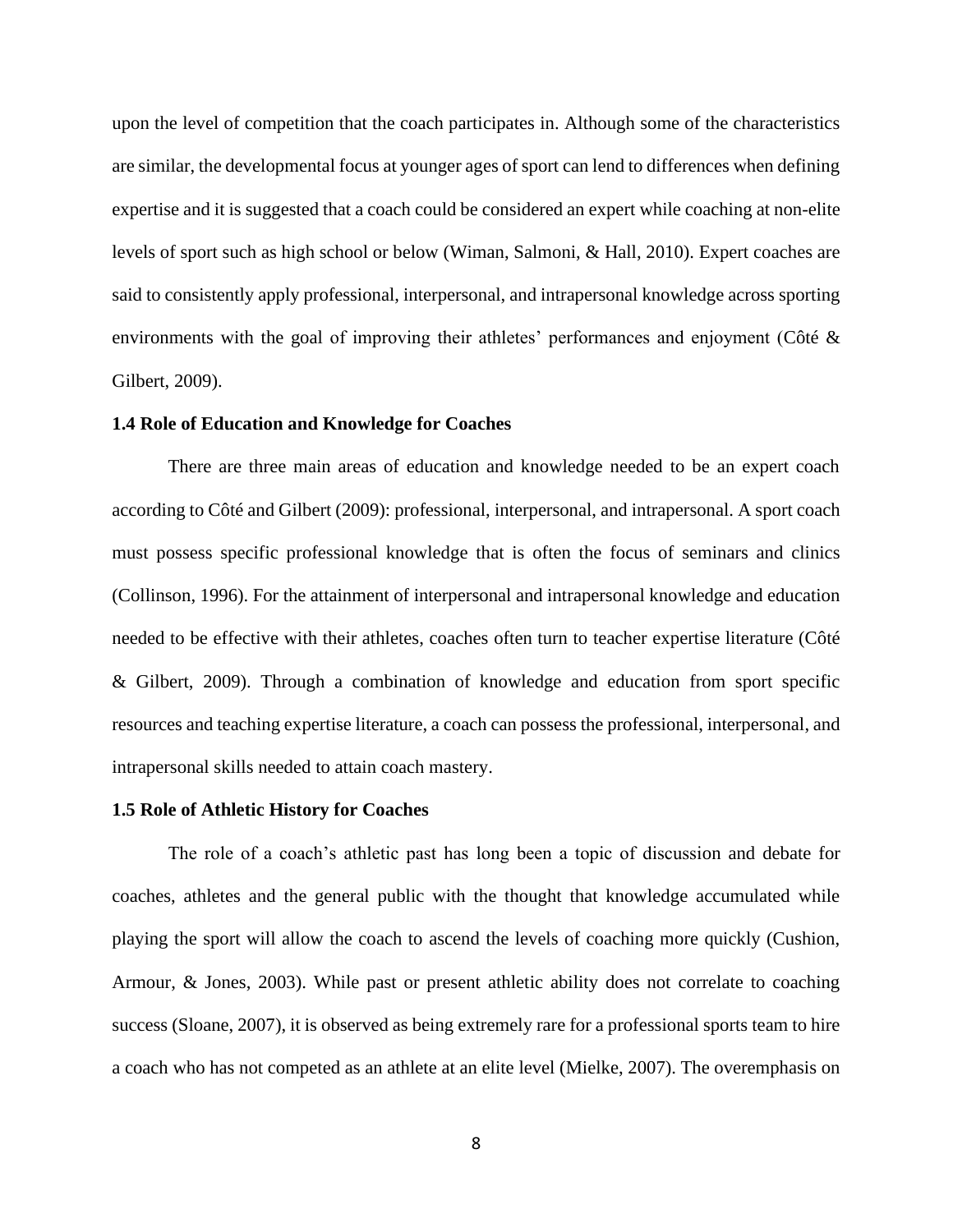past athletic experience and lack of emphasis on interpersonal and intrapersonal knowledge may be an explanation for the high turnover rates associated with coaches at the collegiate and professional level [\(Côté](http://refworks.scholarsportal.info.library.sheridanc.on.ca/refworks2/default.aspx?r=references%7CMainLayout::init) & Gilbert, 2009). While past experience as an athlete can certainly help mold a coach and their development, it is uncertain as to how much of an impact it has and whether it is absolutely necessary. As with other characteristics of expert coaches, it is the combination of these characteristics that compose the coach and not just a singular characteristic or trait.

### **1.6 Role of Practical Experience, Mentorship and Collaboration for Coaches**

Coaching is a dynamic activity where the setting and variables are constantly changing. For these reasons, accumulating practical experience is considered a necessity to become an expert coach (Grant and Dorgo, 2014). In order to become a successful coach, [Côté](http://refworks.scholarsportal.info.library.sheridanc.on.ca/refworks2/default.aspx?r=references%7CMainLayout::init) and Gilbert (2009) identify that coaches have to regularly operate in an ever changing environment to interact with their athletes, other coaches, parents and other professionals. The dynamic nature of these tasks demand that to become an expert coach one must accumulate practical experience in a variety of settings over an extended period of time. Practical experience can be attained while completing an internship or while working with a mentor coach. Research has shown that elite coaches value daily hands-on learning over formalized learning when developing coaching expertise (Gilbert, [Côté,](http://refworks.scholarsportal.info.library.sheridanc.on.ca/refworks2/default.aspx?r=references%7CMainLayout::init) & Mallett, 2010). In addition to the practical learning taking place at a daily interval, it is most valuable when the aspiring expert coach focuses his/her interactions and learning on coaches that possess higher levels of coaching expertise and success (Gould, Krane, Giannini, & Hodge, 1990). The mentoring process has also been shown to be reciprocal in nature in that the mentor coach is encouraged to take advantage of the role by developing new strategies and refining their practices which in turn contribute to a higher level of coaching expertise (Bloom, Durand-Bush,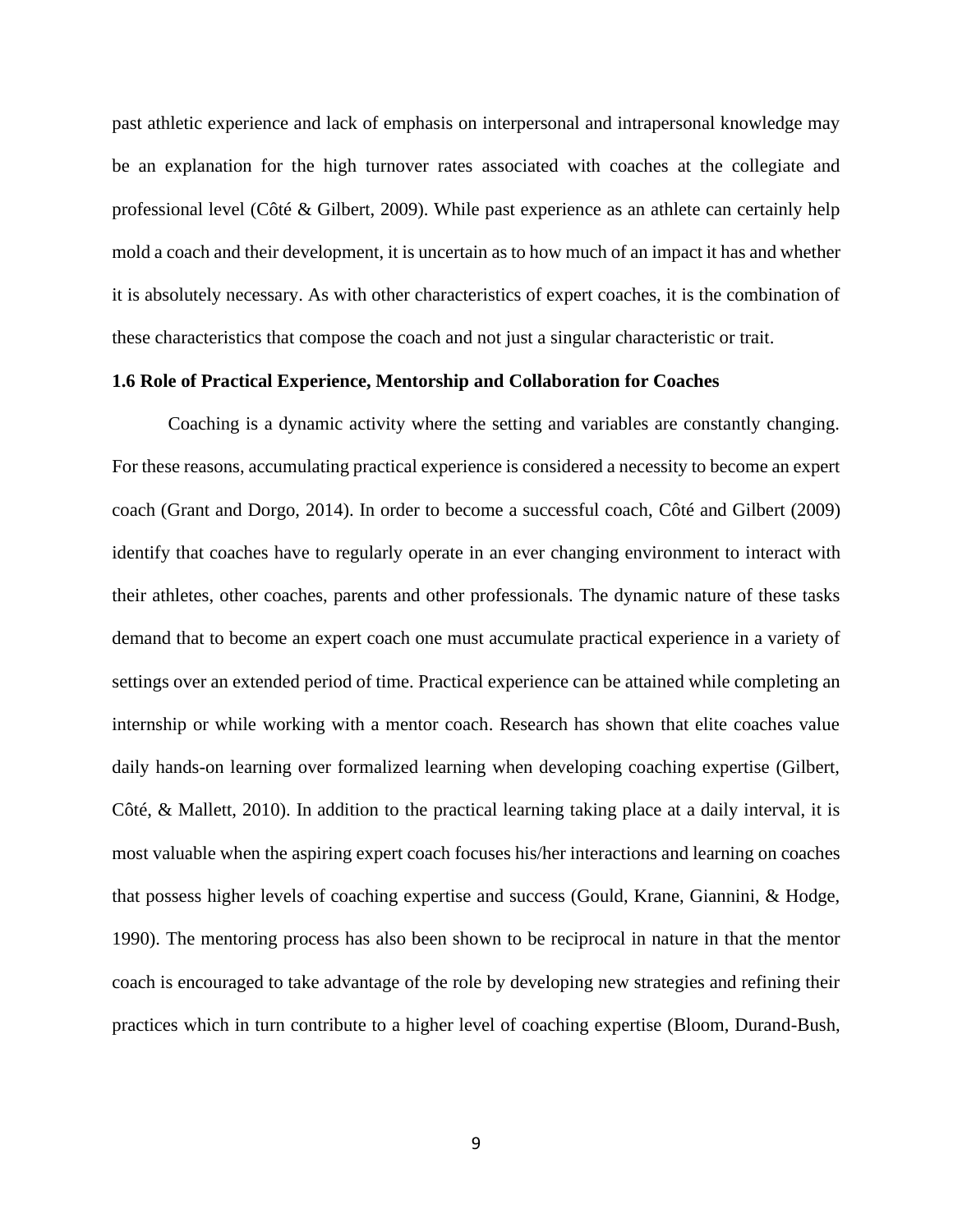Schinke, & Salmela, 1998). The combination of benefit to the mentee and mentor make it an extremely effective means of contributing to the attainment of coaching expertise.

#### **1.7 What Makes an Expert S&C Coach?**

It is apparent that there are many similarities between an expert sport coach and an expert S&C coach (Gilbert & Baldis, 2014). The main differences will appear in the specific professional knowledge of physical training for sport performance, while the interpersonal and intrapersonal knowledge will be similar to that of sport coaches. In a study of NCAA Division 1 S&C coaches, it was the opinion of several coaches that the relationship side of coaching was far more important than the specific professional knowledge needed to impact their athletes (Massey, & Vincent, 2013). While the interpersonal and intrapersonal knowledge are similar to that of sport coaching, the context of S&C may present some challenges that are different from sport coaching and success will be dependent on developing expertise in the setting in which they have to coach (Gilbert  $\&$ Baldis, 2014). In my 15+ years of experience as an S&C coach, the characteristics needed to be an S&C coach at a developmental level (e.g, high school) will vary from that of an S&C coach at and elite level in a national or professional team setting.

#### **1.8 Role of Education and Knowledge for S&C Coaches**

As stated by [Côté](http://refworks.scholarsportal.info.library.sheridanc.on.ca/refworks2/default.aspx?r=references%7CMainLayout::init) and Gilbert (2009), there are three main areas of education and knowledge needed to become an expert S&C coach: professional, interpersonal, and intrapersonal. This section will focus on the professional educational characteristics since the interpersonal and intrapersonal knowledge have significant overlap with sport coaching as discussed in previous sections.

A combined list from Garhammer (1998) and Massey (2010) have identified the following areas as curricular elements needed to be an expert S&C coach: human anatomy and physiology,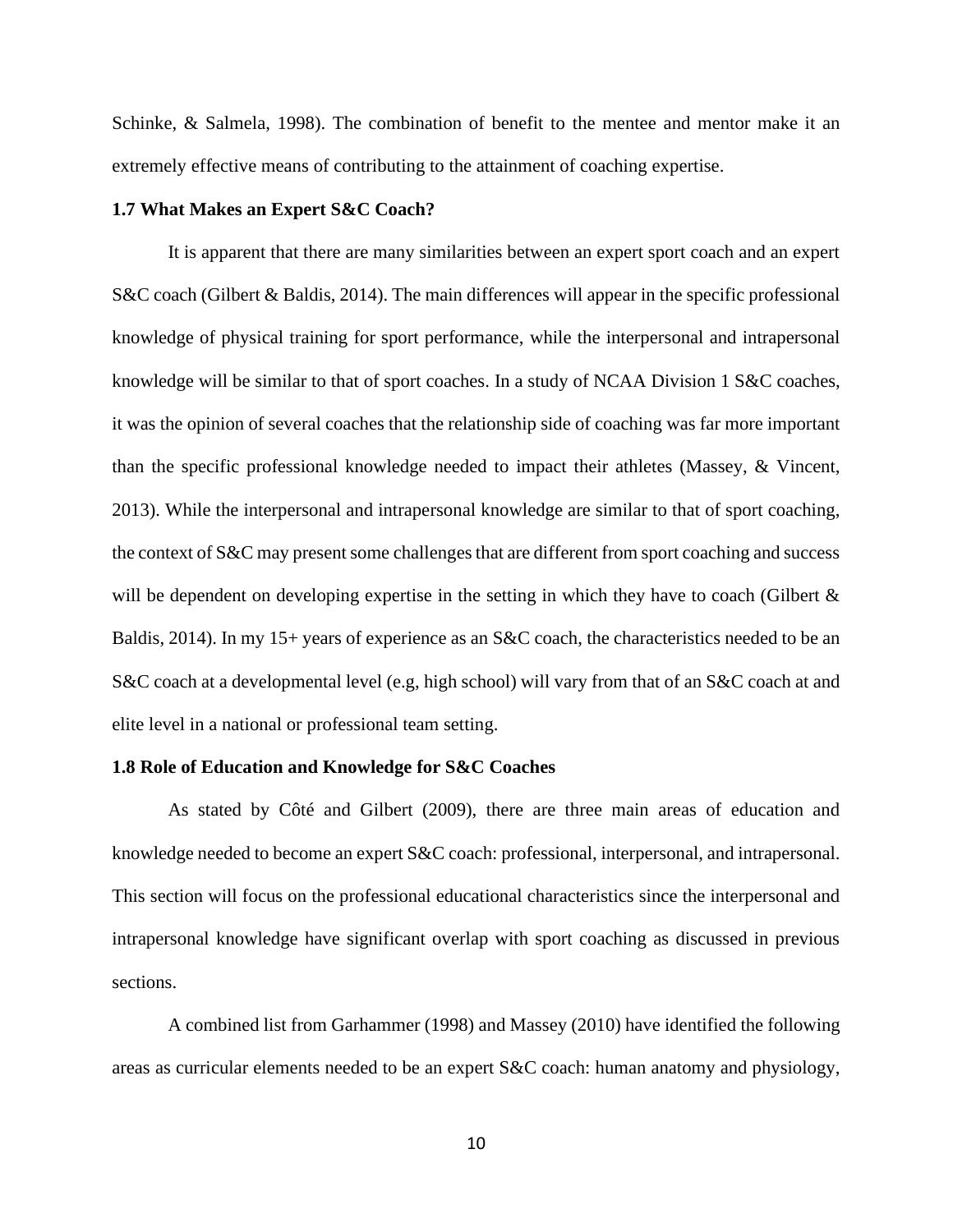sport physiology, kinesiology/biomechanics, sport psychology, sport nutrition, scientific principles of strength and conditioning, resistance training and conditioning, exercise technique and prescription, program design in S&C, sport pedagogy, motor learning, cardio-pulmonary resuscitation (CPR) and first aid, athletic injuries, performance testing, administration, and management in S&C. This list serves as a guide for acceptable professional curriculum knowledge in S&C. The inclusion of curricular elements such as developing budgets and communication skills (Vescovi, Binkley, & Kerksick, 2004) along with teaching and pedagogy (Plisk, 2003) are supported as being crucial elements in becoming an expert S&C coach. While the above list is extensive, the specific content of this list has been challenged by Stone, Sands, and Stone (2004) due to the listed curriculum containing general exercise science-based content instead of more specific performance-based sports science information, principles, and methods. Stone et al. (2004) believe that there would be a more direct carryover of professional knowledge if the curriculum was more sports, rather than exercise, science-based. Massey and Maneval (2014) believe that a curriculum based on sports science is the foundation of the professional knowledge needed to become an expert S&C coach and this is also supported by Gilbert and Baldis (2014) in that sports science-based information would more accurately duplicate the working context of a S&C coach when compared to exercise science-based information.

#### **1.9 Role of Athletic History for S&C Coaches**

As with sport coaching, the role of the past athletic history of S&C coaches is of particular interest. Similarly, to sport coaching, it is a common belief that it is necessary to have been a competitive athlete to be successful in the field of S&C (Haff, 2010). When outlining three stages of expertise, from beginner to competent to expert, Grant, Dorgo, and Griffin (2014) suggest that beginner level S&C coaches may have had some experience in S&C programs as an athlete in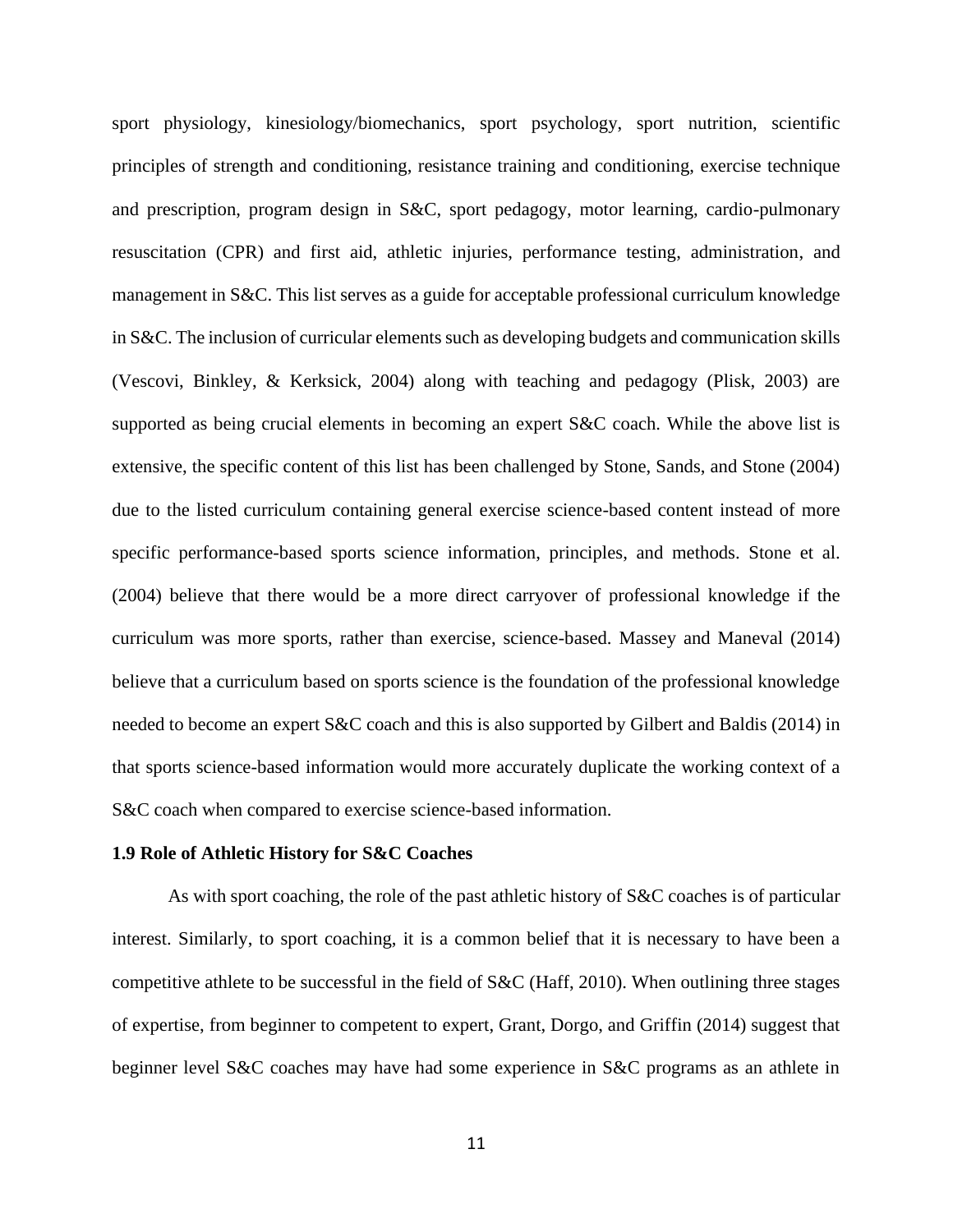addition to educational and certification credentials. This experience as an athlete would serve as the practical context of their knowledge as a beginner coach until they are able to accumulate some actual coaching experience and progress towards competence and expertise. As with sport coaching, the athletic history of coaches varies greatly and, in a study, where seven elite National Rugby League S&C coaches were surveyed, their athletic past ranged across subjects from recreational up to the international level (Hanratty & O'Connor, 2012).

### **1.10 Role of Practical Experience, Mentorship and Collaboration for S&C Coaches**

It has been outlined above that practical experience, mentorship and collaboration are critical components in becoming an expert coach and that is no different for the field of S&C. Despite the importance, Stone et al. (2004) has pointed out that many students that have applied for internships at the United States Olympic Training Centre lack the practical experience needed to train athletes. This is despite possessing the exercise science knowledge to conduct laboratorybased tasks, and that it requires significant additional training to get the interns up to practical standards. While these practical experiences are often not attained through formal educational pathways, an aspiring S&C coach or one that is looking to increase their coaching expertise is expected to obtain knowledge through practical coaching experiences (Massey & Maneval, 2014). While gaining this practical knowledge it is useful to do so under a mentor in S&C as with sport coaching as discussed above.

In order to achieve expert coaching status, the process of self-improvement must be a constant, life long process. This process can involve elements from professional, interpersonal, and intrapersonal knowledge as outlined by [Côté](http://refworks.scholarsportal.info.library.sheridanc.on.ca/refworks2/default.aspx?r=references%7CMainLayout::init) and Gilbert (2009), and this process can be enhanced through collaboration with other professionals by sharing experiences that have a high level of relevance to each other's contextual situation (Gilbert, & Baldis, 2014).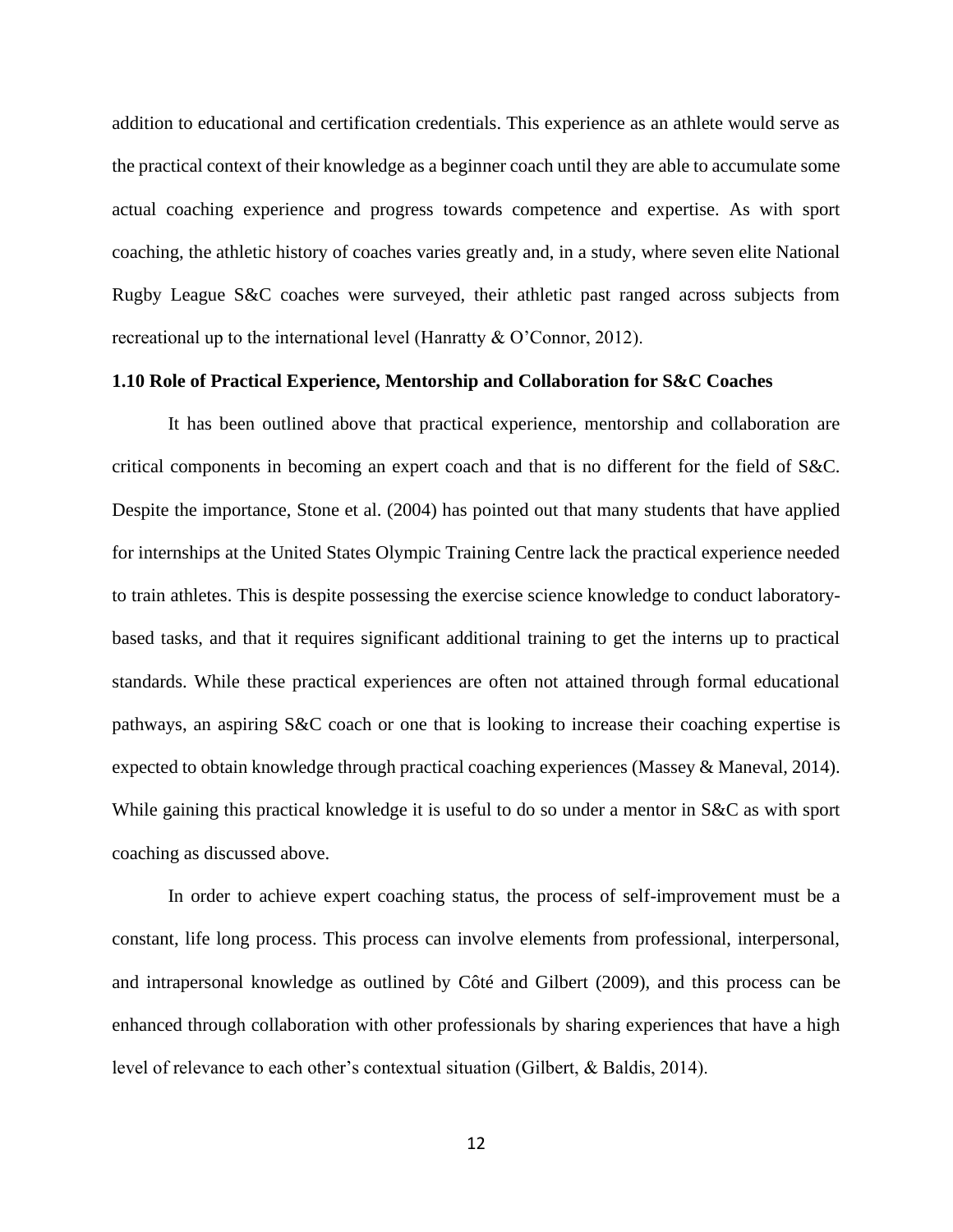### **Objectives**

The primary purpose of this study is to gather information about the demographic characteristics of S&C coaches in Canada. The use of this information will be twofold. It will serve as a blueprint for aspiring S&C coaches in Canada with respect to the target in which they are trying to achieve and how to get there. Additionally, this information will be compared with that of the research conducted on NCAA S&C coaches in order to compare and contrast the profession in different countries with diverse sporting environments and organizations. Secondly, this study will assess coaching expertise by asking about years experience, PSO/NSO experience, and athlete progression. This will further allow us to create a profile of Canadian S&C coaches at certain levels, but also further describe expert coaches within those levels to discover whether there are discernable differences between the demographics and characteristics of expert and non-expert S&C coaches at each level.

#### **Research Questions**

- 1. What are the necessary education and experience to become an S&C coach in Canada?
- 2. How do the demographics of Canadian S&C coaches differ from S&C coaches in the USA?
- 3. What differences in the demographics of Canadian S&C coaches exist between expert and nonexpert Canadian S&C coaches?

### **Hypotheses**

The education and experience required to become an S&C coach in Canada will be similar to that of the NCAA coaches with the exception of graduate assistant experience. These do not seem to be as prevalent in Canada, and it is expected that this will be demonstrated by this study.

The demographics will be similar to that of the USA S&C coaches but will show a larger proportion of S&C coaches identifying as female. This may be related to the recency of this study compared to the NCAA studies or be representative of a true difference.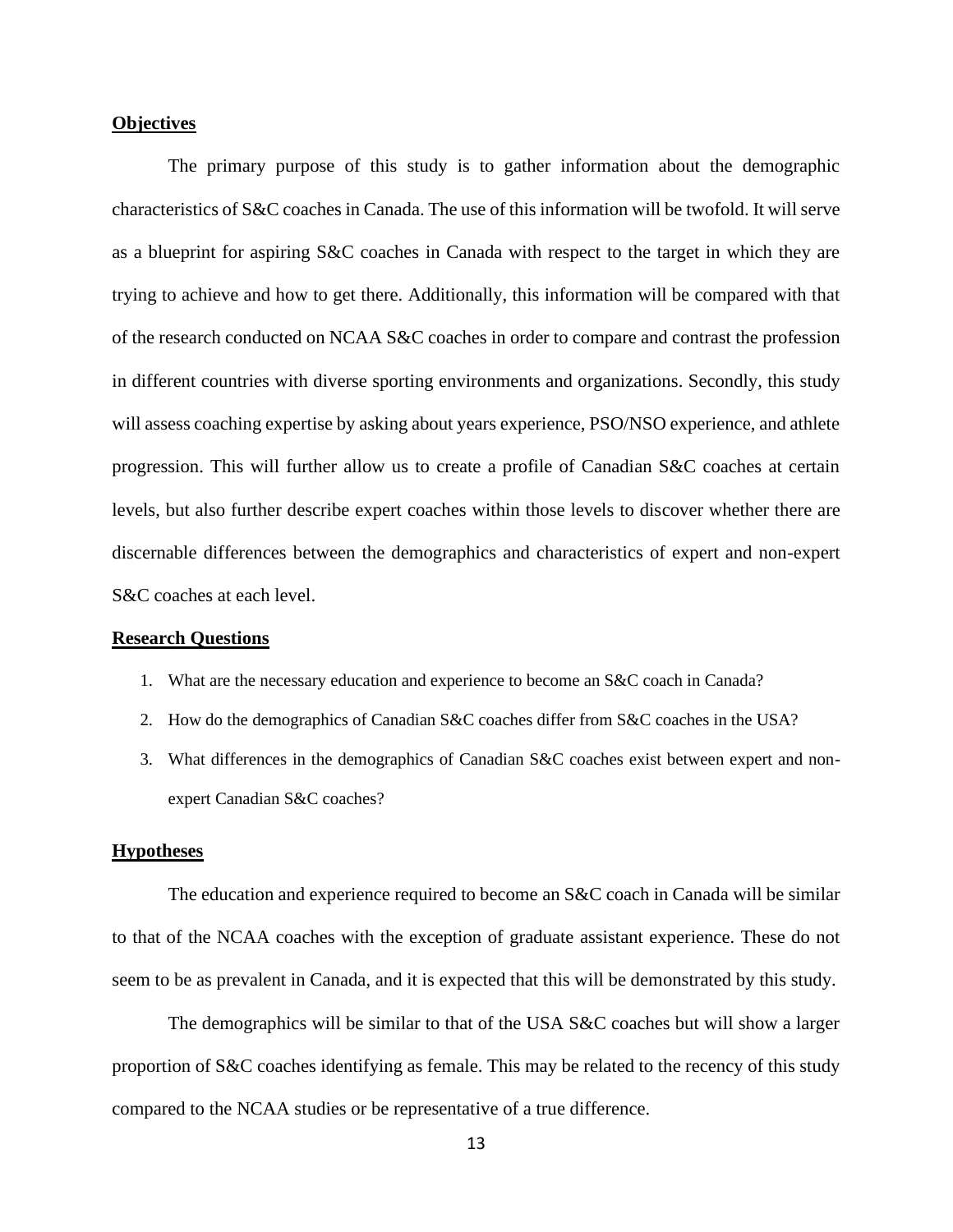It is expected that the expert coaches will have more years of experience and have engaged in more professional development in the form of both education and mentorship, both informal and formal, when compared to the non-expert S&C coaches.

#### **1.11 Methodology**

#### *Participants*

The participants of this study were S&C coaches that work in Canada that chose to answer the survey. S&C coaches were recruited for participation via the Canadian Strength and Conditioning Association as well as through the author's professional network.

#### *Instrumentation*

A survey instrument was adapted from those used by Pullo (1992), Martinez (2004), and Haggerty (2005) and combined with one from Côté, Salmela, Trudel, Baria, & Russell (1995). By adapting these instruments it allowed the use of a validated instrument that allowed for consistent comparison to previous research. In addition to covering demographics, education, coaching experience, facility characteristics, and staffing in S&C, the instrument included questions pertaining to sport coaching expertise. The survey was set up to be administered and completed electronically via Qualtrics survey software.

### *Population, Distribution, and Return of Pilot Study and Survey Instrument*

Five S&C coaches were administered a pilot instrument electronically and asked to complete and submit feedback about the efficacy of the instrument. recommended portions that need to be removed or included and any other ideas that they may have to improve the instrument. The pilot survey responses were used to make appropriate changes before moving forward.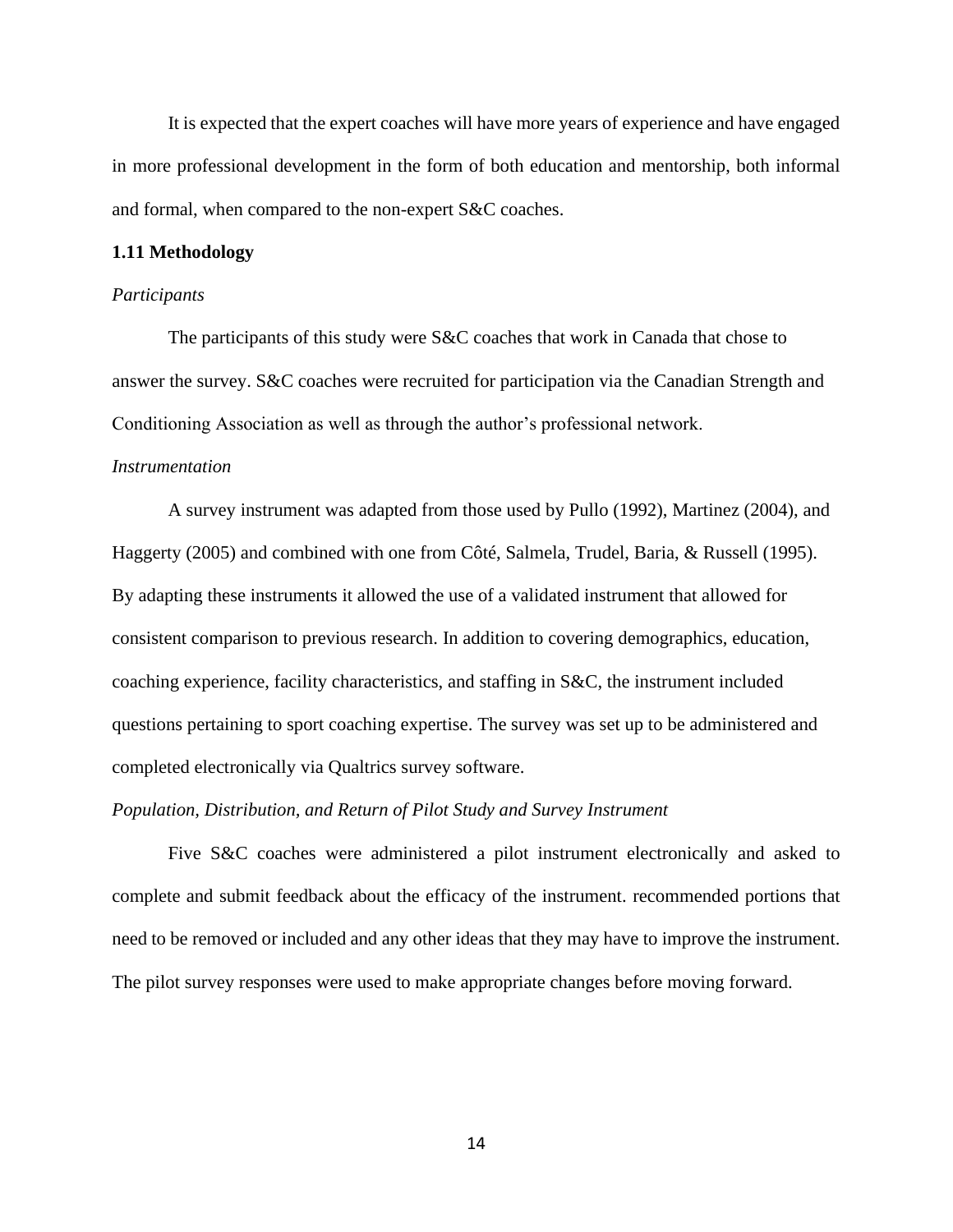The completed instrument was posted on the CSCA website and sent out to recipients of their newsletter. Additionally, the survey was distributed among professional email lists of S&C coaches in Canada as well as shared on social media encouraging respondents.

### *Design and Analysis*

Frequency distribution and descriptive statistics were used to analyze the data.

### **1.12 Summary**

The primary objective of this research was to determine the demographics of Canadian S&C coaches, with a secondary objective of comparing the experts and non-expert Canadian S&C coaches. Currently, the demographics of Canadian S&C coaches is unknown and has not been studied to our knowledge. Additionally, there is no accepted universal definition of an expert S&C coach**.** 

The demographic characteristics will closely mirror work done with NCAA S&C coaches completed by Haggerty (Haggerty, 2005), Martinez (Martinez, 2004), and Pullo (Pullo. 1992). In these studies, the authors examined NCAA Division I, II, and III S&C coaches for information pertaining to their demographic characteristics, educational background, competitive and coaching experiences, duties, and opinions of the head S&C coaches. Pullo (1992) studied NCAA Division I Football S&C coaches, Martinez (2004) looked at NCAA Division I head S&C coaches, and Haggerty (2005) examined NCAA Division II and Division III head S&C coaches.

In determining what characteristics are needed to attain S&C coaching expertise, the literature was examined pertaining to both sport coaching and S&C coaching. A coach's level is often determined by the level of achievement of his/her athletes, the athletes' perception and satisfaction of the coach or the amount of time that the coach has engaged in coaching and coaching behaviours [\(Côté](http://refworks.scholarsportal.info.library.sheridanc.on.ca/refworks2/default.aspx?r=references%7CMainLayout::init) & Gilbert, 2009). There are some limitations in determining whether a coach is an expert or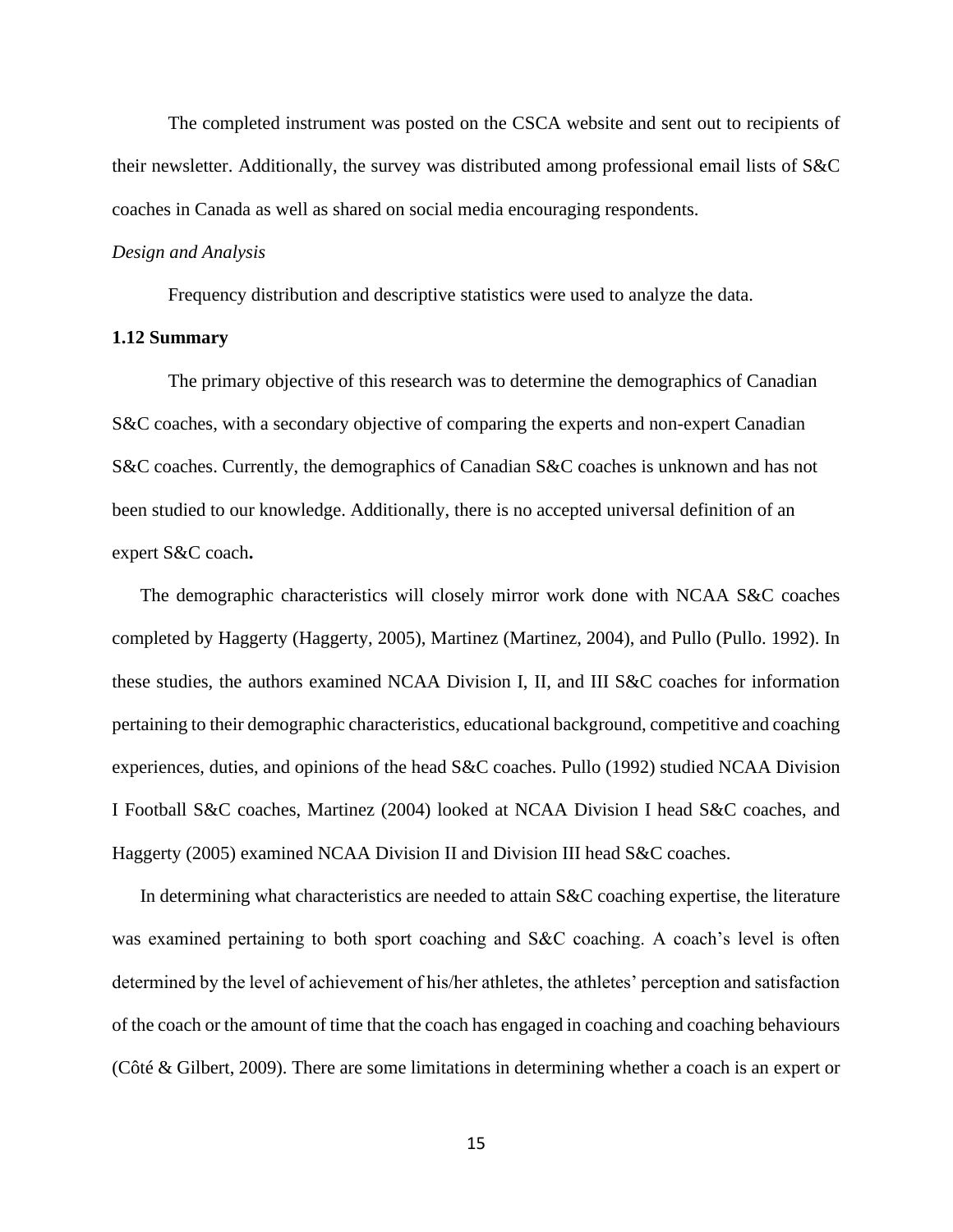not, especially in S&C. Based on the work of Côté, Salmela, Trudel, Baria, & Russell (1995), questions examined years of experience, coaching level, coaching athletes that reach the next competitive level, and acknowledgement from a PSO/NSO. Based on this work, S&C coaches were classified as experts based on the following criteria; possessing 10 years of experience, having been an assistant or head S&C coach for a PSO or NSO, and reported that athletes they have coached progressed to the next competitive level within their sport.

Defining the demographics of Canadian S&C coaches will help create a developmental model for aspiring S&C coaches in Canada instead of relying on resources from other countries that have a differing sporting and educational system. While we have information and definitions concerning what consists of expert coaching and what is needed to be an effective S&C coach, we do not have information that specifically pertains to becoming an expert S&C coach within the Canadian sporting system. By identifying the demographics of expert Canadian S&C coaches, we can create a blueprint for aspiring S&C coaches seeking career progression and expertise. Not only will it aid aspiring S&C coaches seeking expertise, it can be used as a qualification system by athletes, parents, coaches, institutions, and governing bodies in Canada when looking for an S&C coach to improve sport performance. With the help of the CSCA, this analysis and information will serve to define the S&C profession in Canada, and provide a profile for an expert S&C Coach in Canada. This information can then be used to compare sport coaches and S&C coaches in Canada to other countries, as a means to determine ways to progress the S&C field in Canada.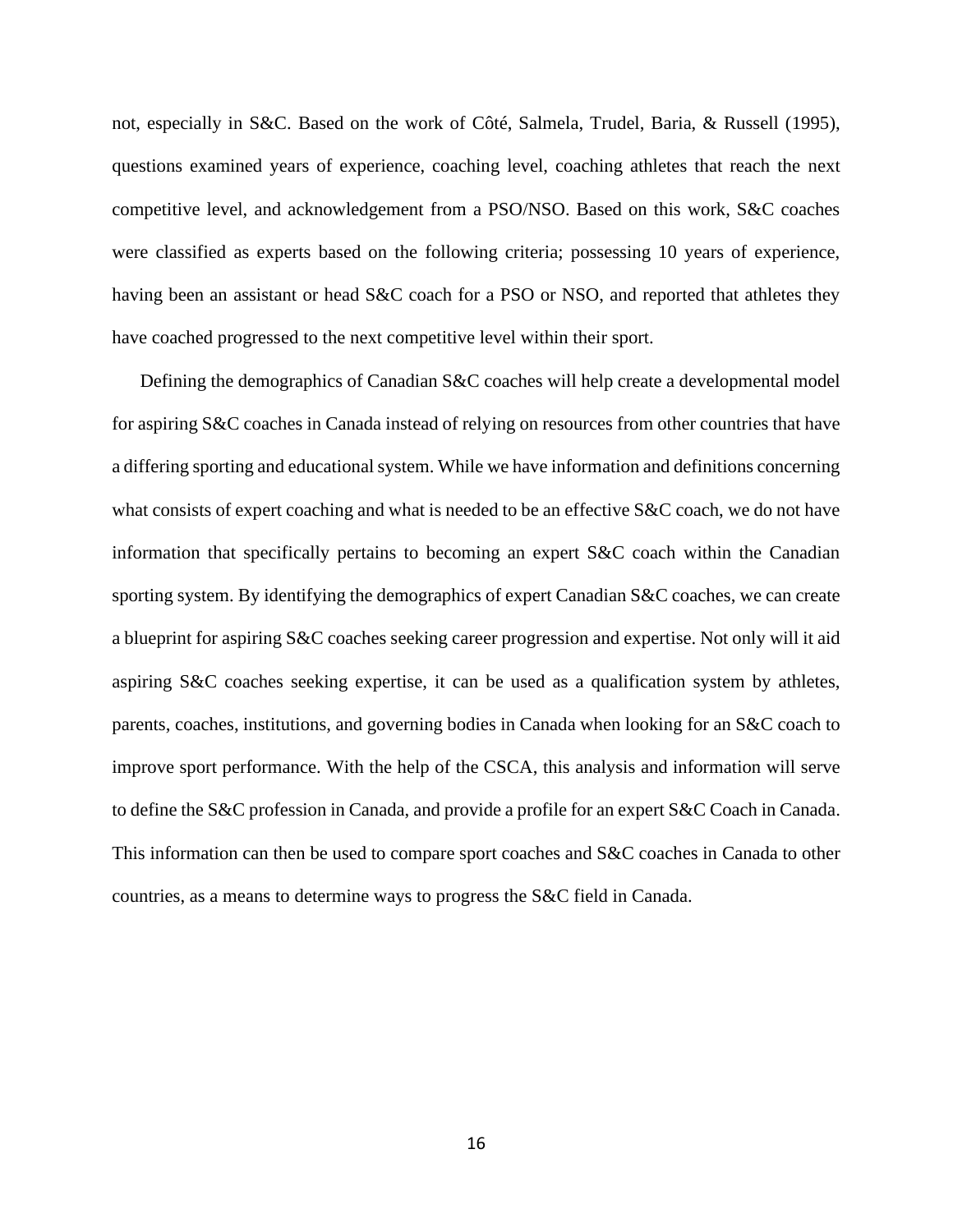### **1.13 References**

- Andreato, L. V., Coimbra, D. R., Andrade, A. Challenges to Athletes During the Home Confinement Caused by the COVID-19 Pandemic, *Strength and Conditioning Journal: April 27, 2020* - Volume Publish Ahead of Print - Issue -doi: 10.1519/SSC.0000000000000563
- Bloom, G. A., Durand-Bush, N., Schinke, R. J., & Salmela, J. H. (1998). The Importance of Mentoring in the Development of Coaches and Athletes. *International Journal of Sport Psychology, 29*(3), 267-281.

Canadian Strength and Conditioning Association. (2020, April 5). http://canadianstrengthca.com/

- Collinson, V. (1996). Proceedings from JUSTEC Annual Conference '96: *Becoming an Exemplary Teacher: Integrating Professional, Interpersonal and Intrapersonal Knowledge.* Naruto, Japan.
- Côté, J., & Gilbert, W. (2009). An Integrative Definition of Coaching Effectiveness and Expertise. *International Journal of Sports Science & Coaching, 4*(3), 307-323.
- Côté, J., Salmela, J., Trudel, P., Baria, A., & Russel, S. (1995). The Coaching Model: A Grounded Assessment of Expert Gymnastic Coaches' Knowledge. *Journal of Sport & Exercise Psychology, 17*(1), 1-17.
- Cushion, C. J., Armour, K. M., & Jones, R. L. (2003). Coach Education and Continuing Professional Development: Experience and Learning to Coach. *Quest (00336297), 55*(3), 215- 230.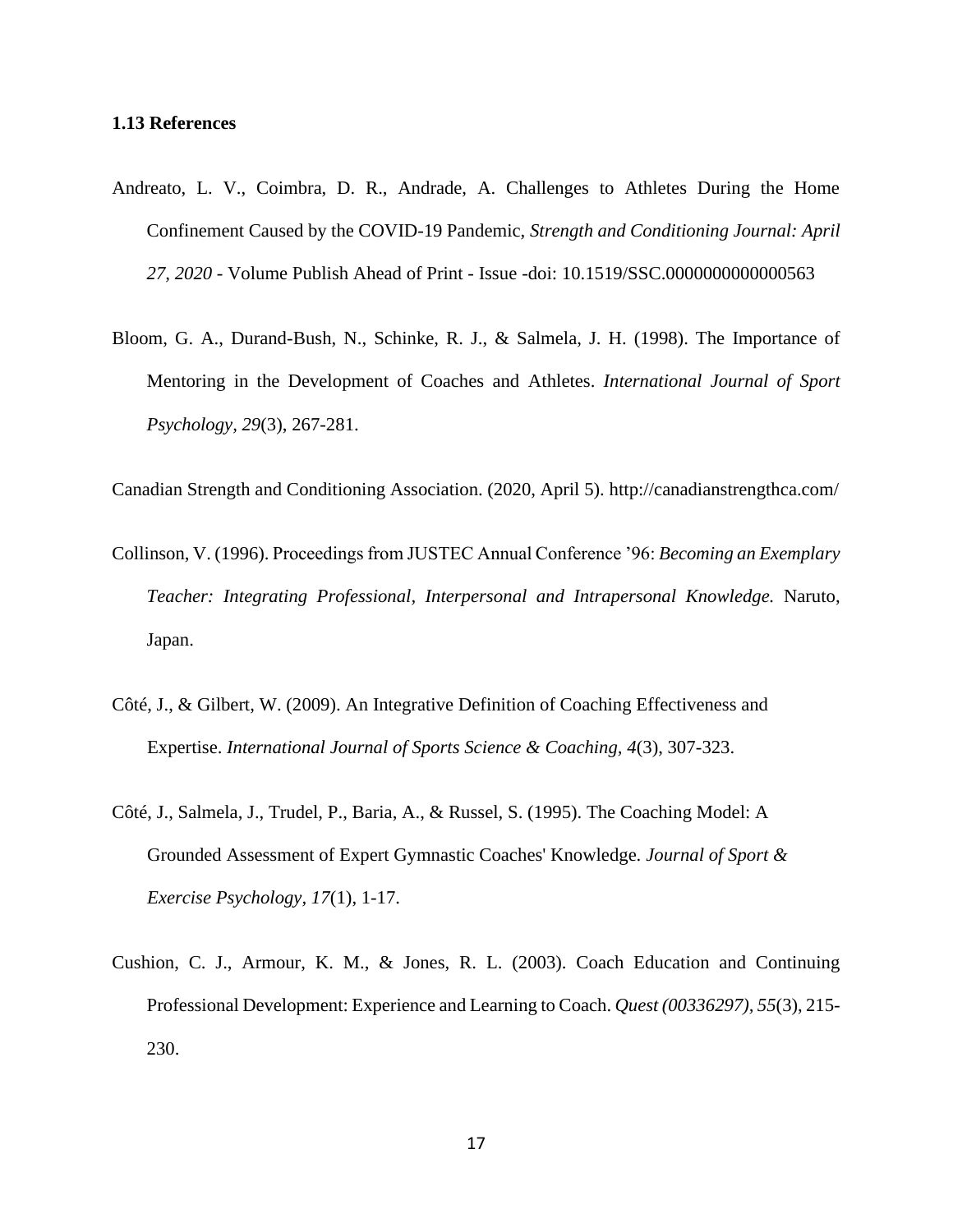- Garhammer, J. (1998). Do you Qualify to be a Strength and Conditioning Professional? *Strength & Conditioning, 20*(1), 62-63.
- Gilbert, W. D., & Baldis, M. W. (2014). Becoming an Effective Strength and Conditioning Coach. *Strength & Conditioning Journal (Lippincott Williams & Wilkins), 36*(1), 28-34.
- Gilbert, W., Côté, J., & Mallett, C. (2010). Developmental Paths and Activities of Successful Sport Coaches. *Soccer Journal, 55*(3), 10-12.
- Gould, D., Krane, V., Giannini, J., & Hodge, K. (1990). Educational Needs of Elite U.S. National Team, Pan American, and Olympic Coaches. *Journal of Teaching in Physical Education, 9*(4), 332-344.
- Government of Canada. (2020, May 1). Coronavirus disease (COVID-19): Canada's Response. https://www.canada.ca/en/public-health/services/diseases/2019-novel-coronavirusinfection/canadas-reponse.html
- Grant, M. A., & Dorgo, S. (2014). Developing Expertise in Strength and Conditioning Coaching. *Strength & Conditioning Journal (Lippincott Williams & Wilkins), 36*(1), 9-15.
- Grant, M. A., Dorgo, S., & Griffin, M. (2014). Professional Development in Strength and Conditioning Coaching Through Informal Mentorship: A Practical Pedagogical Guide for Practitioners. *Strength & Conditioning Journal (Lippincott Williams & Wilkins), 36*(1), 63-69.
- Haff, G. G. (2010). Sport Science. *Strength & Conditioning Journal (Lippincott Williams & Wilkins), 32*(2), 33-45.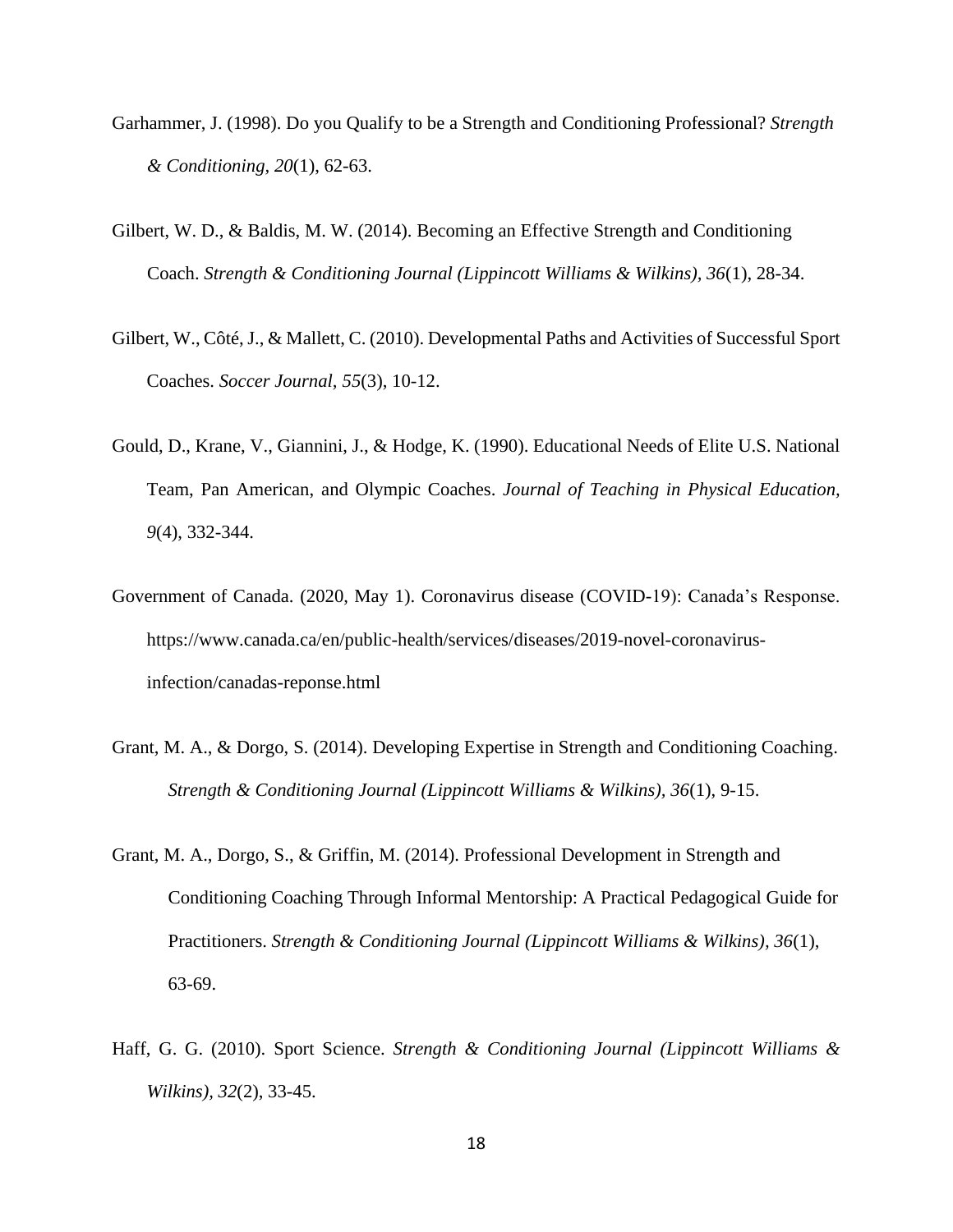- Haggerty, Leonard, "A Profile of Strength and Conditioning Coaches at National Collegiate Athletic Association Division II and III Member Institutions." (2005). *Electronic Theses and Dissertations.* Paper 1094. http://dc.etsu.edu/etd/1094
- Hanratty, M., & O'Connor, D. (2012). Understanding Expert Knowledge: A Case Study of Knowledge Acquisition in Elite Rugby League Strength and Conditioning Coaches. *International Journal of Coaching Science, 6*(1), 45-63.
- Martinez, D. (2004). Study of the Key Determining Factors for the NCAA Division I Head Strength and Conditioning Coach. *Journal of Strength and Conditioning Research Research (Lippincott Williams & Wilkins)*, 18(1), 5-18.
- Massey, C. D., & Vincent, J. (2013). A Job Analysis of Major College Female Strength and Conditioning Coaches. *Journal of Strength & Conditioning Research (Lippincott Williams & Wilkins), 27*(7), 2000-2012.
- Massey, D. (2010). Program for Effective Teaching: A Model to Guide Educational Programs in Strength and Conditioning. *Strength & Conditioning Journal (Lippincott Williams & Wilkins), 32*(5), 79-85.
- Massey, C. D., & Maneval, M. (2014). A Call to Improve Educational Programs in Strength and Conditioning. *Strength & Conditioning Journal (Lippincott Williams & Wilkins), 36*(1), 23- 27.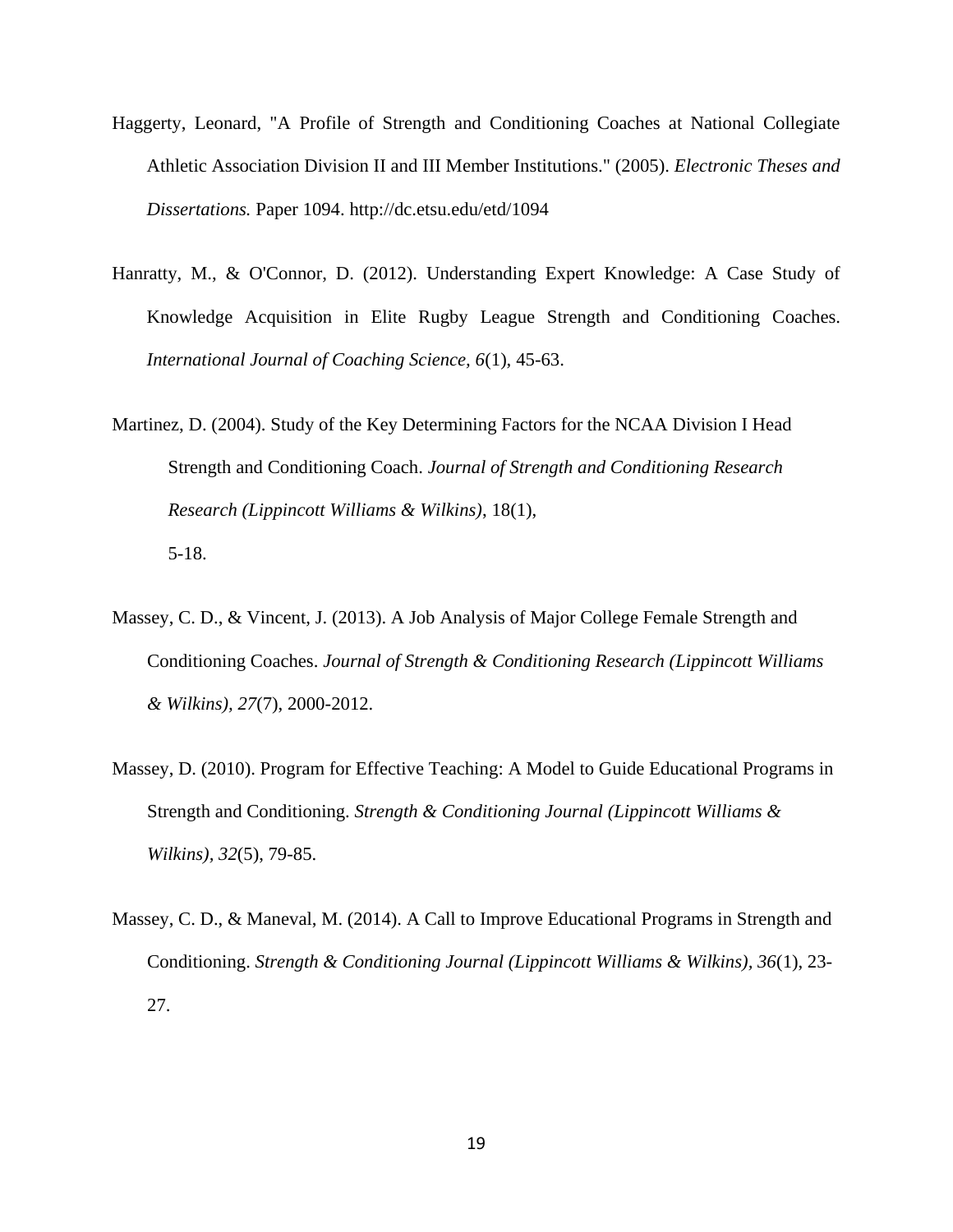- Mielke, D. (2007). Coaching Experience, Playing Experience and Coaching Tenure. *International Journal of Sports Science & Coaching, 2*(2), 105-108.
- National Strength and Conditioning Association. (2020, April 5). About the NSCA. https://www.nsca.com/education/videos/about-the-nsca/
- National Strength and Conditioning Association. (2020, May 1). NSCA Coronavirus (COVID-19) Update. https://www.nsca.com/media-room/news-and-announcements/coronavirus-covid-19/
- Persad, S. (2020, May 1). *Remote Coaching Part 1: What to Use to Connect with Athletes?* Canadian Strength and Conditioning Association. http://canadianstrengthca.com/remotecoaching-part-1-what-to-use-to-connect-with-athletes/
- Plisk, S. (2003). Principle-Based Teaching Practices. *Strength & Conditioning Journal (Lippincott Williams & Wilkins), 25*(5), 57-64.

Pullo, F. M. (1992). A profile of NCAA Division I strength and conditioning coaches. *Journal of Applied Sport Science Research*, *6*(1), 55–62. Retrieved from http://search.ebscohost.com.qe2aproxy.mun.ca/login.aspx?direct=true&AuthType=ip,url,uid&db=s3h&AN=SPH296399&site=eh ost-live&scope=site

- Sloane, P. (2007). Coaching Experience, Playing Experience and Coaching Tenure: A Commentary. *International Journal of Sports Science & Coaching, 2*(2), 117-118.
- Stone, M. H., Sands, W. A., & Stone, M. E. (2004). The Downfall of Sports Science in the United States. *Strength & Conditioning Journal (Allen Press), 26*(2), 72-75.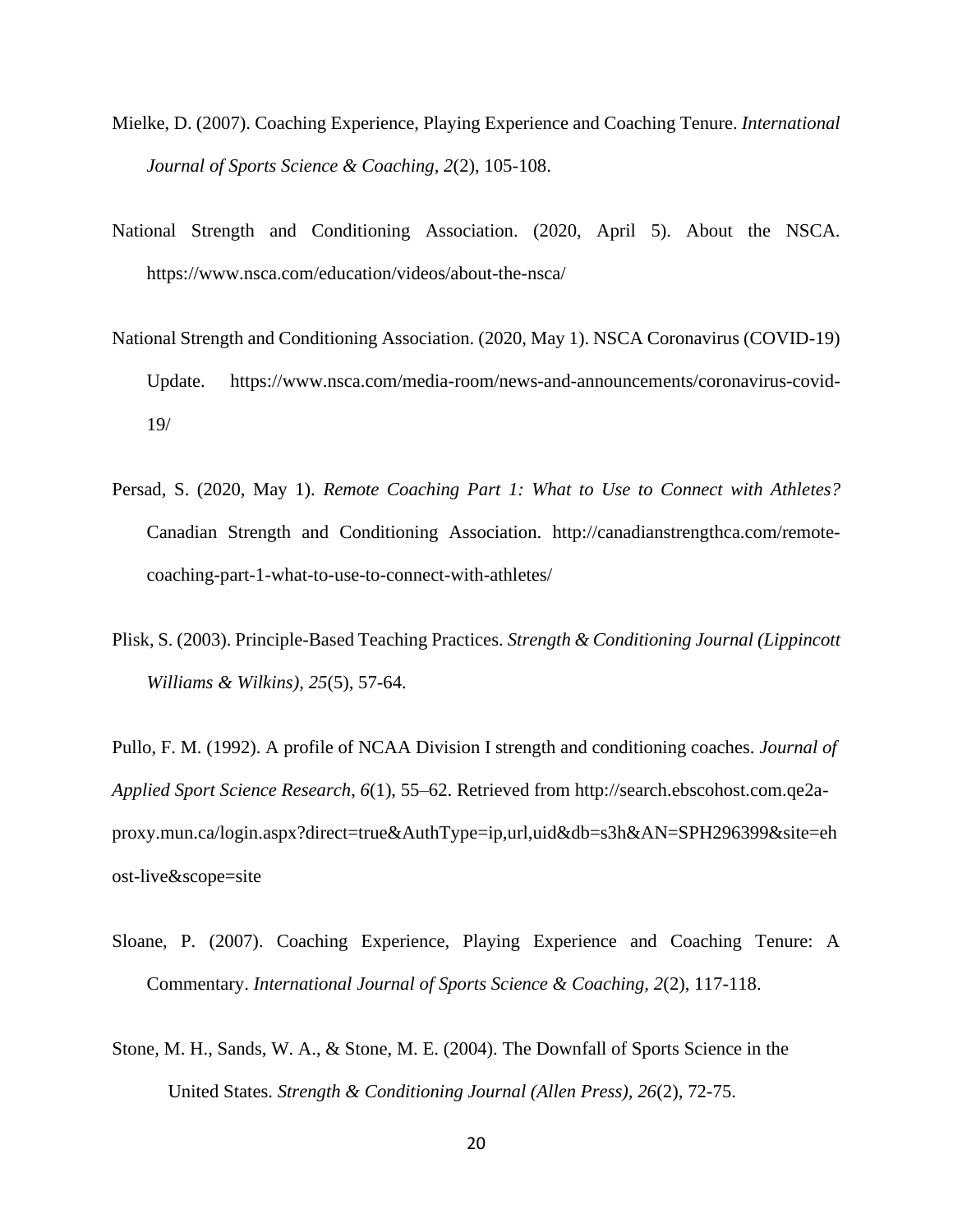- Vescovi, J. D., Binkley, H. M., & Kerksick, C. M. (2004). Sports Performance Graduate Program Interest and Need Survey: A Brief Report From the NSCA Education Committee. *Journal of Strength & Conditioning Research (Allen Press Publishing Services Inc.), 18*(2), 383-387.
- Wiman, M., Salmoni, A. W., & Hall, C. R. (2010). An Examination of the Definition and Development of Expert Coaching. *International Journal of Coaching Science, 4*(2), 37-60.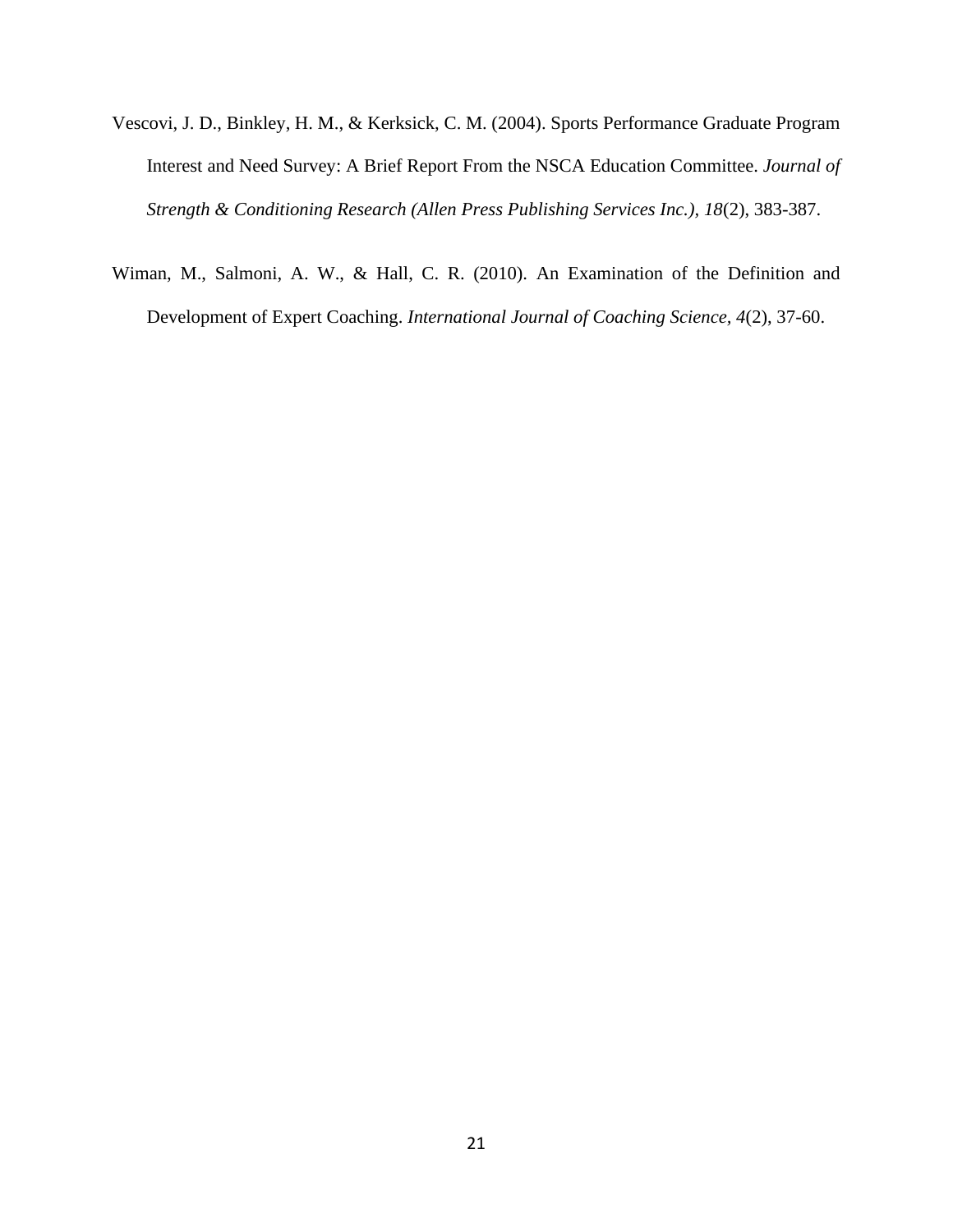# **Chapter 2: Co-Authorship Statement**

The following details my role in the authorship of the manuscript.

# **Research Design**

Methodology was developed based on previous work done in the NCAA by Pullo (1992),

Martinez (2004), and Haggerty (2005) and combined with ideas from Côté, Salmela, Trudel,

Baria, & Russell (1995). Dr. Erin McGowan, Dr. David Behm, and Dr. Karl Erickson assisted

with the development of the survey instrument used for this study. With assistance from Dr.

David Behm, I was granted approval from the Interdisciplinary Committee on Ethics in Human

Research (ICEHR) to conduct this research.

# **Data Collection**

Data collection was done by myself via Qualtrics survey software.

# **Data Analysis**

I conducted all data analysis procedures.

# **Manuscript**

With the assistance of Dr. David Behm, I wrote the manuscript.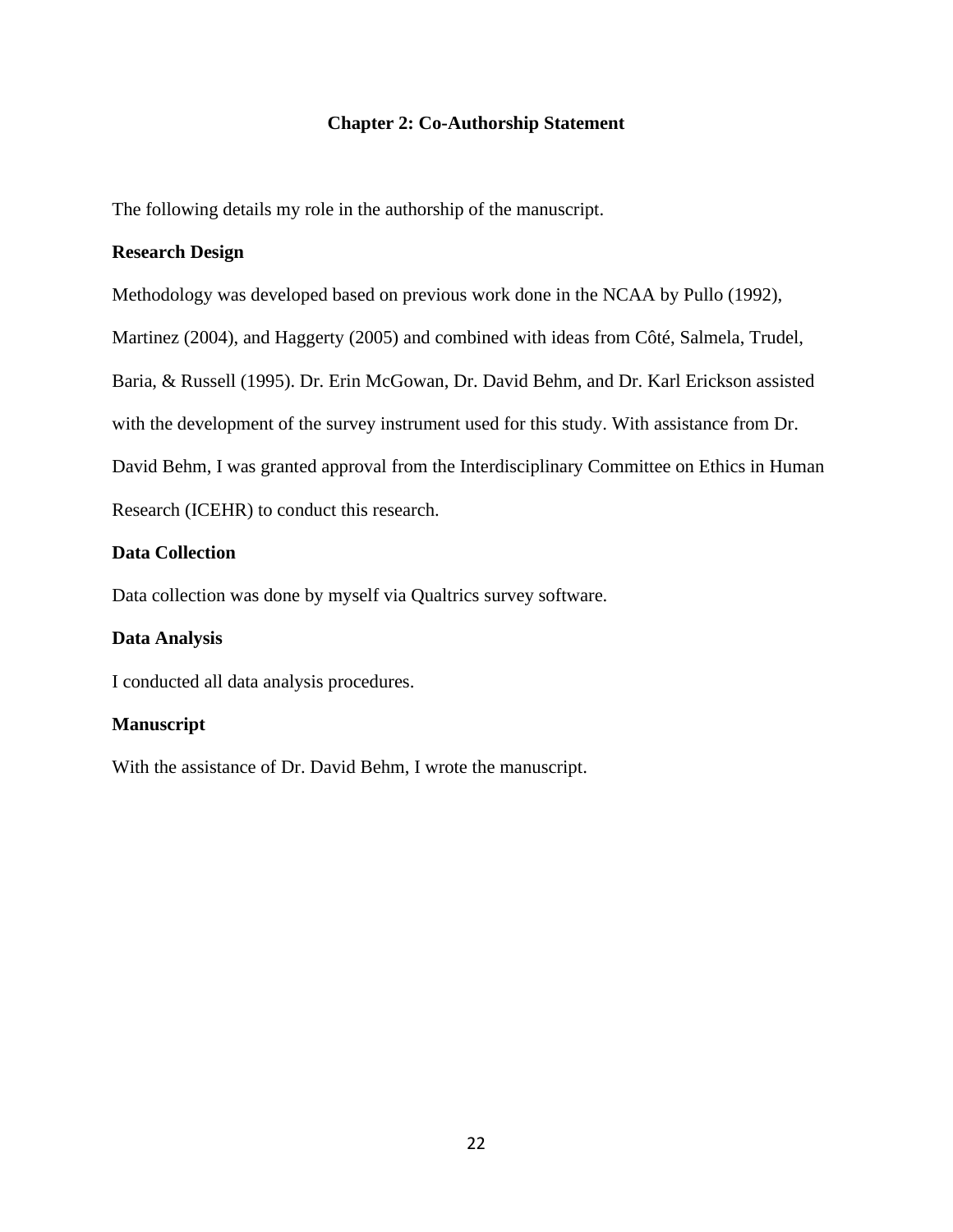### **Chapter 3: Manuscript**

| <b>Title:</b>   | Demographics of Canadian Strength and Conditioning Coaches                     |
|-----------------|--------------------------------------------------------------------------------|
| <b>Authors:</b> | Jordan K Foley                                                                 |
| Institution:    | School of Human Kinetics and Recreation<br>Memorial University of Newfoundland |
|                 | St. John's, Newfoundland and Labrador, Canada, A1M 3L8                         |

### **3.1 Abstract**

The demographic characteristics of Canadian strength and conditioning (S&C) coaches are unknown and are needed in order to assess the current state of the field. A sample of 215 Canadian S&C coaches were recruited through the Canadian Strength and Conditioning Association's (CSCA) newsletter, the National Strength and Conditioning Association's (NSCA) Canadian facebook group, and the principal investigator's professional network. Mean age of the participants was 34.1 years  $(\pm 8.6)$ , 77.7% were male and with a small segment of the participants identifying as a visible minority (9.3%). Participants most commonly reported working in the private sector (34.9%), university (19.1%), and PSO/NSO (19.1%). The most common salary range reported was both \$40,001-\$50,000 and \$50,001-\$60,000 at 13.5% each. The most common certifications reported by Canadian S&C coaches was the NSCA-CSCS (84.4%). The highest education obtained was reported as Bachelor's degree (54.9%) and Master's degree (37.8%), and 83.6% reported having degrees directly related to the field of S&C. Of respondents,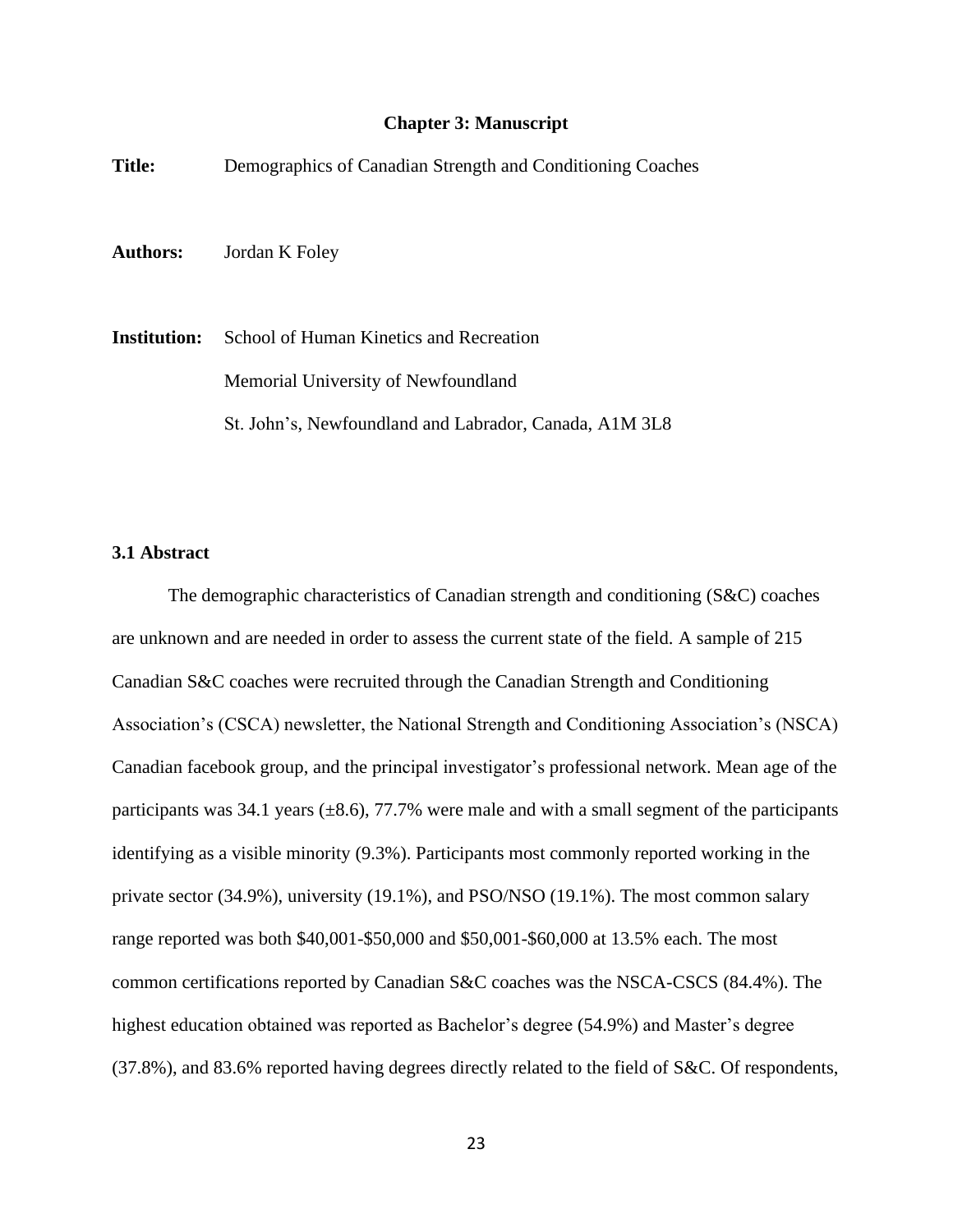18.6% were classified as experts with 81.4% in the non-expert category. The overall demographics of Canadian S&C coaches presented as middle-aged, male, non-visible minority, with a Bachelor's degree, and the NSCA –CSCS certification.

*Keywords: strength and conditioning, demographics, coaching, expert* 

### **3.2 Introduction**

The Canadian Strength and Conditioning Association (CSCA) was founded in October 2018 in order to support and serve Strength and Conditioning (S&C) Coaches in Canada (Canadian Strength and Conditioning Association, 2020). The are several related organizations in Canada such as Coaching Association of Canada (CAC), Canadian Society of Exercise Physiology (CSEP), and the Certified Personal Trainers Network (CPTN), however none of these are truly specific to S&C in the Canadian setting. Other countries also have dedicated S&C associations in addition to their exercise science and coaching associations. In particular, the United States of America (USA) has the National Strength and Conditioning Association (NSCA), the United Kingdom has the United Kingdom Strength and Conditioning Association (UKSCA), and Australia has the Australian Strength and Conditioning Association (ASCA). While these non-Canadian associations are beneficial to S&C coaches in Canada, the sporting context and culture in these countries differ from those in Canada, which is why the formation of the CSCA was considered to be essential by many in the Canadian S&C profession. Even with the formation of the CSCA, the characteristics and profile of Canadian S&C coaches lacks clarity, and to our knowledge has yet to be studied. This is why it is necessary to define and research the characteristics of S&C coaches in Canada in order to inform the process for becoming a Canadian S&C coach. Furthermore, comparing and contrasting with research done on National Collegiate Athletic Association (NCAA) S&C coaches would help to determine potential next steps in the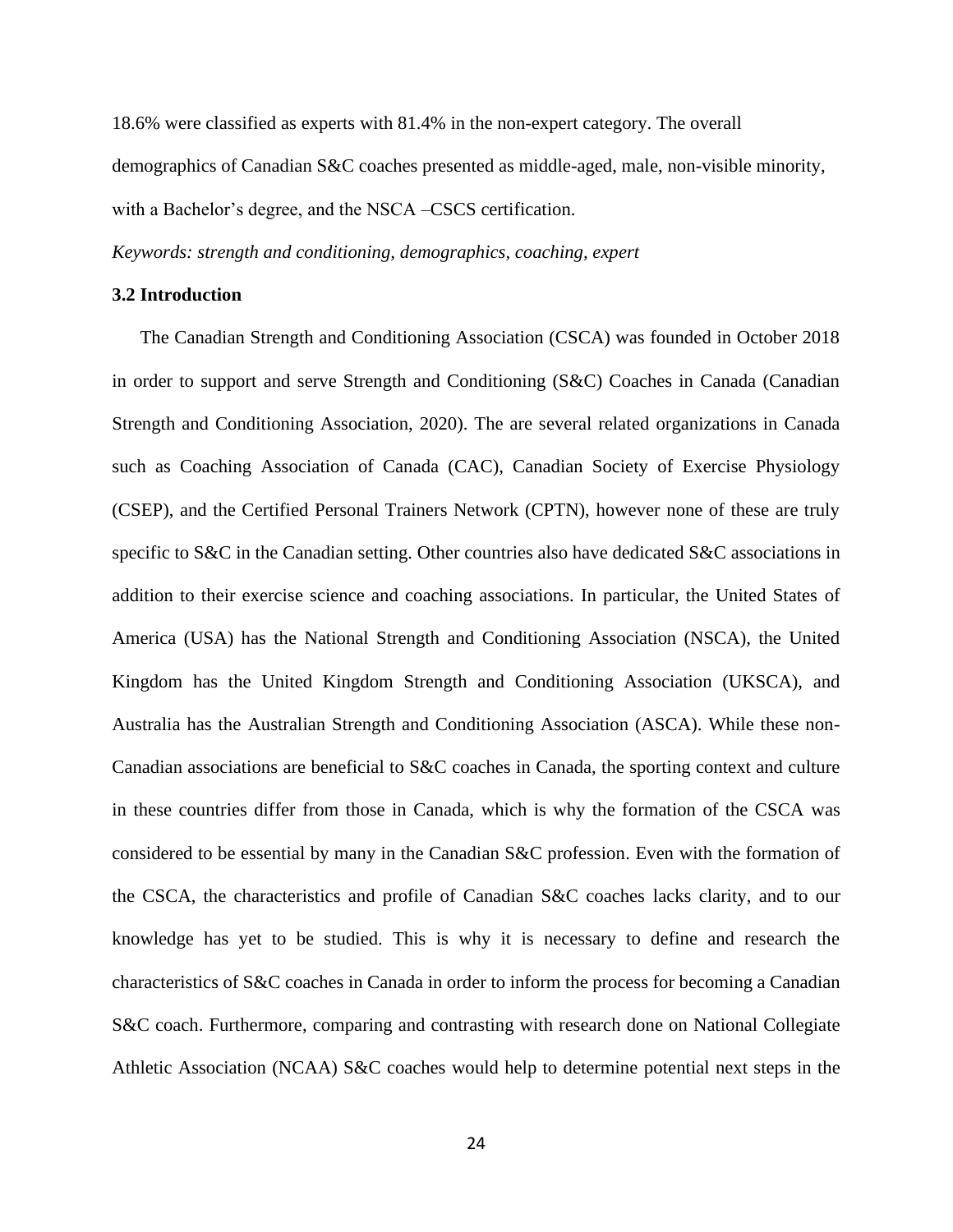development of this field in Canada. This would better allow the CSCA to serve developmental coaches working towards achieving expertise with the knowledge of the current characteristics of Canadian S&C coaches and that of more established organizations in other countries. The focus of comparison will be on NCAA S&C coaches and Canadian university S&C coaches.

The objective of this research was to examine the demographic characteristics of S&C coaches in Canada and to assess their coaching expertise. Assessing the demographic characteristics of S&C coaches in Canada closely mirrors research conducted with NCAA S&C coaches (Haggerty, 2005; Martinez, 2004, & Pullo. 1992). In these studies, the authors examined NCAA Division I, II, and III S&C coaches for information pertaining to their demographic characteristics, educational background, competitive and coaching experiences, duties, and opinions of the head S&C coaches. Pullo (1992) studied NCAA Division I Football S&C coaches, Martinez (2004) looked at NCAA Division I head S&C coaches, and Haggerty (2005) examined NCAA Division II and Division III head S&C coaches.

Since the NCAA and S&C organization in the USA are many years ahead with respect to acceptance and professionalism, it was crucial to compare the metrics of coaches in the NCAA to those that are examined in Canada. One such example of the divide is that the NSCA was formed in 1978 (National Strength and Conditioning Association, 2020), whereas as mentioned above, the CSCA was only recently formed in 2018. This represents a 40 plus year gap in the domestic acknowledgement of professionalization of the field of S&C. It is important to mention that the NSCA does service internationally, including Canada, but does not aim to specifically meet the needs of a certain country or region other than the USA. The examination of Canadian S&C coaches specifically will serve as an evaluation and point of comparison upon which future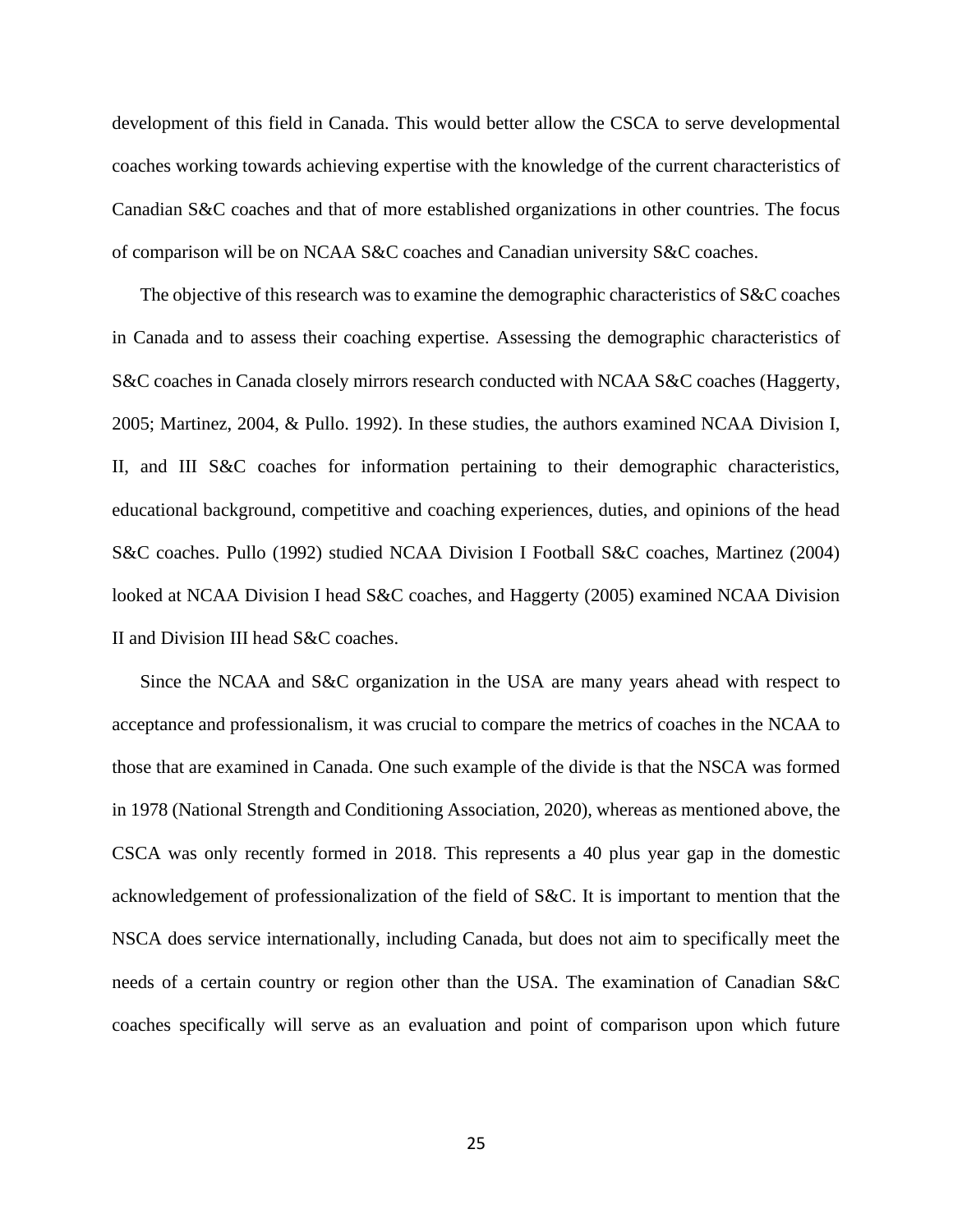strategy and direction can be applied in order to progress the field of Canadian S&C in comparison to the more established S&C coaching field in the USA.

In determining what characteristics are needed to attain S&C coaching expertise, we have to examine the literature pertaining to both sport coaching and S&C coaching. A coach's level is often determined by the level of achievement of his/her athletes, the athletes' perception and satisfaction of the coach or the amount of time that the coach has engaged in coaching and coaching behaviours [\(Côté](http://refworks.scholarsportal.info.library.sheridanc.on.ca/refworks2/default.aspx?r=references%7CMainLayout::init) & Gilbert, 2009). There are some limitations in determining whether a coach is an expert or not, especially in S&C. The success of an athlete is determined by their physical, mental, emotional, tactical, and technical preparation of which the main area of focus for S&C coaches is that of physical development. There can certainly be some overlap into other areas of development, but that is not typically the focus of this profession. Given the large number of factors, it would be difficult to use the athletes' sport success as a main component of defining an expert S&C coach. The other two factors addressed by [Côté](http://refworks.scholarsportal.info.library.sheridanc.on.ca/refworks2/default.aspx?r=references%7CMainLayout::init) and Gilbert (2009) can be applied to a S&C coach in a similar way that it would be applied to a sport coach to determine expertise. The work of Côté, Salmela, Trudel, Baria, & Russell (1995) examined years of experience, coaching level, coaching athletes that reach the national or international level, and acknowledgement from a national sporting organization (NSO). Based on this work, S&C coaches were classified as experts based upon possessing 10 years of experience, having been an assistant or head S&C coach for a provincial or national sporting organization (PSO/NSO), and reported that athletes they have coached progressed to the next competitive level within their sport.

The main function of an S&C coach is to educate and train athletes to improve their sport performance (Gilbert & Baldis, 2014). This may include but is not limited to the development of speed, power, strength, endurance, flexibility and injury prevention. As with all coaches, S&C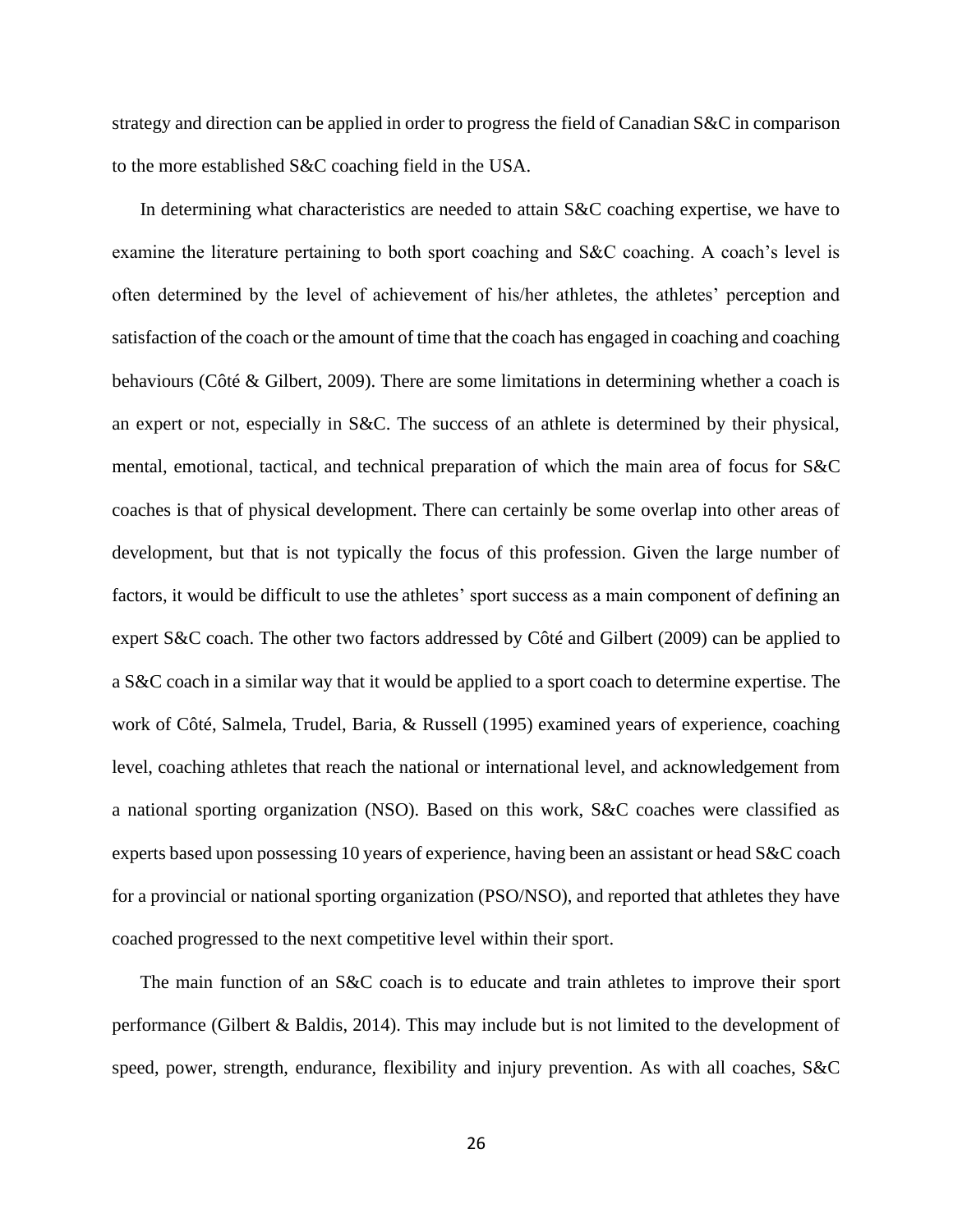coaches will aid in the development of other characteristics outside their focus area. The characteristics of an expert S&C coach are similar to that of an expert sport coach with the main difference being that an S&C coach would possess specific knowledge and skills surrounding how to plan and implement physical training to improve sports performance.

This will help create a developmental model for aspiring expert S&C coaches in Canada instead of relying on resources from other countries that have a sporting and educational system that differs from Canada. While we have information and definitions concerning expert coaching and what is needed to be an effective S&C coach, we do not have information that specifically pertains to becoming an expert S&C coach within the Canadian sporting system. By researching this particular area, we can create a blueprint for aspiring S&C coaches seeking career progression and expertise. Not only will it aid aspiring coaches seeking expertise, it can be used as a qualification system by athletes, parents, coaches, institutions, and governing bodies in Canada when looking to use an S&C coach to improve sport performance. With the help of the CSCA, this analysis and information will serve to define the S&C profession in Canada, after which time, the profile of an expert S&C Coach in Canada can be compared to sport coaches and S&C coaches in other countries in order to find ways to improve upon the characteristics, and therefore level of expertise, of expert S&C coaches in Canada.

#### **3.3 Methods**

#### *Participants*

Ethical approval was granted by the host institutions Interdisciplinary Committee on Ethics in Human Research (Approval #: 20210399-HK). The study consisted of a cross-sectional online study for Canadian S&C coaches. Inclusion criteria for participation included: participant was a Canadian S&C coach and could read and understand English.

27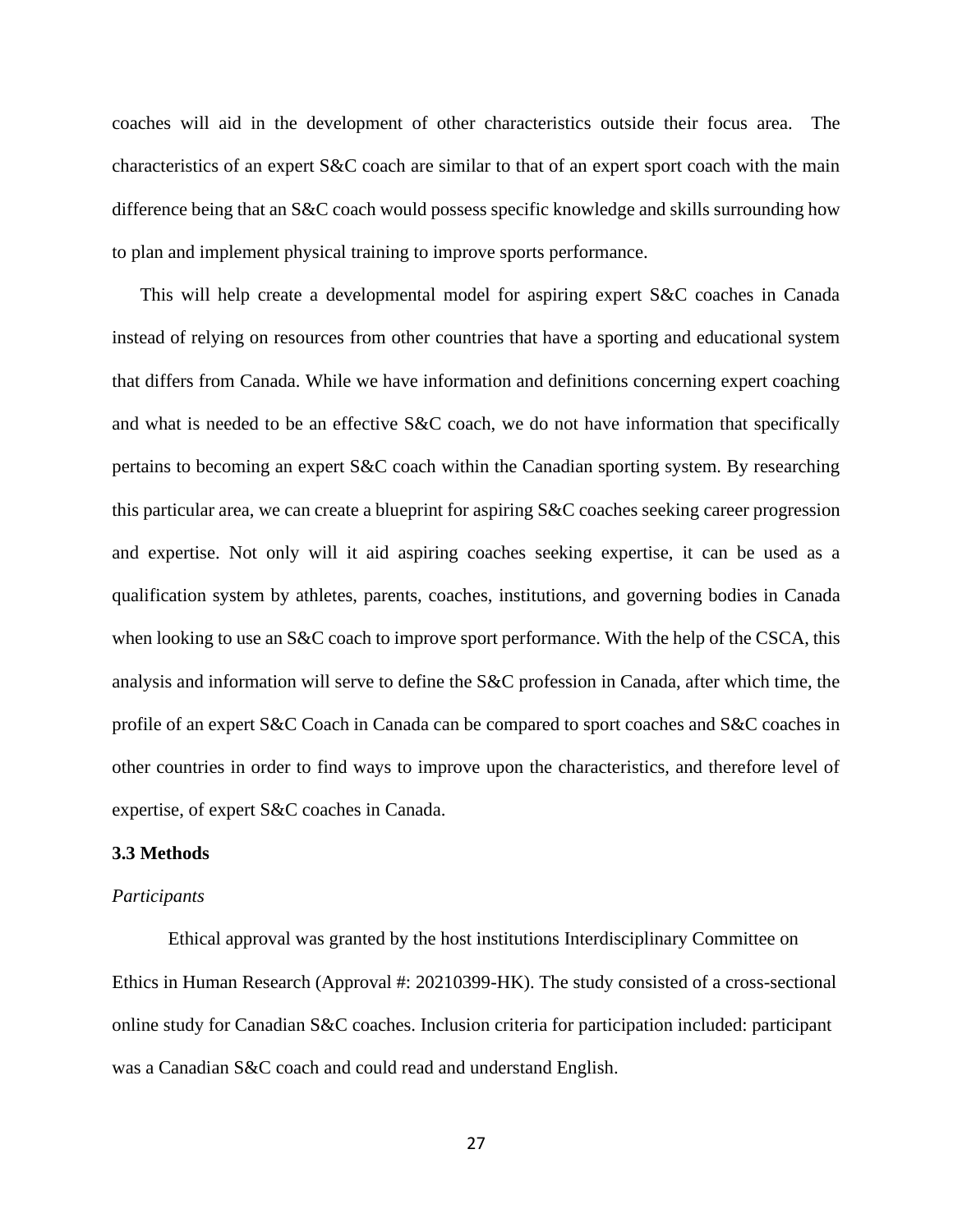Participants were recruited for participation via the Canadian Strength and Conditioning Association, the NSCA Canada facebook page, and the principal investigator's professional network. The survey was posted on the CSCA website and sent out to recipients of their newsletter. Additionally, the survey was distributed among professional email lists of S&C coaches in Canada, as well as shared on social media encouraging respondents. The principal investigator contacted several prominent coaches personally and asked for their help in sharing the survey.

### *Measures*

A survey was developed for this study by adapting surveys from previous S&C research studies (Pullo, 1992; Martinez,2004 & Haggerty, 2005) and coaching expertise (Côté, Salmela, Trudel, Baria, & Russell, 1995). Adapting these previous surveys allowed the use of an instrument that permitted consistent comparison to previously researched groups. The surveys consisted of questions related to demographics, education, coaching experience, facility characteristics, and staffing in S&C, the instrument included questions pertaining to sport coaching expertise, and took roughly 20-45 minutes to complete. The survey also included questions about S&C educational resources, how to progress the S&C field in Canada, and COVID-19 related S&C questions. The COVID-19 questions are not included in this manuscript, however this data will be analyzed for future publications. The survey was administered and completed electronically via Qualtrics survey software.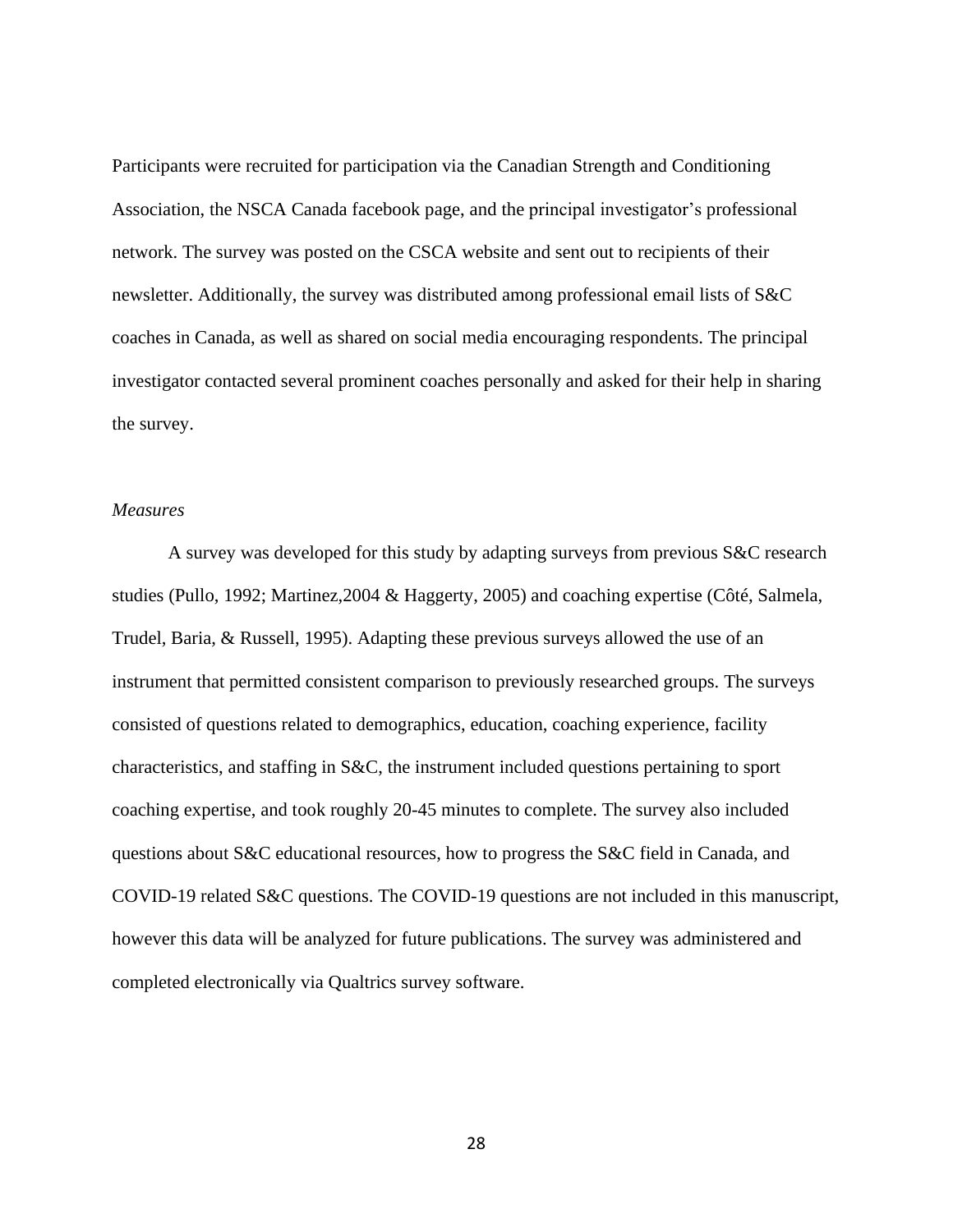#### *Population, Distribution, and Return of Pilot Study and Survey Instrument*

To assess the acceptability and efficacy of the questionnaire, five S&C coaches were administered the survey electronically and asked to provide feedback. Feedback was provided to improve the survey and focused on efficacy, content, formatting, and wording of the survey. This feedback was used to make modifications before finalizing the survey.

### *Design and Analysis*

Frequency distribution and descriptive statistics was used to analyze the data. The focus of this analysis was on the demographic characteristics of Canadian S&C coaches, a comparison of the demographics of Canadian S&C coaches to NCAA S&C coaches, and a comparison of expert and non-expert Canadian S&C coaches. The comparison to NCAA S&C coaches was somewhat limited due to the type of data available from the previous NCAA studies and unless otherwise noted was focused on comparing the modal responses in order to create comparative profiles for each of NCAA division I-A, NCAA division II, NCAA division III, and Canadian university S&C coaches.

### **3.4 Results**

#### *Participants*

A total of 215 out of 259 respondents were included in the analysis. Subjects that did not complete the survey were eliminated from the sample and incomplete surveys were analyzed for the complete portions. The cut off for inclusion was the survey had to be 19% complete, which included survey questions related to their primary work environment, age, sex, salary, and years of experience. No response rate can be calculated, as no specific mailing or recruiting list was used.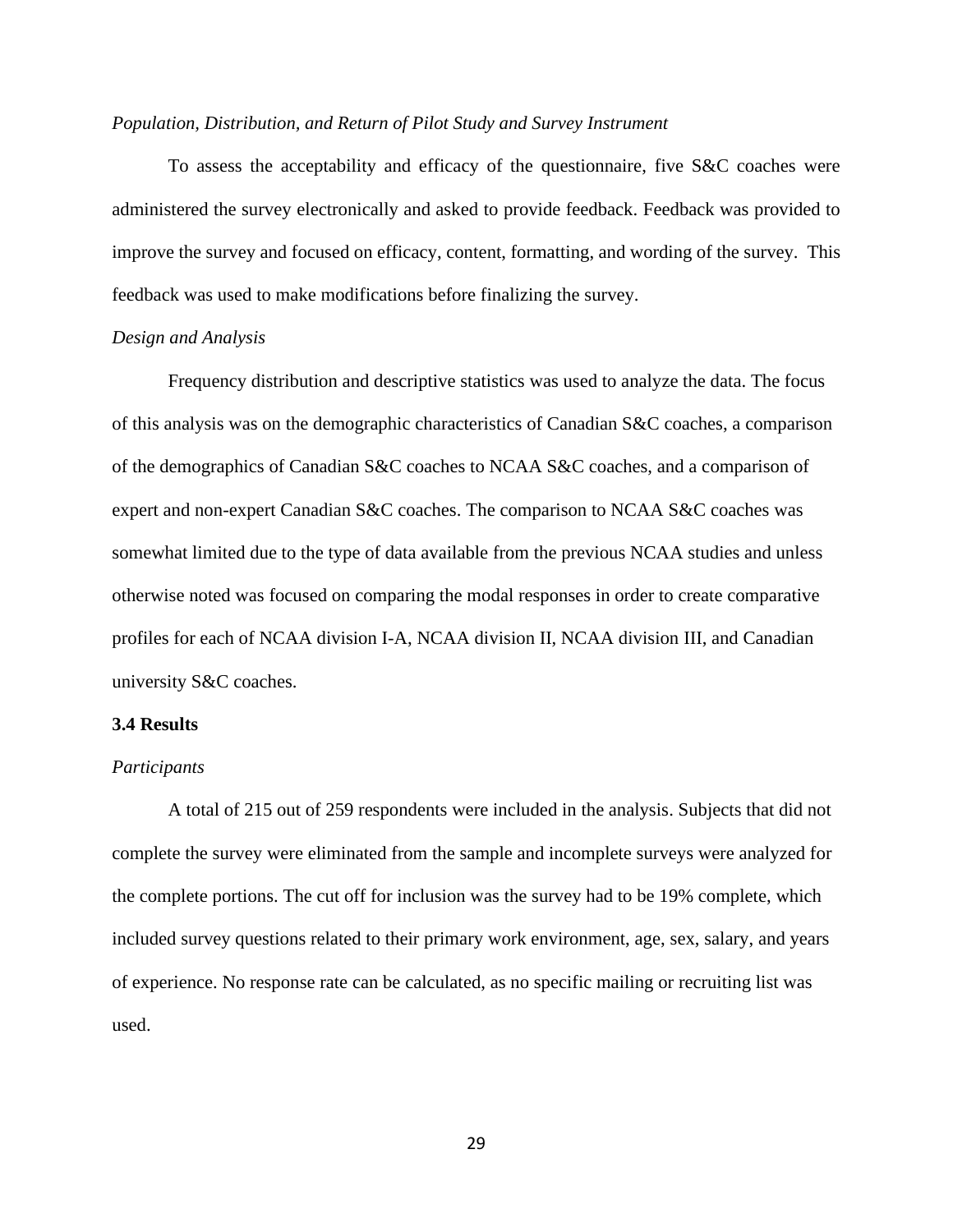#### *Demographic Characteristics*

Demographic characteristics are presented in Tables 1 & 2. To summarize, participants mean age was  $34.1$  years ( $\pm 8.6$ ),  $77.7\%$  were men, and  $90.7\%$  were non-visible minority. Participants identified their primary work environments were: private sector (34.9%), university (19.1%), and PSO/NSO (19.1%). The mode salary range reported was both \$40,001-\$50,000 and \$50,001-\$60,000 at 13.5% each.

#### *Certification*

The top 3 certifications reported by Canadian S&C coaches included the National Strength and Conditioning Association Certified Strength and Conditioning Specialist (NSCA-CSCS) (84.4%), followed by National Coaching Certification Program Weightlifting (Trained or Certified, NCCP WL) (24.5%), and Canadian Society of Exercise Physiology Certified Exercise Physiologist (CSEP-CEP) (14.1%) (see Table 3).

#### *Educational Background*

The highest education obtained by Canadian S&C coaches was reported as Bachelor's degree (54.9%) and Master's degree (37.8%) (see Table 4). A large majority (83.6%) of Canadian S&C coaches reported having degrees directly related to the field of strength and conditioning with Kinesiology being the highest (45.0%) (see Table 5).

#### *Professional Status and Experience*

The majority of Canadian S&C coaches categorized their job title as head S&C coach (64.2%), followed by performance lead/manager/director at 20.9%, and assistant S&C coach at 17.1% (see Table 6). Respondent head S&C coaches reporting having a mean of 2.9 paid fulltime assistant S&C coaches, 3.1 paid part-time assistant S&C coaches, 3.1 graduate assistant S&C coaches, 7.0 intern S&C coaches, and 7.0 volunteer S&C coaches (see Table 7).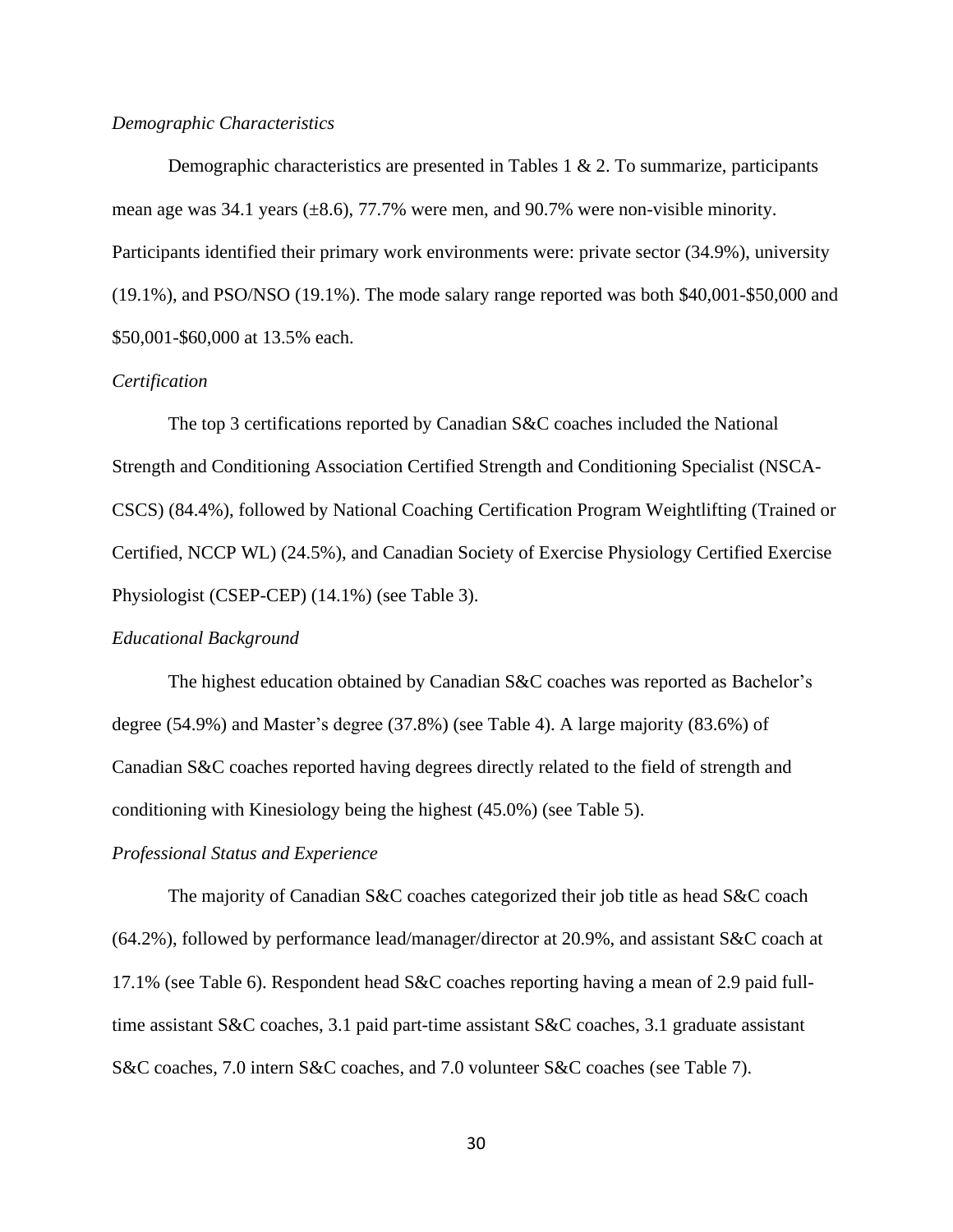Canadian S&C coaches reported a mean of 2.2 years of experience as an intern/cooperative work experience S&C coach, 2.2 years of experience as a graduate assistant S&C coach, 2.2 years of experience as a volunteer S&C coach, 2.9 years of experience as an assistant S&C coach, and 6.4 years of experience as a head S&C coach (see Table 8).

When reporting on total years of S&C coaching experience 17.2% reported having 1-3 years, 24.2% had 4-6 years, 18.6% had 7-9 years, 11.6% had 10-12 years, 9.8% had 13-15 years, and 18.6% had 16+ years of total S&C coaching experience (see Table 8).

#### *Duties*

In addition to S&C coaching, 67.0% of Canadian S&C coaches reported as having other duties. The most commonly reported duties included athlete testing (91.6%), nutrition counselling (82.7%), weight room maintenance (65.4%), substance/drug abuse counselling (59.2%), and recruiting (40.8%) (see Table 9).

#### *Career Goals*

Among Canadian S&C coaches that wanted to remain in their current sector, the top reported categories were private sector S&C coaches (22.9%) and PSO/NSO coaches (20.3%) (see Table 10). A large number of coaches responded that they wish to become S&C coaches in the professional sector (26.1%) and athletic administrators (20.9%) (see Table 10). Notably, 13.7% of respondents reported as being uncertain about their career goals at that time.

#### **3.5 Discussion**

The major finding of the survey was the establishment of the previously unknown demographic characteristics, certification, and educational backgrounds of Canadian S&C coaches. This information would be pertinent to provide information for those individuals looking for a path into this career in Canada. Canadian S&C coaches showed uncertainty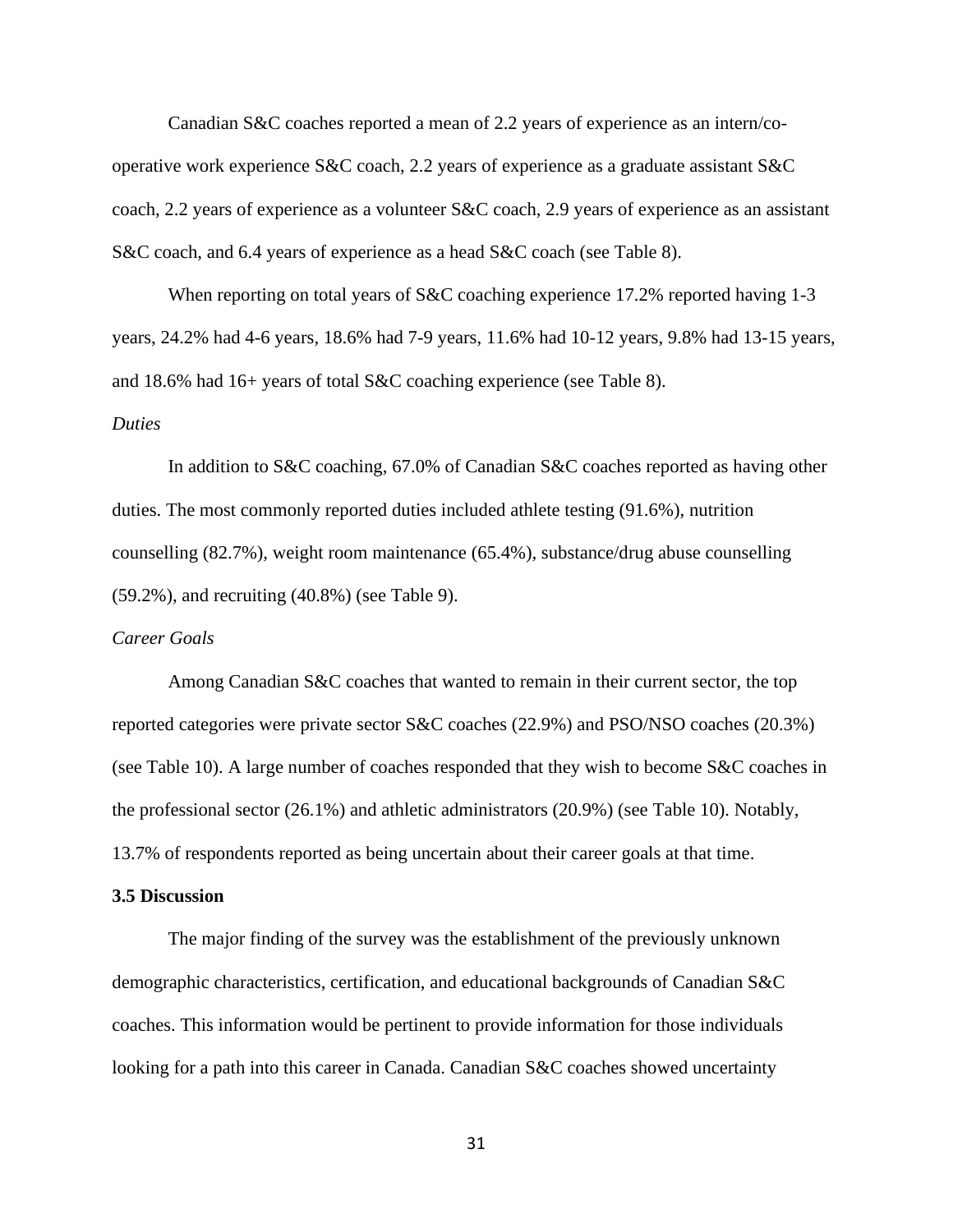surrounding career sustainability and longevity based on the decline in years of experience beyond the reported range of 4-6 years. Another major finding surrounded other duties of Canadian S&C coaches with a particular interest in counselling athletes in areas not directly within the scope of practice of an S&C coach. An emergent theme that was not expected was that of the performance lead/manager/director position as the reported job title among Canadian S&C coaches and the associated salaries in these positions.

The "typical" Canadian S&C coach presented as a middle aged, predominantly male, and not identifying as a visible minority. Of the 215 respondents, the largest group identified by primary work environment was private sector S&C coaches at 34.9% followed by university, and PSO/NSO S&C coaches at 19.1% each. Majority of Canadian S&C coaches reported making between \$30,001-\$80,000 (57.7%), possessing the NSCA-CSCS certification (84.4%), and a Bachelor's degree as their highest education (54.9%). The salary ranges presented seem acceptable and appropriate when looked at overall but can certainly be questioned in the case of a head S&C coach with specific education and certification working for multiple years in the lower salary ranges.

Regarding certification, the majority of Canadian S&C coaches possess the NSCA - CSCS certification which is based out of the USA from an organization formed in 1978 (National Strength and Conditioning Association, 2020) and based on the profession in a country that has a very different athletic landscape than Canada. While the CSCS was the predominant certification, the next two most popular were Canadian certification and training programs in the NCCP WL and CSEP-CEP. This is important information for those that are either aspiring to be a Canadian S&C coach as well as those that mentor future coaches. It is well established that young Canadian S&C coaches are advised by mentors to get the CSCS, and the CEP if coming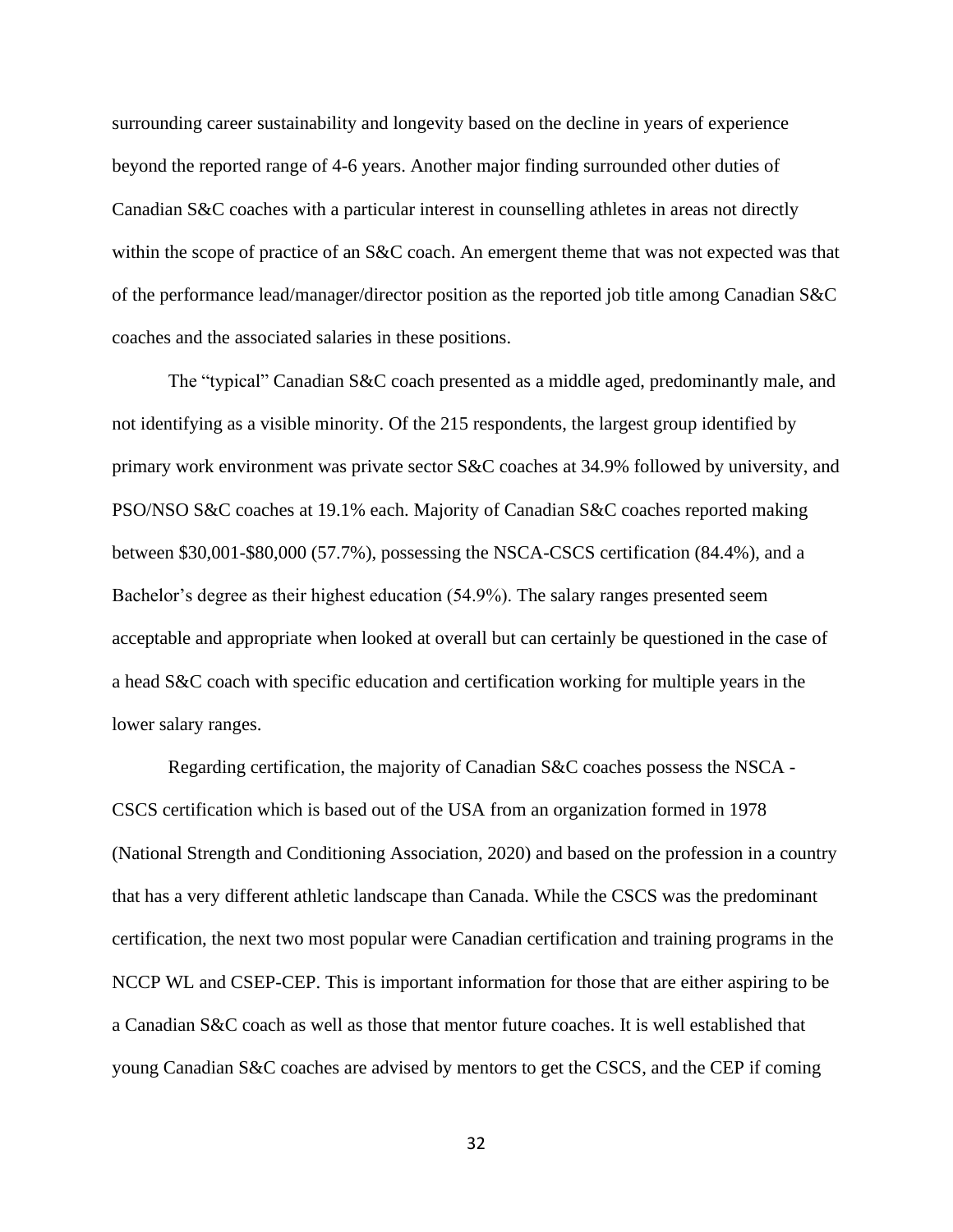from an academic or laboratory background. While it is notable that the second and third most popular certifications are Canadian in NCCP WL at 24.5% and CSEP-CEP at 14.1%, there is a significant gap to that of the NSCA-CSCS at 84.4%.

The results indicated that while approximately 55% of Canadian S&C coaches earned a Bachelor's degree, less than 40% had a master's or higher degree. However, a majority of the "expert" S&C coaches did possess a master's degree or higher and also reported a higher salary distribution. Overall, 83.6% of Canadian S&C coaches reported having degrees directly related to the field of strength and conditioning. The degrees included in this category were kinesiology (45.0%), exercise/health science (15.9%), physical education (9.5%), sports science/performance (5.3%), athletic therapy/training (4.2%), and strength and conditioning (3.7%). Hence, the majority of Canadian S&C coaches are working towards one of the pillars of becoming an expert coach by developing specific professional knowledge related to their field [\(Côté](http://refworks.scholarsportal.info.library.sheridanc.on.ca/refworks2/default.aspx?r=references%7CMainLayout::init) & Gilbert, 2009), which is consistent with the findings and recommendations of Stone et al. (2004) when examining American S&C coaches.

Based on the trends regarding total years of experience, it seems that there could be an issue with career longevity and sustainability of Canadian S&C coaching careers. Only 40% of the respondents reported as having 10 or more years of experience in the field even though the vast majority of Canadian S&C coaches have advanced education and certification and an industry specific accredited certification. Some explanations for this finding could revolve around the recent rapid growth in this new and young profession in Canada, the average age of respondents, and the possibility that many experienced coaches did not fill out the survey. Hopefully as the profession matures in Canada, there would be a greater proportion of experienced (i.e., 10+ years of experience) S&C professionals. Another possible factor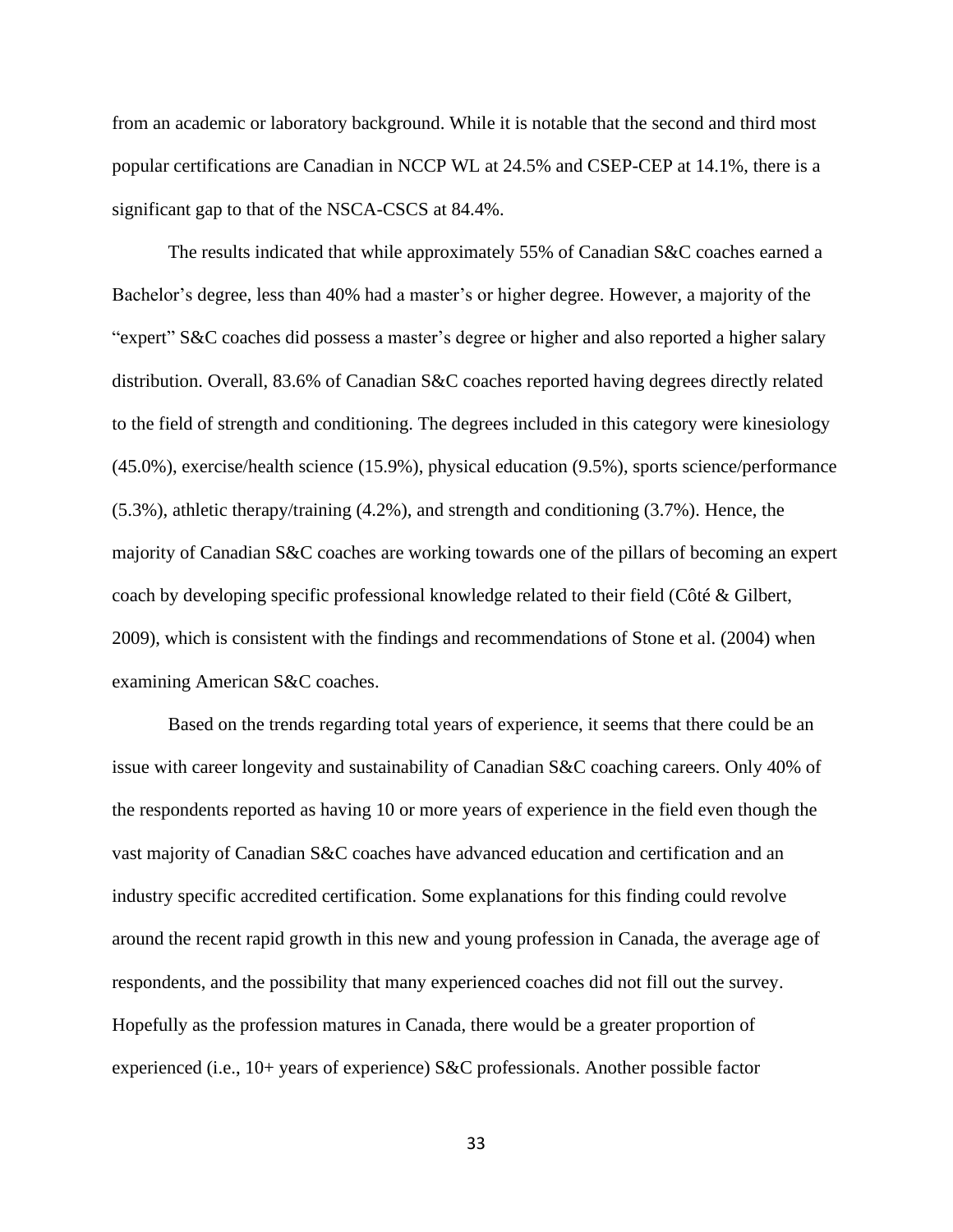contributing to these numbers are coaches transitioning into administrative roles and no longer identifying as an S&C coach. Of the respondents, 20.9% said that they want to become an athletic administrator. Another potential issue regarding career longevity and sustainability, would be whether S&C coaches need to transition into administration? Do some of these S&C coaches decide that they would prefer to try and continue to have an impact by creating better environments and systems for S&C coaches through administration rather than dropping out of the profession? These are potential questions worth examining in the future surrounding Canadian S&C coach longevity, sustainability, and career progression.

S&C coaching is an all-encompassing support staff position and predictably, 67.0% of respondents reporting as having duties in addition to S&C coaching. What was notable in this section was that a large proportion of Canadian S&C coaches that reported being involved in nutrition counselling (82.7%) and drug/substance abuse counselling (59.2%). These duties could be considered outside an S&C coach's scope of practice, as well as outside their scope of expertise. Specialists, such as dietitians and counsellors, are typically responsible for nutrition and drug/substance abuse counseling, however it is not uncommon for S&C coaches to support and reinforce in these areas with athletes. Since the majority of Canadian S&C coaches are providing nutrition and drug/substance abuse counselling, it is important to acknowledge the need for proper training, appropriate hiring, and accurate definition of roles and responsibilities. As with most important issues, athletes/clients will engage with someone that they trust first. S&C coaches often spend many hours per week, year round, with their athletes and develop a trusting relationship. Therefore, it is not a surprise that Canadian S&C coaches are conducting these tasks but it is important to ensure they are prepared, meet liability requirements, and are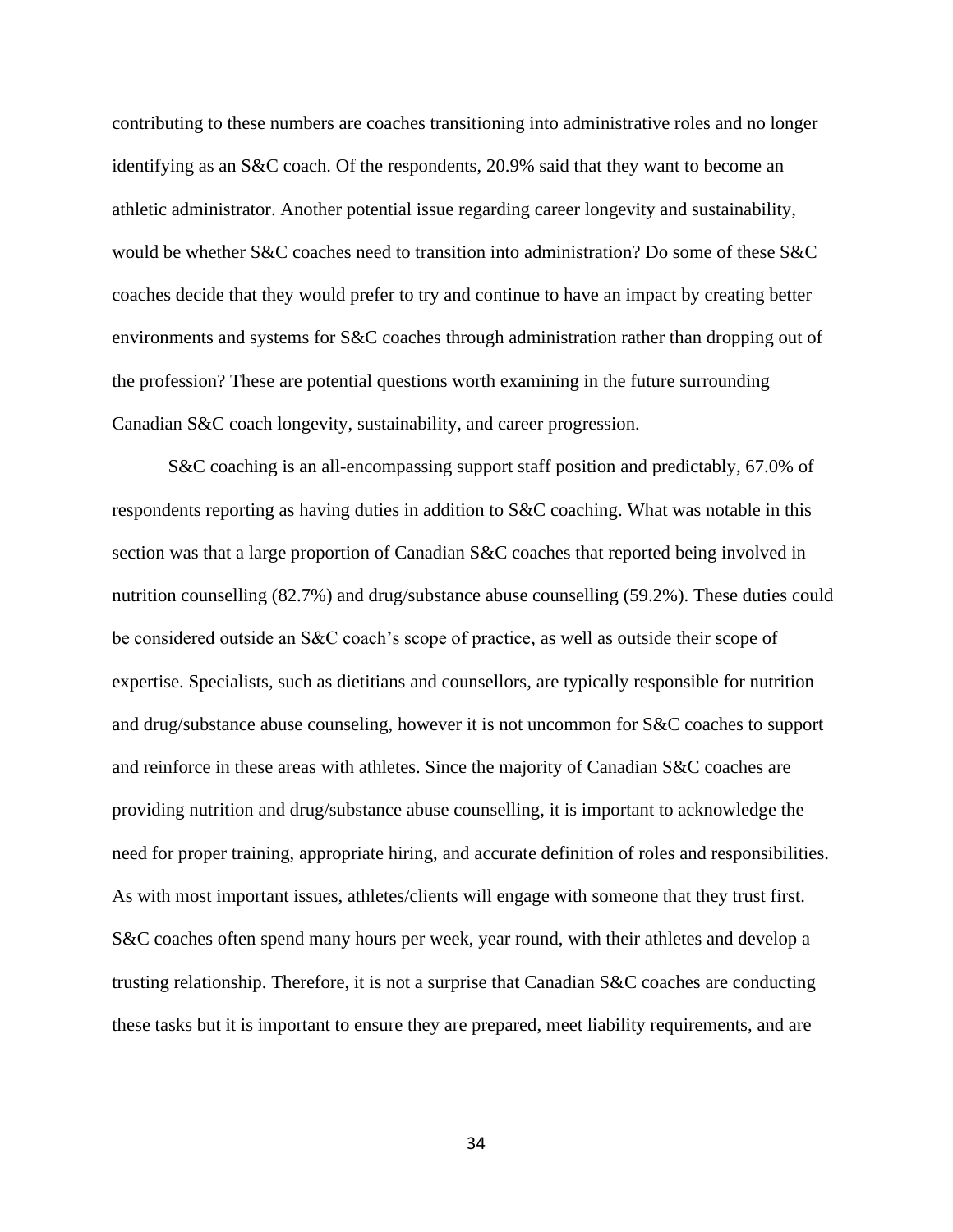compensated for their ability to offer this support outside of what would be considered their standard duties.

Even though it was not a printed option, 20.9% of Canadian S&C coaches wrote performance lead, performance manager, or performance director as their job title. In many integrated sport or human performance environments it is common for there to be an individual that oversees all performance-related responsibilities and serves as the lead for the performance staff that can include S&C, therapy, sport science, and sport medicine. It has become a common progression for sport science and sport medicine practitioners, including S&C coaches, to work their way into these roles after several years in the field. Based upon the responsibilities in these roles and the experience that is required, the range of salaries reported by those in these roles was unexpected. While the majority (56.4%) of performance lead/manager/directors reported as making over \$90,000 many (20.6%) also reported as making under \$60,000 including some (5.2%) that make under \$30,000, which is simply not congruent with the qualifications and requirements of such an advanced role.

Canadian S&C coaches that identified "university" as their primary work environment were used to compare to previous studies conducted with the NCAA in the USA. This comparison was only made with "university" S&C coaches as their setting is most similar to the NCAA (e.g., part of an academic institution, offers athletics as an extra or co-curricular activity, and supported by the athletic department for their S&C training). A direct comparison is difficult due to the differences between the athletic departments in the NCAA and Canadian universities in addition to the time elapsed since the NCAA studies (Martinez, 2004, Haggerty, 2005).

The most often reported age of S&C coaches in NCAA division I-A was 37 years, NCAA division II was 35 years, NCAA division III was 34 years, and the mean for Canadian university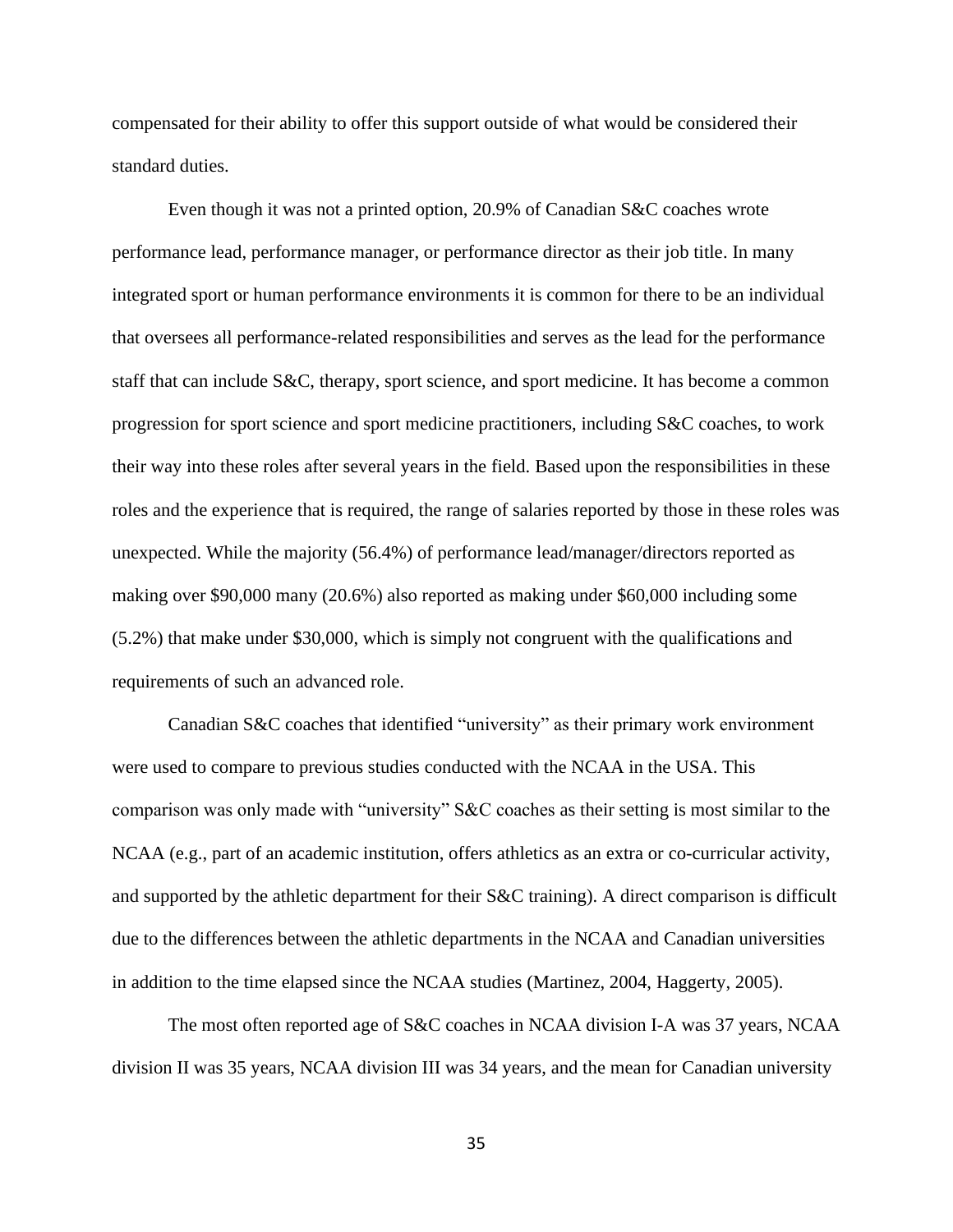S&C coaches was 34.1 years. All 4 categories reported the mode as male and did not identify as visible minorities. The most often reported salary ranges (NCAA salaries adjusted for 2020 CAD and rounded to nearest \$1000) for NCAA division I-A was \$67,000-\$80,000, NCAA division II was \$35,000-\$47,000, for NCAA division III was \$35,000-\$47,000, and for Canadian university was \$50,001-\$60,000. All 4 categories reported NSCA-CSCS as the most common certification and NCAA division I-A and NCAA division II reported a Master's degree as the most common while NCAA division III and Canadian university reported Bachelor's degree as the mode. With regard to previous S&C coaching experience, all 4 categories reported having assistant S&C coaching experience and NCAA division I-A and NCAA division II also reported graduate assistant S&C experience while NCAA division III and Canadian university did not. Regarding staffing, the NCAA division I-A coaches reported having one each of graduate assistants and volunteer assistants but all other categories reported no additional staff as the most often occurring response. The NCAA division I-A and Canadian university reported "head S&C coach" as the mode job title while NCAA division II and NCAA division III reported "head S&C coach/additional title" as the modal response. All 4 categories reported as having full-time status, 12-month contracts, and employment status of staff as the mode responses. The number of weight rooms for athletic training recorded at NCAA division I-A was 2, NCAA division II was one, NCAA division III was zero, and Canadian university was one. The career goals of NCAA division I-A and Canadian university was to remain in their current positions while NCAA division II wanted to stay at division II or progress to division I and NCAA division III wanted to become an athletic coach. Across all 4 categories, the modal response was that the primary job responsibility of S&C coaches is to test athletes. Canadian university S&C coaches made substantially less salary than NCAA division I-A S&C coaches, presented a Bachelor's degree as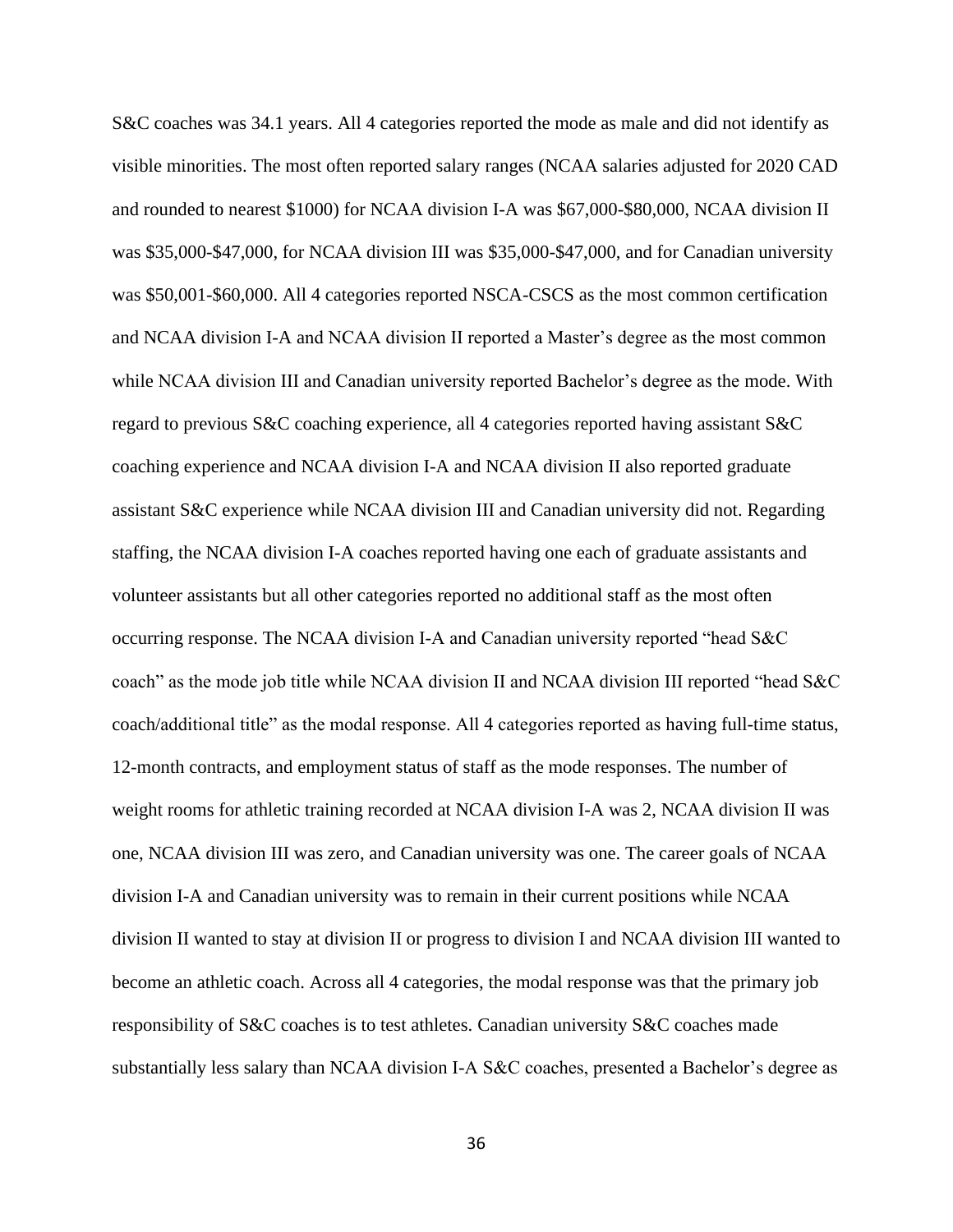highest education compared to a Master's degree for NCAA division I-A and II, and did not have graduate assistant experience or on staff as with NCAA S&C coaches.

Canadian S&C coaches were classified as experts based upon possessing 10 years of experience, having been an assistant or head S&C coach for a PSO/NSO, and reported that athletes they have coached progressed to the next competitive level within their sport. This categorization is not meant to be definitive and acknowledges that expertise is a continuum and used this definition to group the "most expert" of the Canadian S&C coaches surveyed. Based upon this definition, of the 215 subjects, 40 (18.6%) were classified as experts leaving 175 (81.4%) in the non-expert category.

When comparing the expert and non-expert Canadian S&C coaches, the statistics are biased by the 10 years of experience inclusion criteria for experts. Ten years of experience allows more time to grow your career, accumulate knowledge, experience, and education. Looking at the demographical information, the experts were older at an average of 40.8 years compared to 32.6 years, were more predominantly male at 87.0% vs 75.4%, but similar with regard to identifying as a visible minority at 10.0% vs 9.7%. Almost all experts had CSCS certification at 94.6% compared to the non-experts at 81.9%. The majority of experts (70.0%) had a master's degree or higher compared to the non-experts at only 34.1% and all experts had a degree in a related field when including science and coaching, whereas the non-experts only had 86.8% under the same criteria. Many (47.5%) experts reported having the job title of performance lead/manager/director compared to few of the non-experts at 13.6%. Since having 10 years of experience was part of the expert criteria, it is no surprise that the experts had a higher proportion with 10+ years of experience compared to 18.3% of the non-experts with at least 10 years of experience in the field. However, there were some notable differences in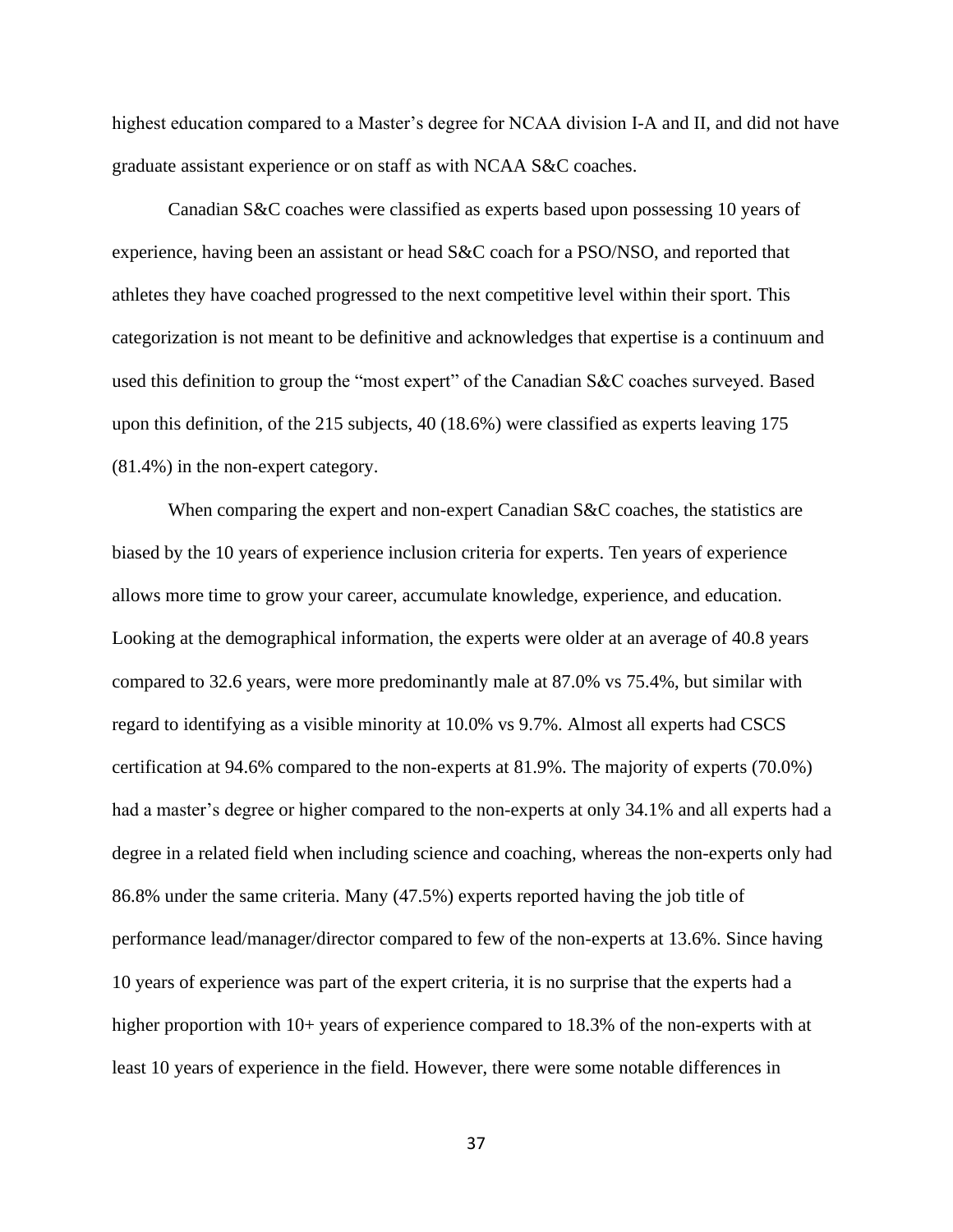specific experiences between the groups. Experts reported having more experience than nonexperts as interns/co-operative work experience students at PSO/NSO, professional, and private setting. When compared to the non-expert group, experts showed more experience as assistant S&C coaches for PSO/NSO and as head S&C coaches at university, PSO/NSO, professional, and private setting. When examining other duties of Canadian S&C coaches, more experts (76.9%) reported having duties outside of S&C coaching than non-experts (64.3%). This included a higher likelihood for experts to teach other classes at 28.2% vs 18.6%, counsel on drug/substance abuse 71.8% vs 55.7%, and involvement with recruiting at 51.3% vs 38.6%.

More experts would like to remain as PSO/NSO (35.3%) and professional S&C (29.4%) coaches than non-experts (12.8%/9.4%). A possible explanation for this is that these expert coaches have already arrived at the destination of their career goals after 10+ years of experience and may have better/more stable current positions than the non-experts. When compared to the expert group, more non-experts want to remain (21.5%) or become (11.4%) private sector S&C coaches. A large portion of non-expert S&C coaches reported as wanting to become PSO/NSO (16.1%) and professional (25.5%) compared to experts at only 2.9% and 5.9% respectively. As mentioned previously, these numbers may be at least partially explained by the working definition of experts including experience at the PSO/NSO level and 10+ years of experience. Many more experts reported as wanting to become athletic administrators at 29.4% compared to non-experts at about half that rate (14.8%). Experts were also more likely to be uncertain (26.5%) about their career goals when compared to non-experts (8.1%). This may be due to the overall uncertainty and infancy of the S&C field in Canada and without a long history, it is difficult to predict the future growth opportunities whereas the non-experts could conceivably simply follow the paths of the more experience experts before them.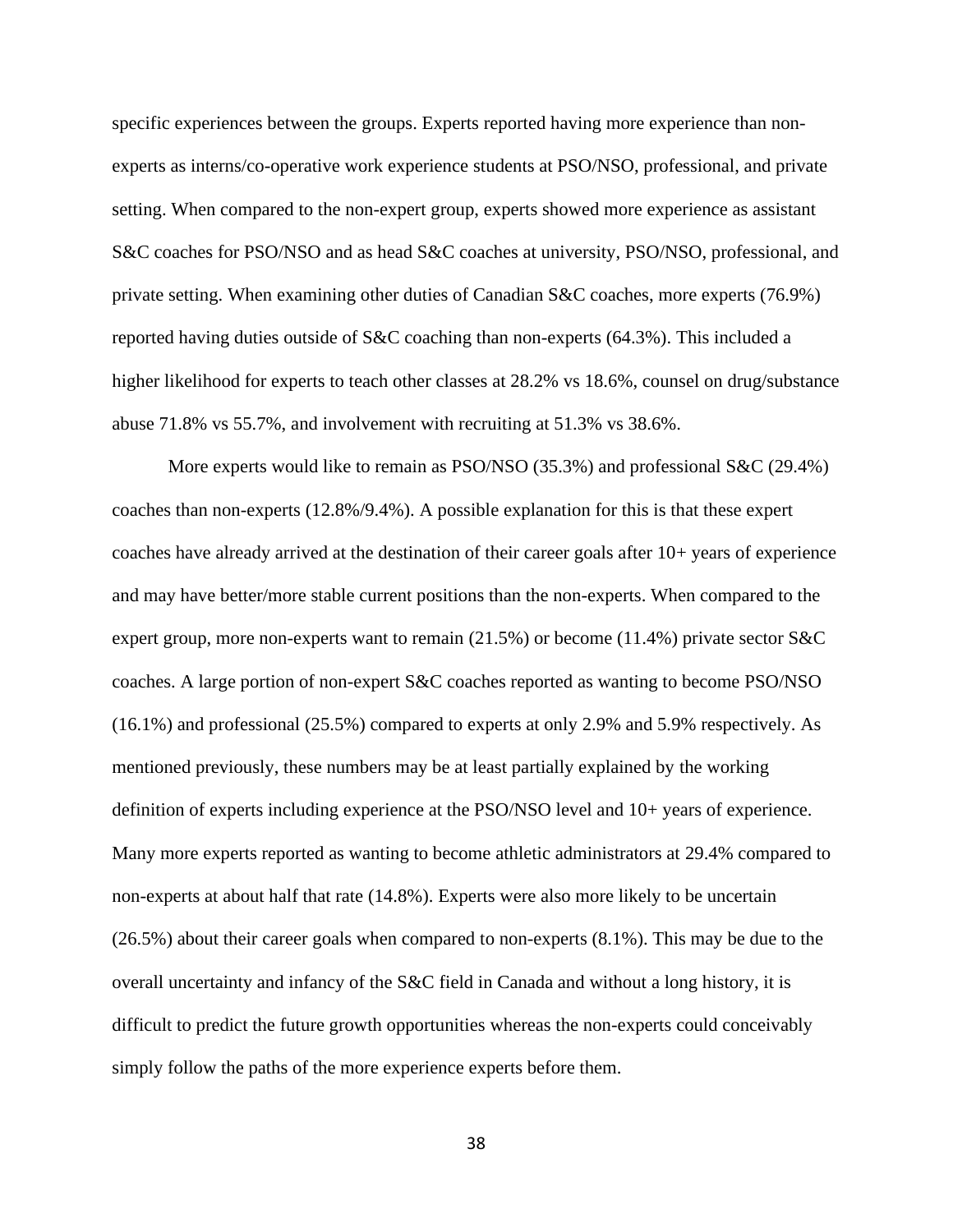#### **3.6 Conclusions**

The findings of this study with regard to demographics tend to generally agree with those that have been established in the NCAA research such that Canadian S&C coaches are mostly middle-aged, male, non-visible minority, that have at least a bachelor's degree, and a CSCS certification. This is not surprising given that many mentors in Canadian S&C community tend to use the NCAA as an example career path for aspiring and growing Canadian S&C coaches. The main difference that emerged between the demographic profile of NCAA S&C coaches and Canadian S&C coaches was the prevalence of a master's degree. Both NCAA division I-A and NCAA division II had a master's degree as their most common response for highest level of education whereas Canadian university had bachelor's as most common. This shows an inconsistency with the commonly given advice to Canadian S&C coaches that a master's degree is necessary in order to start and progress their career. Although a master's degree is not necessary to begin and progress one's career, it may be advisable based on the fact that NCAA division I-A S&C coaches have it as most often occurring response and is much more developed and mature with respect to S&C coaching careers in addition to the finding that expert Canadian S&C coaches are much more likely to have a master's degree or above. As far as certification, the NSCA – CSCS proved to be consistent across all NCAA groups, Canadian S&C coaches, and expert Canadian S&C coaches. It would be advisable to attain the CSCS if you are an aspiring or developing Canadian S&C coach planning to be in the field long-term as almost all experts had the CSCS. Canadian S&C coaches reported having between 2-3 years of experience as intern, co-operative education student, graduate assistant, volunteer, and assistant S&C coaches. It is assumed that most, or at least some, of this experience was before gaining the title of head strength and conditioning coach therefore it is recommended that hopeful Canadian S&C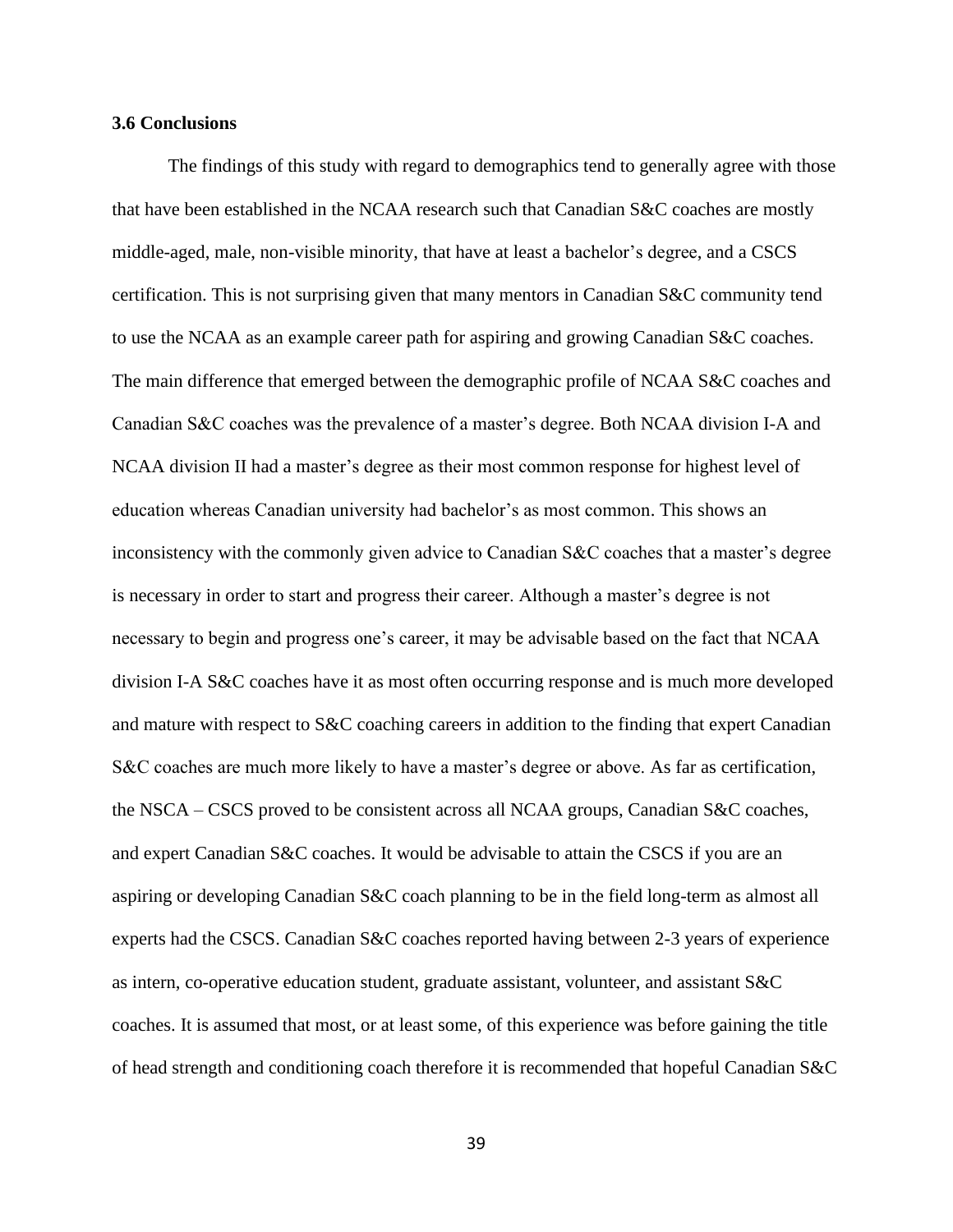coaches accumulate practical coaching experience early and often in their young careers in order to progress toward more senior S&C coaching positions. Despite the NCAA and Canadian sporting system being vastly different, there were more similarities than differences when comparing this research to that published regarding NCAA division I-A, NCAA division II, and NCAA division III. The major difference would be the salary at the NCAA division I-A level when compared to Canadian S&C coaches but that was to be expected based on NCAA division I-A institutions having football and men's basketball as huge revenue generating sports. One of the major objectives of this research was to establish a working definition and identify unique characteristics of expert Canadian S&C coaches. The experts were almost certain to have their CSCS, highly likely to have a master's or PhD degree, and more likely to counsel athletes on topics outside S&C such as substance/drug abuse. Although limited by the defined criteria, this data will hopefully provide a career road map for the aspiring Canadian S&C professional.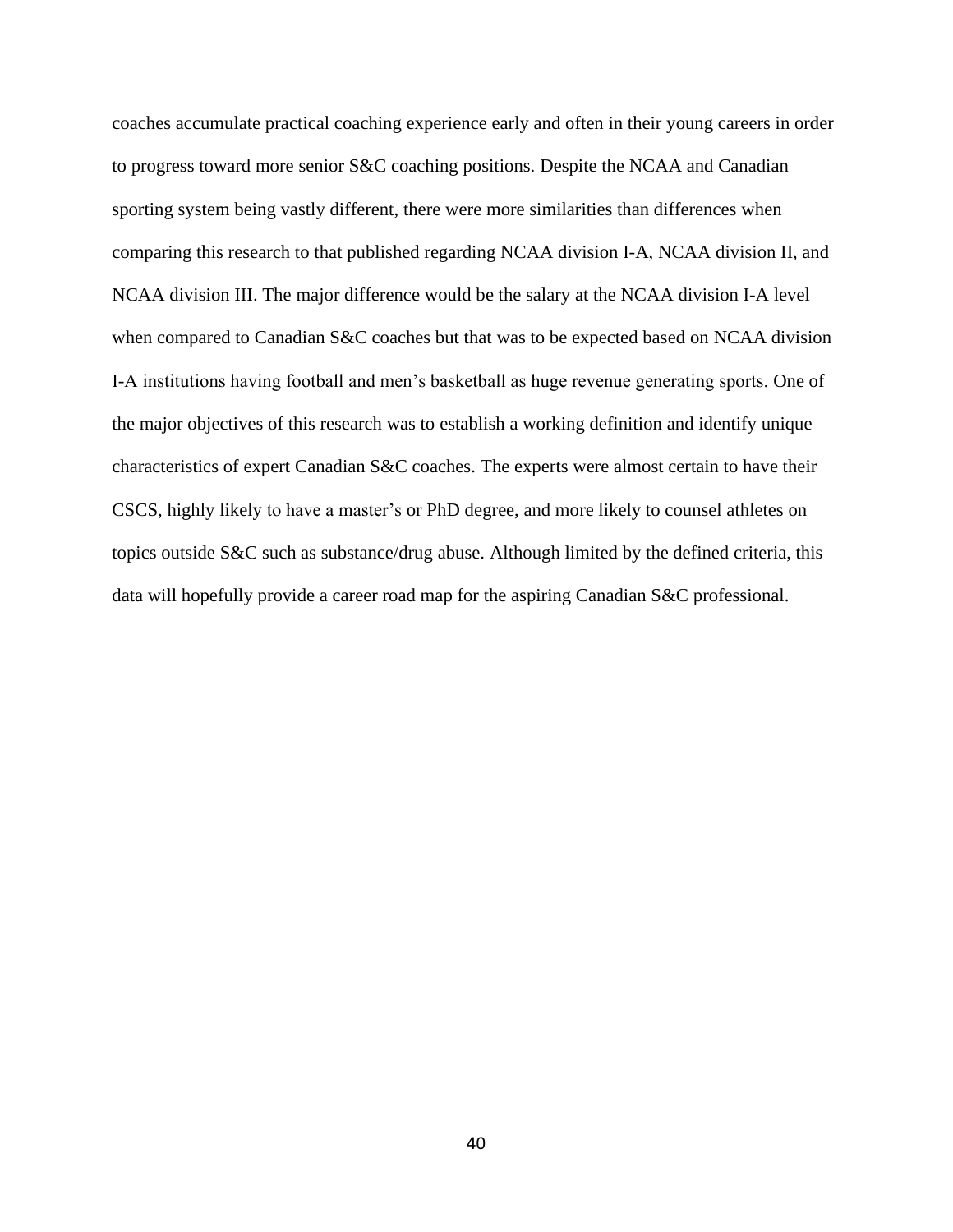#### **3.7 References**

- Andreato, L. V., Coimbra, D. R., Andrade, A. Challenges to Athletes During the Home Confinement Caused by the COVID-19 Pandemic, *Strength and Conditioning Journal: April 27, 2020* - Volume Publish Ahead of Print - Issue -doi: 10.1519/SSC.0000000000000563
- Bloom, G. A., Durand-Bush, N., Schinke, R. J., & Salmela, J. H. (1998). The Importance of Mentoring in the Development of Coaches and Athletes. *International Journal of Sport Psychology, 29*(3), 267-281.

Canadian Strength and Conditioning Association. (2020, April 5). http://canadianstrengthca.com/

- Collinson, V. (1996). Proceedings from JUSTEC Annual Conference '96: *Becoming an Exemplary Teacher: Integrating Professional, Interpersonal and Intrapersonal Knowledge.* Naruto, Japan.
- Côté, J., & Gilbert, W. (2009). An Integrative Definition of Coaching Effectiveness and Expertise. *International Journal of Sports Science & Coaching, 4*(3), 307-323.
- Côté, J., Salmela, J., Trudel, P., Baria, A., & Russel, S. (1995). The Coaching Model: A Grounded Assessment of Expert Gymnastic Coaches' Knowledge. *Journal of Sport & Exercise Psychology, 17*(1), 1-17.
- Cushion, C. J., Armour, K. M., & Jones, R. L. (2003). Coach Education and Continuing Professional Development: Experience and Learning to Coach. *Quest (00336297), 55*(3), 215- 230.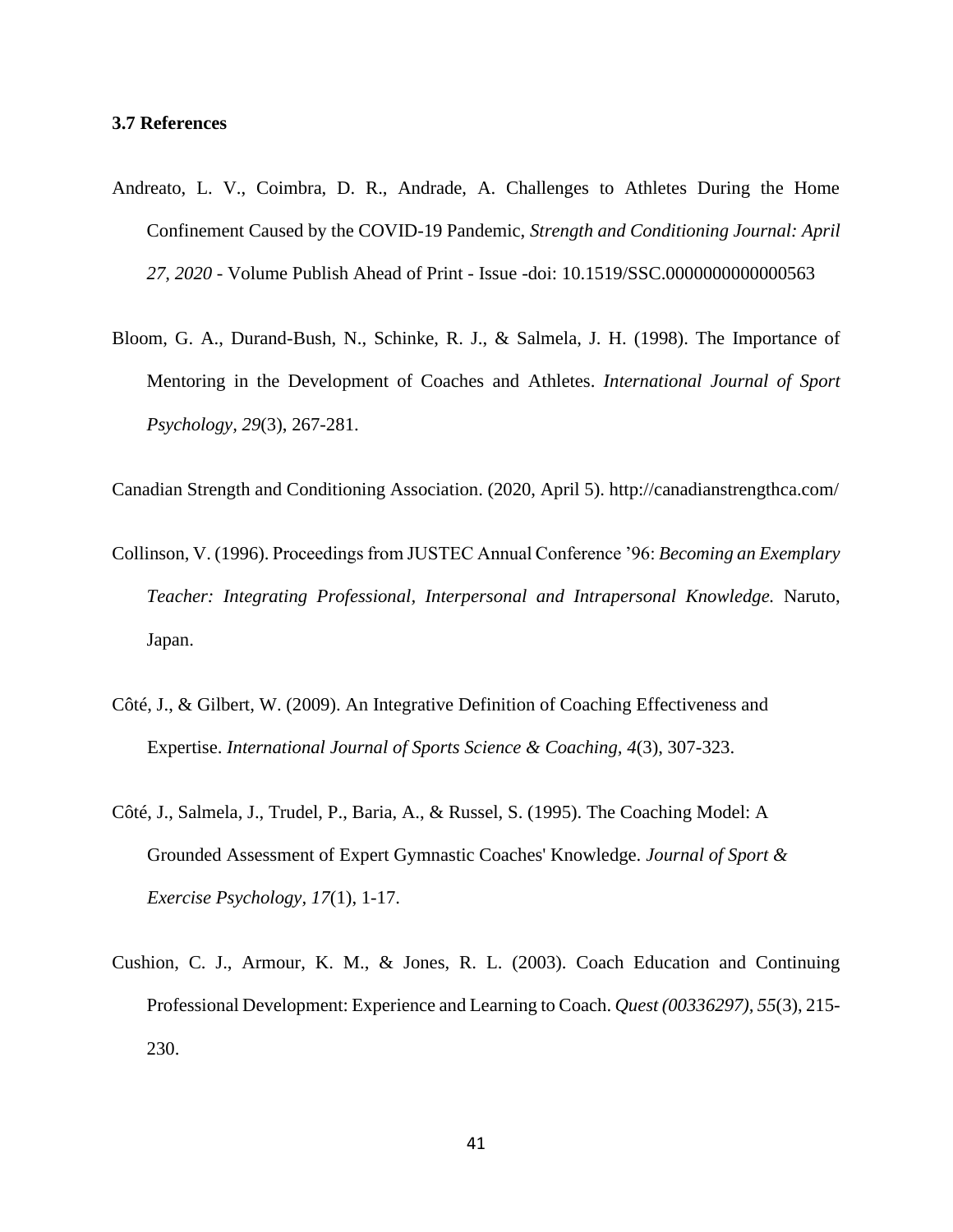- Garhammer, J. (1998). Do you Qualify to be a Strength and Conditioning Professional? *Strength & Conditioning, 20*(1), 62-63.
- Gilbert, W. D., & Baldis, M. W. (2014). Becoming an Effective Strength and Conditioning Coach. *Strength & Conditioning Journal (Lippincott Williams & Wilkins), 36*(1), 28-34.
- Gilbert, W., Côté, J., & Mallett, C. (2010). Developmental Paths and Activities of Successful Sport Coaches. *Soccer Journal, 55*(3), 10-12.
- Gould, D., Krane, V., Giannini, J., & Hodge, K. (1990). Educational Needs of Elite U.S. National Team, Pan American, and Olympic Coaches. *Journal of Teaching in Physical Education, 9*(4), 332-344.
- Government of Canada. (2020, May 1). Coronavirus disease (COVID-19): Canada's Response. https://www.canada.ca/en/public-health/services/diseases/2019-novel-coronavirusinfection/canadas-reponse.html
- Grant, M. A., & Dorgo, S. (2014). Developing Expertise in Strength and Conditioning Coaching. *Strength & Conditioning Journal (Lippincott Williams & Wilkins), 36*(1), 9-15.
- Grant, M. A., Dorgo, S., & Griffin, M. (2014). Professional Development in Strength and Conditioning Coaching Through Informal Mentorship: A Practical Pedagogical Guide for Practitioners. *Strength & Conditioning Journal (Lippincott Williams & Wilkins), 36*(1), 63-69.
- Haff, G. G. (2010). Sport Science. *Strength & Conditioning Journal (Lippincott Williams & Wilkins), 32*(2), 33-45.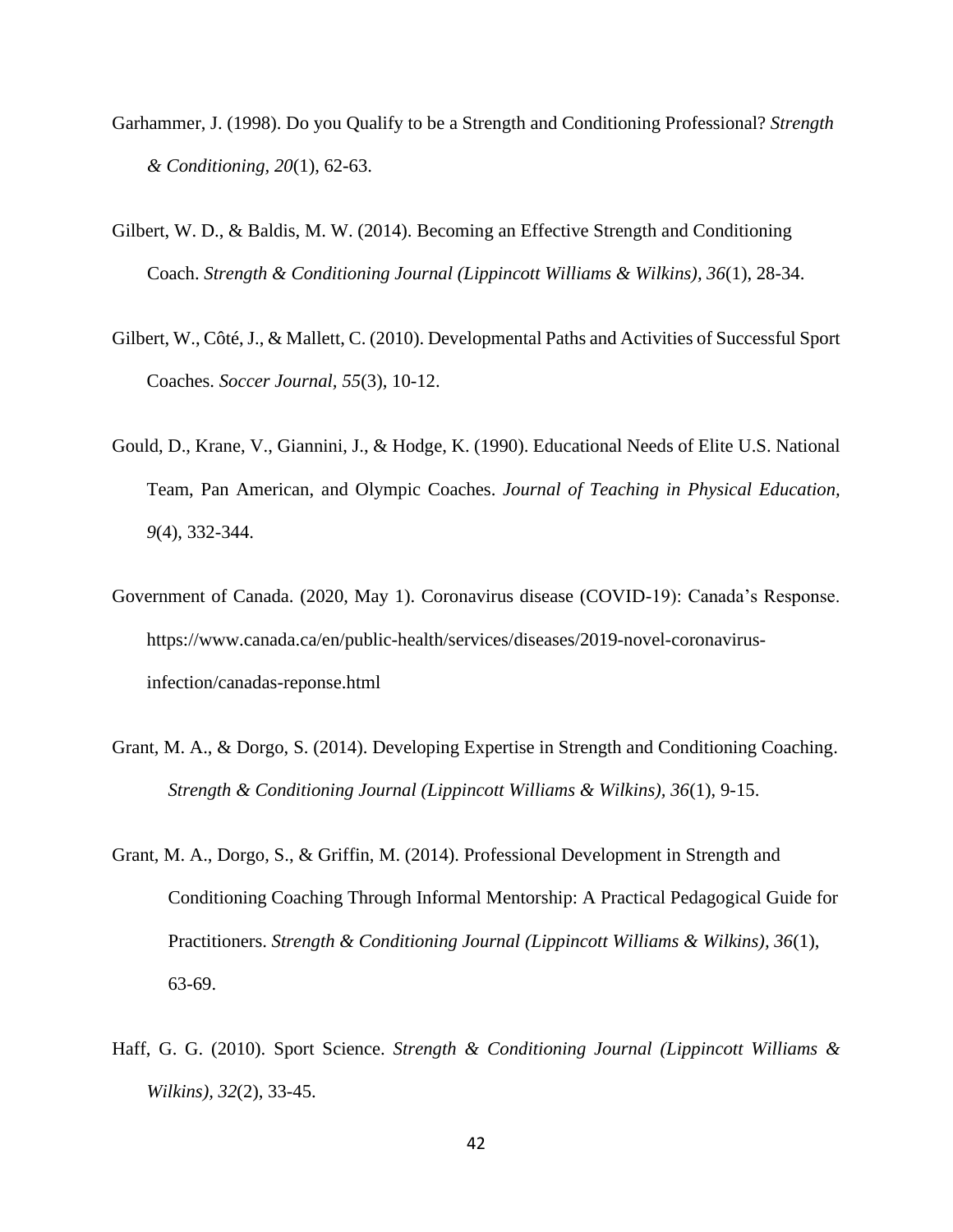- Haggerty, Leonard, "A Profile of Strength and Conditioning Coaches at National Collegiate Athletic Association Division II and III Member Institutions." (2005). *Electronic Theses and Dissertations.* Paper 1094. http://dc.etsu.edu/etd/1094
- Hanratty, M., & O'Connor, D. (2012). Understanding Expert Knowledge: A Case Study of Knowledge Acquisition in Elite Rugby League Strength and Conditioning Coaches. *International Journal of Coaching Science, 6*(1), 45-63.
- Martinez, D. (2004). Study of the Key Determining Factors for the NCAA Division I Head Strength and Conditioning Coach. *Journal of Strength and Conditioning Research Research (Lippincott Williams & Wilkins)*, 18(1), 5-18.
- Massey, C. D., & Vincent, J. (2013). A Job Analysis of Major College Female Strength and Conditioning Coaches. *Journal of Strength & Conditioning Research (Lippincott Williams & Wilkins), 27*(7), 2000-2012.
- Massey, D. (2010). Program for Effective Teaching: A Model to Guide Educational Programs in Strength and Conditioning. *Strength & Conditioning Journal (Lippincott Williams & Wilkins), 32*(5), 79-85.
- Massey, C. D., & Maneval, M. (2014). A Call to Improve Educational Programs in Strength and Conditioning. *Strength & Conditioning Journal (Lippincott Williams & Wilkins), 36*(1), 23- 27.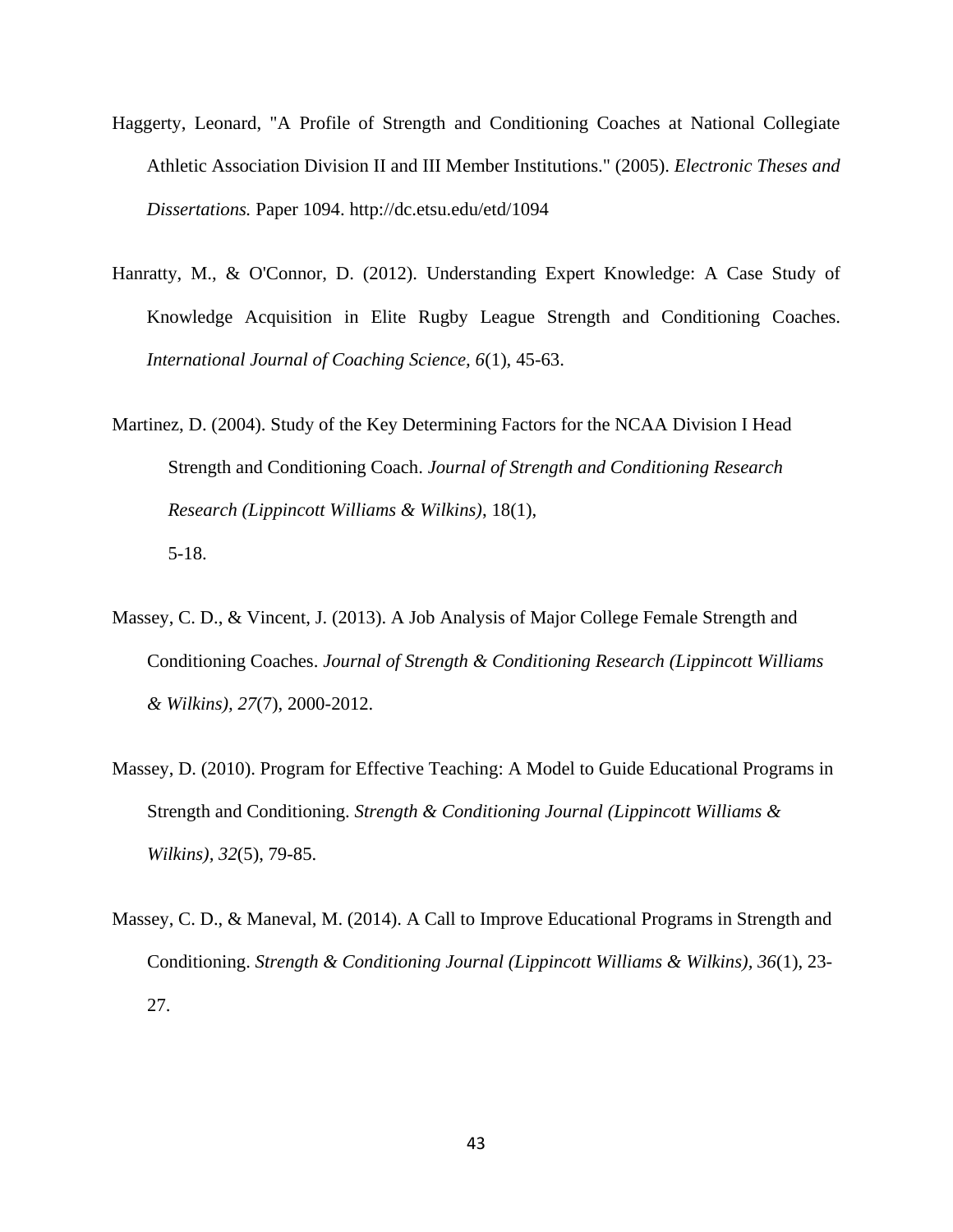- Mielke, D. (2007). Coaching Experience, Playing Experience and Coaching Tenure. *International Journal of Sports Science & Coaching, 2*(2), 105-108.
- National Strength and Conditioning Association. (2020, April 5). About the NSCA. https://www.nsca.com/education/videos/about-the-nsca/
- National Strength and Conditioning Association. (2020, May 1). NSCA Coronavirus (COVID-19) Update. https://www.nsca.com/media-room/news-and-announcements/coronavirus-covid-19/
- Persad, S. (2020, May 1). *Remote Coaching Part 1: What to Use to Connect with Athletes?* Canadian Strength and Conditioning Association. http://canadianstrengthca.com/remotecoaching-part-1-what-to-use-to-connect-with-athletes/
- Plisk, S. (2003). Principle-Based Teaching Practices. *Strength & Conditioning Journal (Lippincott Williams & Wilkins), 25*(5), 57-64.

Pullo, F. M. (1992). A profile of NCAA Division I strength and conditioning coaches. *Journal of Applied Sport Science Research*, *6*(1), 55–62. Retrieved from http://search.ebscohost.com.qe2aproxy.mun.ca/login.aspx?direct=true&AuthType=ip,url,uid&db=s3h&AN=SPH296399&site=eh ost-live&scope=site

- Sloane, P. (2007). Coaching Experience, Playing Experience and Coaching Tenure: A Commentary. *International Journal of Sports Science & Coaching, 2*(2), 117-118.
- Stone, M. H., Sands, W. A., & Stone, M. E. (2004). The Downfall of Sports Science in the United States. *Strength & Conditioning Journal (Allen Press), 26*(2), 72-75.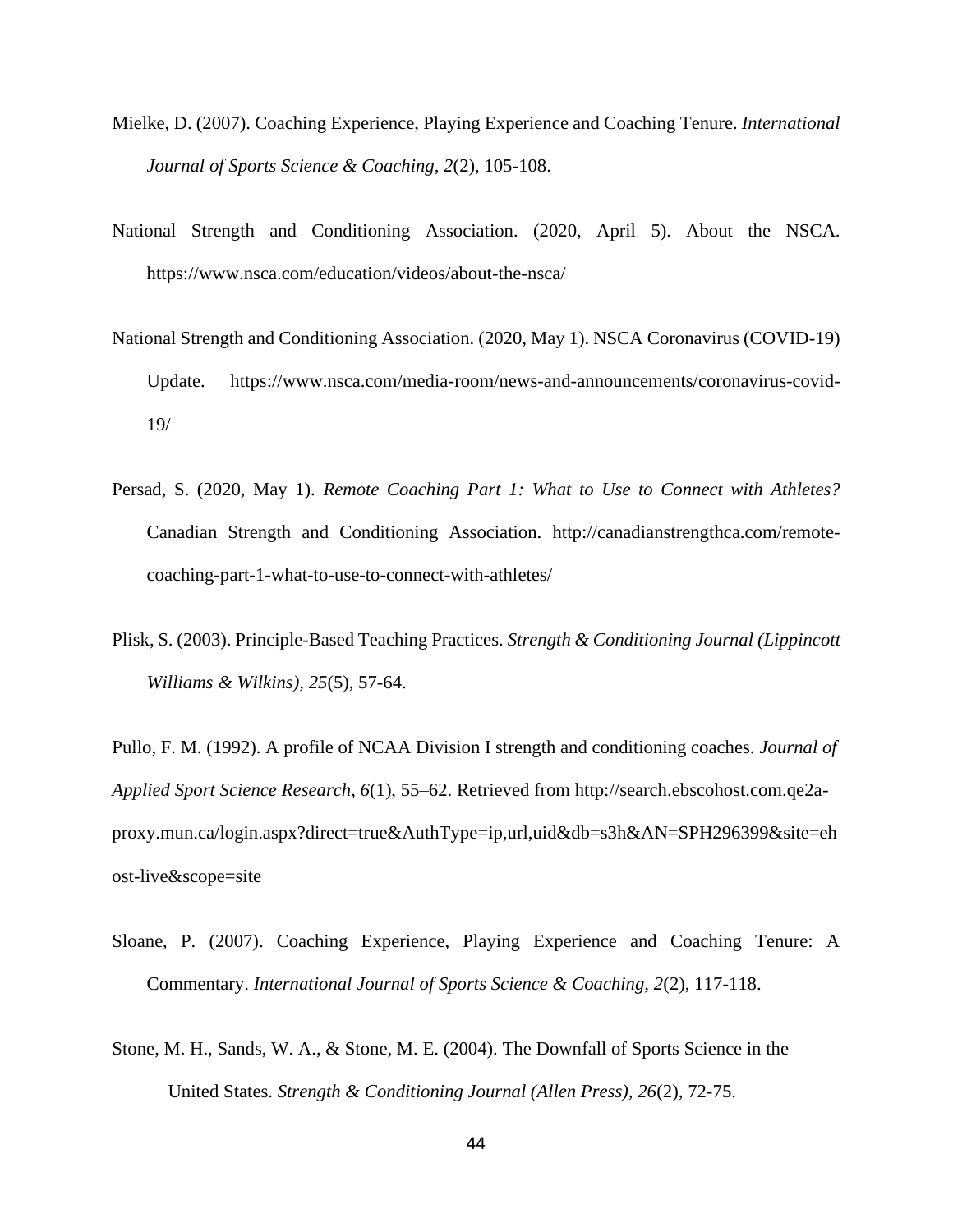- Vescovi, J. D., Binkley, H. M., & Kerksick, C. M. (2004). Sports Performance Graduate Program Interest and Need Survey: A Brief Report From the NSCA Education Committee. *Journal of Strength & Conditioning Research (Allen Press Publishing Services Inc.), 18*(2), 383-387.
- Wiman, M., Salmoni, A. W., & Hall, C. R. (2010). An Examination of the Definition and Development of Expert Coaching. *International Journal of Coaching Science, 4*(2), 37-60.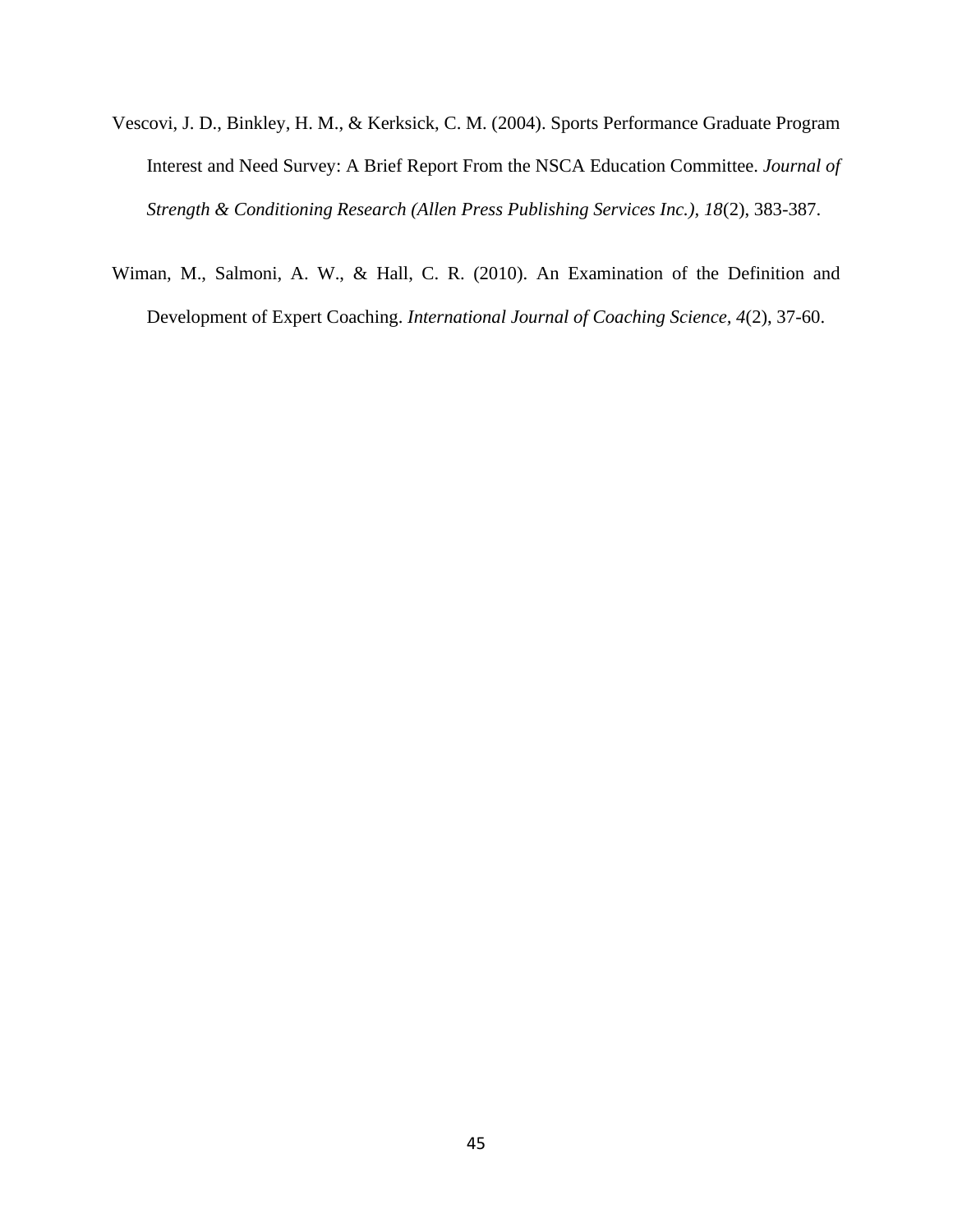### **3.8 Tables**

*Demographics of Canadian S&C coaches* Age (*n*=214) Mean (SD) 34.1 (8.6) Range (yrs) 22-63 Sex (*n*=215) Female 48 (22.3%) Male 167 (77.7%) Visible Minority (*n*=215) No 195 (90.7%) Yes 20 (9.3%)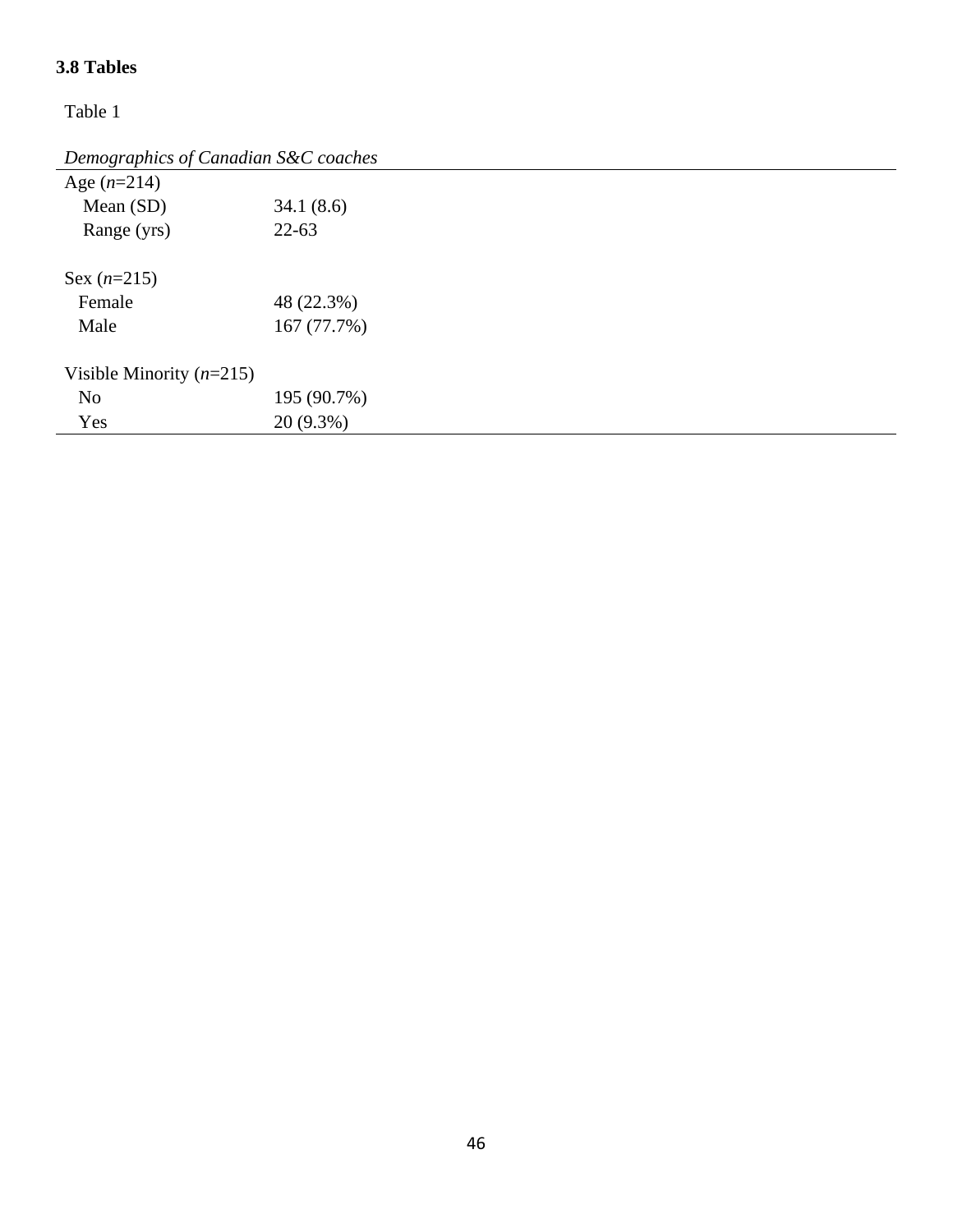*Salary by primary work environment*

| $\sim r$               | High<br>School<br>$(n=14,$<br>$6.5\%)$ | College<br>$(n=9,$<br>$4.2%$ ) | University<br>$(n=41,$<br>19.1%) | PSO/NSO<br>$(n=41,$<br>$19.1\%$ | Professional<br>$(n=32,$<br>14.9%) | Private<br>Sector<br>$(n=75,$<br>34.9%) | Unsure<br>$(n=3,$<br>$1.4%$ ) | Total            |
|------------------------|----------------------------------------|--------------------------------|----------------------------------|---------------------------------|------------------------------------|-----------------------------------------|-------------------------------|------------------|
| $<$ \$20,000           |                                        |                                | $\overline{4}$                   | $\mathbf{1}$                    | $\mathbf{1}$                       | 6                                       | $\mathbf{1}$                  | $14(6.5\%)$      |
| $$20,001-$<br>30,000   | $\overline{2}$                         |                                | $\mathfrak{2}$                   | 5                               |                                    | $\overline{4}$                          |                               | $13(6.1\%)$      |
| \$30,001-<br>40,000    | $\mathbf{1}$                           | $\overline{2}$                 | $\overline{4}$                   | 5                               | $\mathbf{1}$                       | 11                                      |                               | 24<br>$(11.2\%)$ |
| $$40,001-$<br>50,000   |                                        |                                | 5                                | $\overline{2}$                  | 5                                  | 17                                      |                               | 29<br>(13.5%)    |
| $$50,001-$<br>60,000   | 3                                      | $\mathbf{1}$                   | 9                                | 9                               | $\overline{2}$                     | 5                                       |                               | 29<br>(13.5%)    |
| $$60,001-$<br>70,000   | 3                                      | $\mathbf{1}$                   | $\overline{2}$                   | 5                               | $\overline{2}$                     | 6                                       | $\mathbf{1}$                  | 20 (9.3%)        |
| \$70,001-<br>80,000    | $\mathbf{1}$                           | $\overline{2}$                 | 5                                | $\overline{4}$                  | 3                                  | $\boldsymbol{7}$                        |                               | 22<br>$(10.2\%)$ |
| \$80,001-<br>90,000    | $\mathbf{1}$                           |                                | $\mathbf{2}$                     | $\mathbf{1}$                    | $6\,$                              | $\mathfrak{S}$                          |                               | 15 (7.0%)        |
| \$90,001-<br>100,000   |                                        | $\mathbf{1}$                   | $\mathbf{1}$                     | 3                               | $\overline{4}$                     | 3                                       |                               | 12 (5.6%)        |
| > \$100,001            | $\mathbf{2}$                           | $\mathbf{1}$                   | $\mathfrak{S}$                   | $\overline{4}$                  | $\overline{7}$                     | $\boldsymbol{7}$                        |                               | 26<br>$(12.1\%)$ |
| <b>Not</b><br>disclose |                                        | $\mathbf{1}$                   | $\mathbf{2}$                     | $\overline{2}$                  | $\mathbf{1}$                       | $\overline{4}$                          | $\mathbf{1}$                  | $11(5.1\%)$      |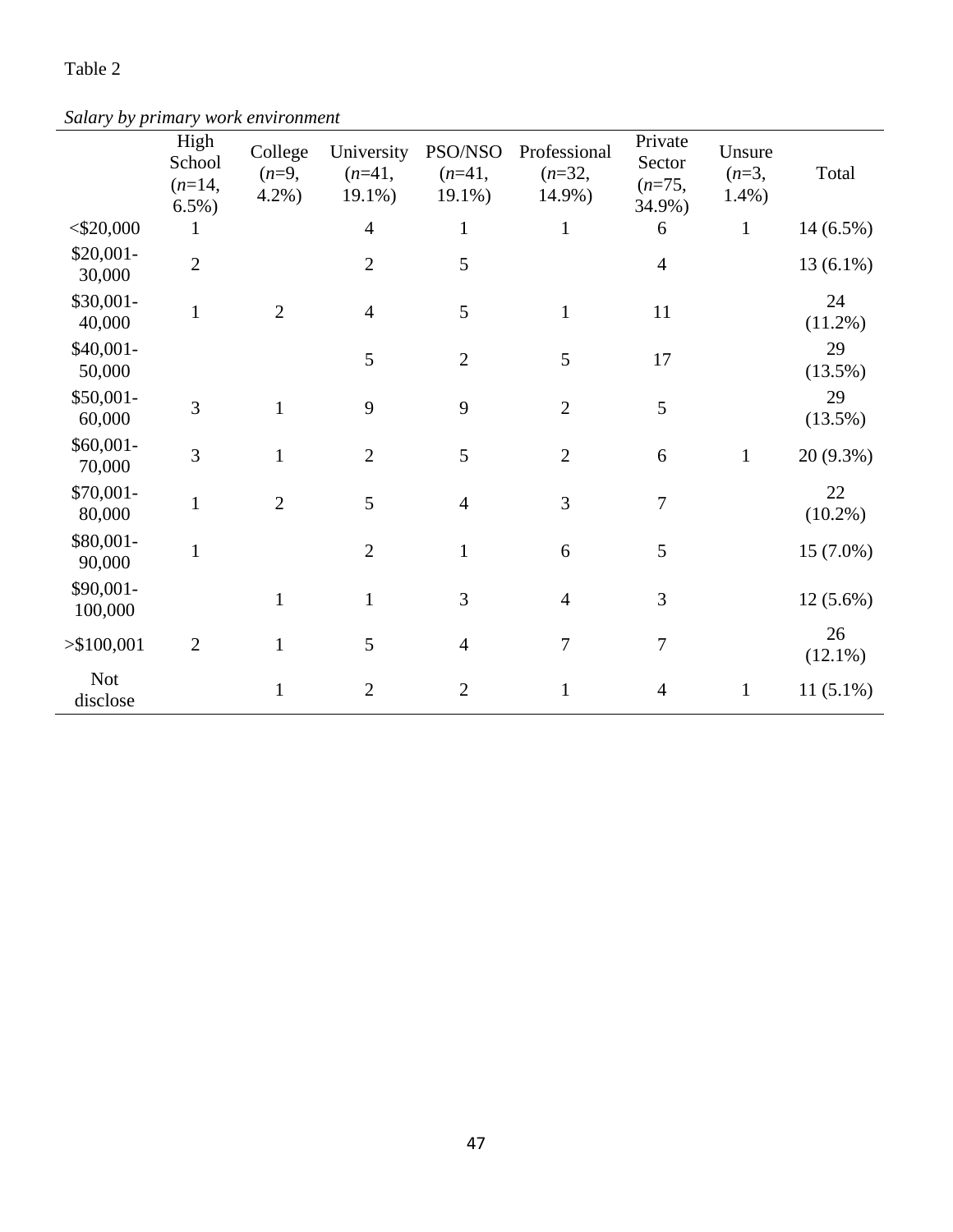*Certifications by primary work environment (n=192)*

|                    | <b>High School</b><br>$(n=13)$ | College<br>$(n=8)$ | University<br>$(n=35)$ | PSO/NSO<br>$(n=38)$ | Professional<br>$(n=25)$ | Private Sector<br>$(n=72)$ | Unsure<br>$(n=1)$ | Total             |
|--------------------|--------------------------------|--------------------|------------------------|---------------------|--------------------------|----------------------------|-------------------|-------------------|
| <b>CSEP-CPT</b>    | 2                              | $\overline{2}$     | 2                      | 3                   |                          | 6                          |                   | $16(8.3\%)$       |
| <b>CSEP-CEP</b>    |                                |                    | 6                      |                     | 8                        |                            |                   | $27(14.1\%)$      |
| CFP-PTS            |                                |                    |                        |                     |                          | 6                          |                   | $8(4.2\%)$        |
| CPTN - CPT         |                                |                    |                        |                     | 1                        | 5                          |                   | $8(4.2\%)$        |
| <b>ACSM - HFI</b>  |                                |                    |                        |                     |                          |                            |                   | $\theta$          |
| <b>ACSM - ES</b>   |                                |                    |                        |                     |                          |                            |                   | $1(0.5\%)$        |
| <b>ACSM - RCEP</b> |                                |                    |                        |                     |                          |                            |                   | $\theta$          |
| <b>CATA</b>        |                                | $\overline{2}$     | 2                      |                     | 2                        | 3                          |                   | $9(4.7\%)$        |
| <b>NSCA - CSCS</b> | 12                             | 8                  | 29                     | 36                  | 22                       | 55                         |                   | 162<br>$(84.4\%)$ |
| NSCA - CPT         |                                |                    | $\overline{2}$         |                     |                          | 8                          |                   | $12(6.3\%)$       |
| NCCP WL - T        | $\mathcal{D}$                  |                    | 5                      | 12                  |                          |                            |                   | $27(14.1\%)$      |
| NCCP WL - C        |                                |                    |                        | 6                   | 5                        | 6                          |                   | 20 (10.4%)        |
| $CPU - T$          |                                |                    |                        |                     |                          |                            |                   | $1(0.5\%)$        |
| $CPU - C$          |                                |                    |                        |                     |                          |                            |                   | $4(2.1\%)$        |
| <b>USAW</b>        |                                |                    |                        |                     |                          |                            |                   | 7(3.7%)           |
| Other**            |                                | 2                  | 19                     | 13                  | 17                       | 24                         |                   | 81 (42.2%)        |

\*could identify all that applied

\*\*Functional Movement Systems 7 (3.6%), National Coaching Certification Program 7 (3.6%), Kinesiologist 7 (3.6%)

Certifications: CSEP-CPT = Canadian Society of Exercise Physiology – Certified Personal Trainer, CSEP-CEP = Canadian Society of Exercise Physiology – Certified Exercise Physiologist, CFP-PTS = Can-fit Pro-Personal Trainer Specialist, CPTN-CPT = Certified Professional Trainers Network – Certified Personal Trainer, ACSM-EP = American College of Sports Medicine – Exercise Physiologist, CATA-CAT = Canadian Athletic Therapy Association – Certified Athletic Therapist, NSCA-CSCS = National Strength and Conditioning Association – Certified Strength and Conditioning Specialist, NSCA-CPT = National Strength and Conditioning Association – Certified Personal Trainer, NCCP WL  $-$ T = National Coaching Certification Program Weightlifting – trained status, NCCP WL  $-$ C = National Coaching Certification Program Weightlifting – certified status, CPU – T = Canadian Powerlifting Union – trained status, CPU – C = Canadian Powerlifting Union – certified status, USAW – United States of America Weightlifting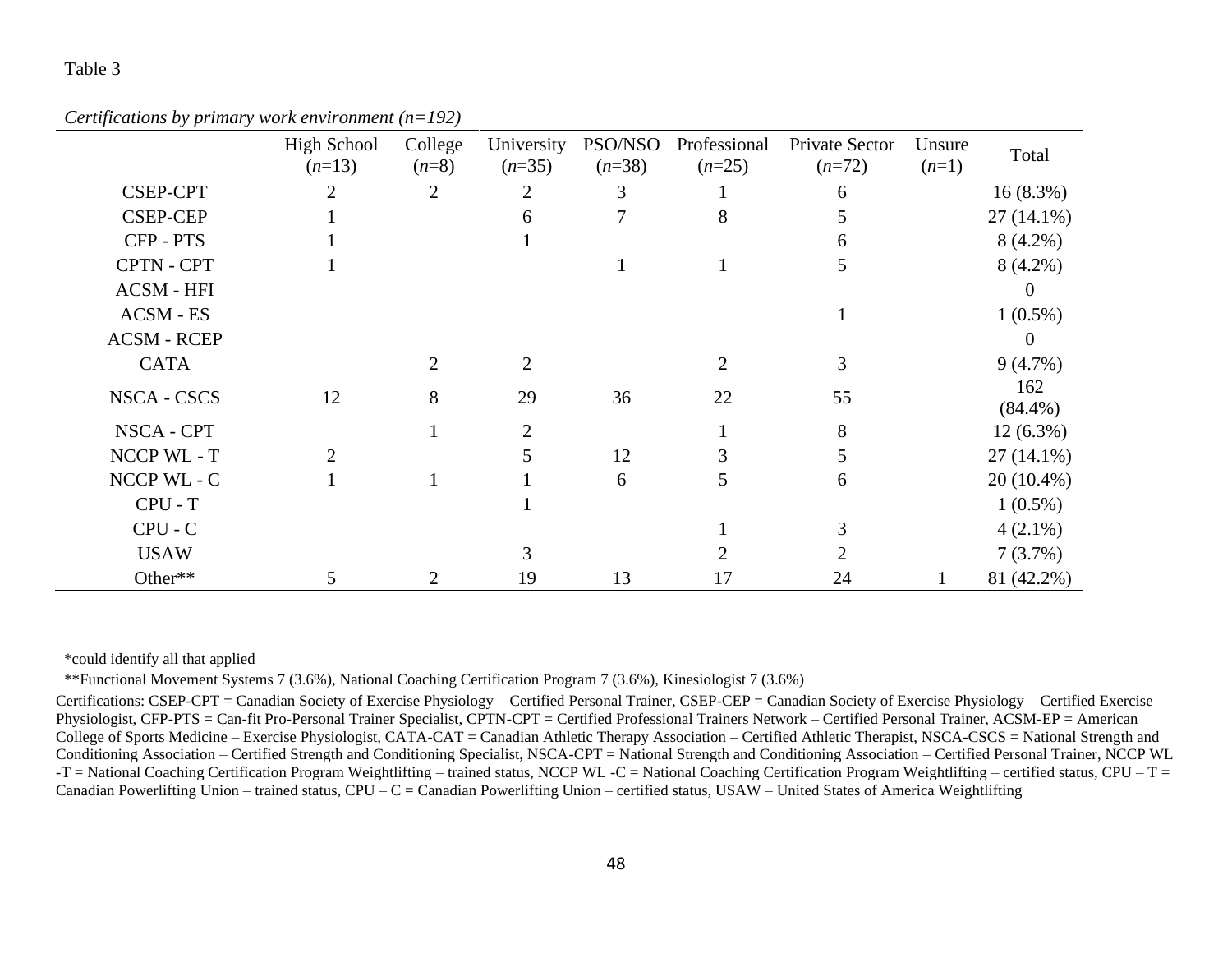|                                    | High<br>School<br>$(n=14)$ | College<br>$(n=9)$ | University<br>$(n=39)$ | PSO/NSO<br>$(n=39)$ | Professional<br>$(n=28)$ | Private<br>Sector<br>$(n=72)$ | Unsure<br>$(n=3)$ | Total       |
|------------------------------------|----------------------------|--------------------|------------------------|---------------------|--------------------------|-------------------------------|-------------------|-------------|
| High<br>School<br>Diploma          |                            |                    |                        |                     |                          | $\overline{2}$                |                   | $2(1.0\%)$  |
| College<br>Diploma/<br>Certificate |                            |                    |                        |                     |                          | 6                             |                   | $6(2.9\%)$  |
| Bachelor's<br>Degree               | 8                          | 5                  | 23                     | 12                  | 14                       | 47                            | 3                 | 112 (54.9%) |
| Master's<br>Degree                 | 6                          | 3                  | 16                     | 22                  | 13                       | 17                            |                   | 77 (37.8%)  |
| Doctoral<br>Degree                 |                            | $\mathbf{1}$       |                        | 5                   | $\mathbf{1}$             |                               |                   | $7(3.4\%)$  |

*Highest education by primary environment (n=204)*

## Table 5

# *Highest education by major (n=189)*

| Kinesiology                  | 85 (45.0%)  |
|------------------------------|-------------|
| Exercise/health science      | 30 (15.9%)  |
| Physical education           | 18 (9.5%)   |
| Sports science/performance   | $10(5.3\%)$ |
| Athletic therapy/training    | $8(4.2\%)$  |
| Strength and conditioning    | 7(3.7%)     |
| Science                      | 7(3.7%)     |
| Social science               | $6(3.2\%)$  |
| Fitness and health promotion | 5(2.7%)     |
| Coaching                     | $4(2.1\%)$  |
| Leadership                   | 3(1.6%)     |
| Education                    | $2(1.1\%)$  |
| <b>Business</b>              | $2(1.1\%)$  |
| Arts                         | $2(1.1\%)$  |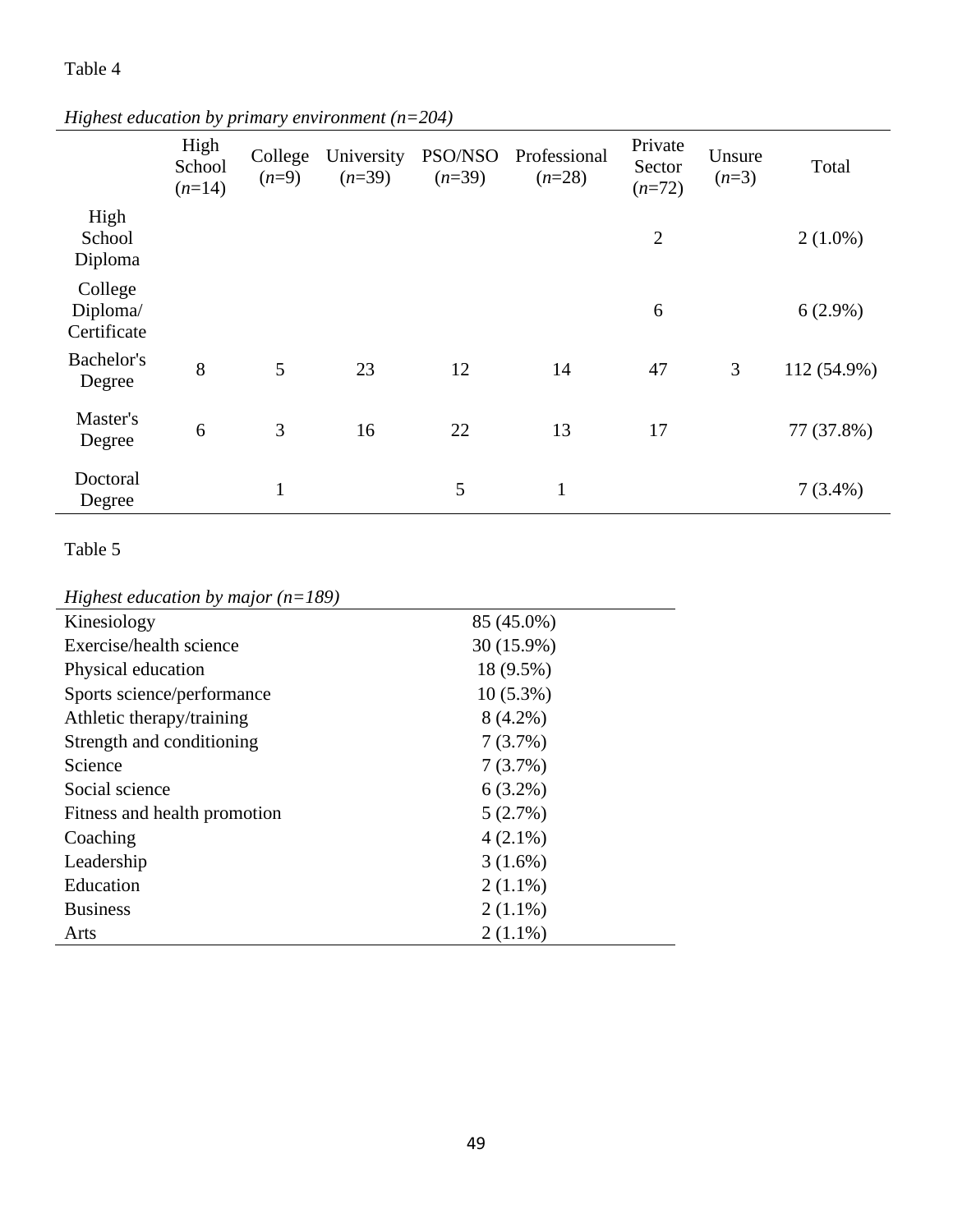| <i>Job title</i> $(n=187)$        |             |
|-----------------------------------|-------------|
| Intern S&C coach                  | 7(3.7%)     |
| Co-op student S&C coach           | $1(0.5\%)$  |
| Graduate assistant S&C coach      | 7(3.7%)     |
| Volunteer S&C coach               | $1(0.5\%)$  |
| Assistant S&C coach               | 32 (17.1%)  |
| Head S&C coach                    | 120 (64.2%) |
| Performance lead/manager/director | 39 (20.9%)  |
| Teacher/professor                 | $6(3.2\%)$  |
| Sport science practitioner        | $3(1.6\%)$  |
| Sport coach                       | $1(0.5\%)$  |

\*could identify all that applied

### Table 7

| Staffing responsibilities                     |           |
|-----------------------------------------------|-----------|
| Paid full-time assistant S&C coaches $(n=43)$ |           |
| Mean $(SD)$                                   | 2.9(3.4)  |
| Range                                         | $1-6$     |
| Paid part-time assistant S&C coaches $(n=45)$ |           |
| Mean (SD)                                     | 3.1(2.8)  |
| Range                                         | $1 - 15$  |
| Graduate assistant S&C coaches $(n=11)$       |           |
| Mean $(SD)$                                   | 3.1(3.2)  |
| Range                                         | $1 - 10$  |
| Intern S&C coaches $(n=47)$                   |           |
| Mean $(SD)$                                   | 7.0(12.2) |
| Range                                         | $1-45$    |
| Volunteer S&C coaches $(n=47)$                |           |
| Mean $(SD)$                                   | 7.0(10.2) |
| Range                                         | $1-40$    |

 $\overline{\phantom{a}}$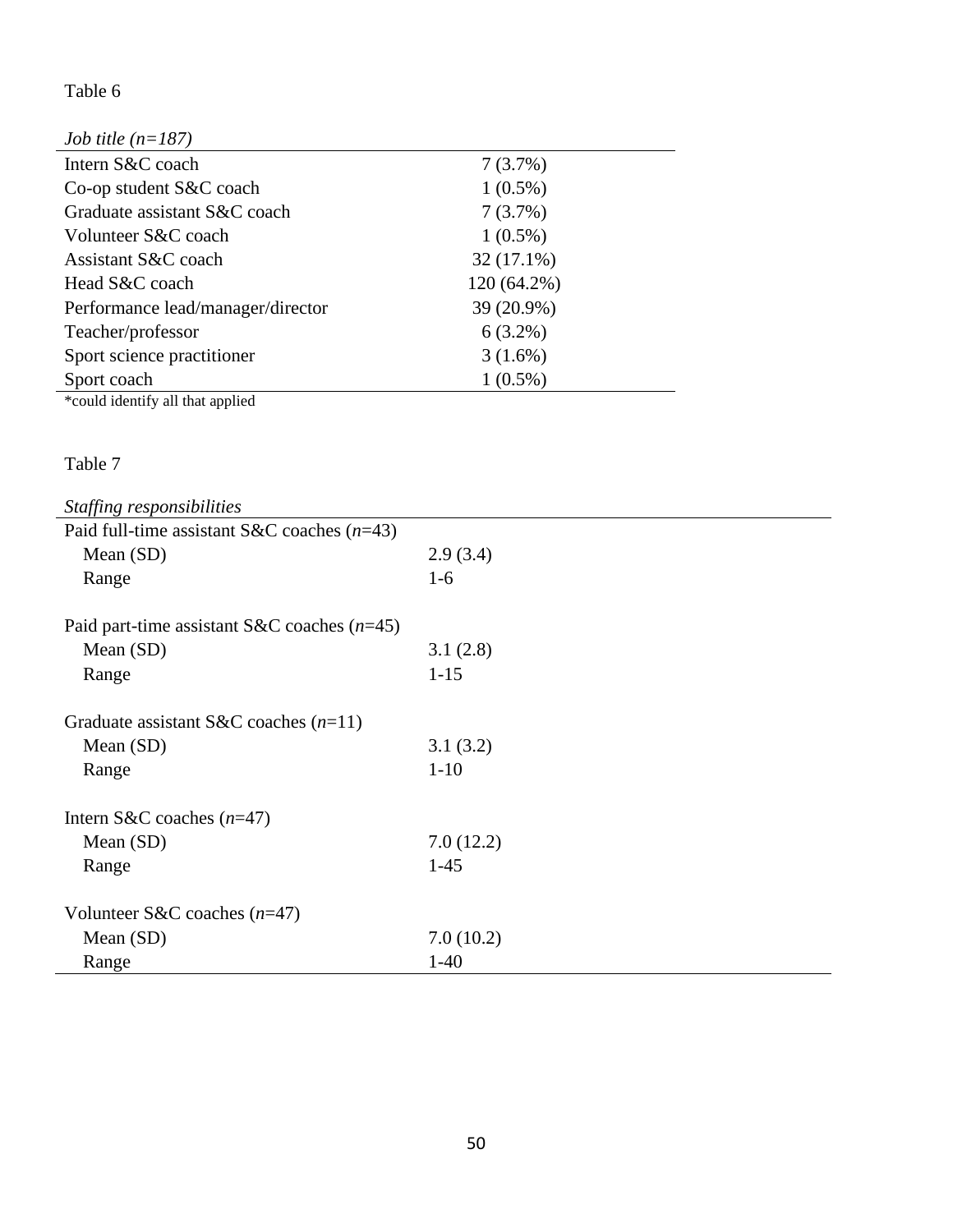## *S&C coaching experience in years (n=184)*

|                              | <b>Primary Environment</b>      | Mean (SD) | Range (yrs) |
|------------------------------|---------------------------------|-----------|-------------|
|                              |                                 |           |             |
| Intern/Co-op S&C coach       | High school $(n=13)$            | 1.7(1.0)  | $1-4$       |
|                              | College $(n=24)$                | 1.3(0.8)  | $0.25 - 4$  |
|                              | University $(n=76)$             | 2.0(1.3)  | $0.25 - 8$  |
|                              | PSO/NSO $(n=30)$                | 2.9(5.4)  | $0.16 - 25$ |
|                              | Professional $(n=20)$           | 2.1(3.6)  | $0.25 - 17$ |
|                              | Private Sector $(n=50)$         | 2.9(5.6)  | $0.25 - 35$ |
|                              | Intern/Co-op Total              | 2.2(3.7)  | $0.16 - 35$ |
| Graduate assistant S&C coach | High school $(n=1)$             | 3.0(0)    | 3           |
|                              | College $(n=0)$                 |           |             |
|                              | University $(n=28)$             | 1.8(0.8)  | $0.5 - 4$   |
|                              | $PSO/NSO (n=1)$                 | 1.0(0)    | 1           |
|                              | Professional $(n=0)$            |           |             |
|                              | Private Sector $(n=3)$          | 6.7(4.2)  | $2 - 10$    |
|                              | <b>Graduate Assistant Total</b> | 2.2(1.9)  | $0.5 - 10$  |
| Volunteer S&C coach          | High school $(n=17)$            | 4.0(5.6)  | $0.5 - 25$  |
|                              | College $(n=6)$                 | 1.5(0.6)  | $1 - 2$     |
|                              | University $(n=30)$             | 1.8(1.2)  | $0.5 - 6$   |
|                              | PSO/NSO $(n=17)$                | 2.8(4.0)  | $0.5 - 4$   |
|                              | Professional $(n=12)$           | 1.3(0.5)  | $1 - 2$     |
|                              | Private Sector $(n=17)$         | 1.5(1.0)  | $0.75 - 5$  |
|                              | <b>Volunteer Total</b>          | 2.2(3.0)  | $0.5 - 25$  |
| Assistant S&C coach          | High school $(n=2)$             | 2.0(1.4)  | $1 - 3$     |
|                              | College $(n=4)$                 | 2.3(1.0)  | $1 - 3$     |
|                              | University $(n=38)$             | 2.5(1.2)  | $1-6$       |
|                              | PSO/NSO $(n=32)$                | 3.6(3.3)  | $0.3 - 15$  |
|                              | Professional $(n=14)$           | 2.7(1.9)  | $1 - 7$     |
|                              | Private Sector $(n=41)$         | 2.9(1.9)  | $1 - 8$     |
|                              | <b>Assistant Total</b>          | 2.9(2.2)  | $0.3 - 15$  |
| Head S&C coach               | High school $(n=25)$            | 5.5(5.4)  | $1-20$      |
|                              | College $(n=17)$                | 3.9(3.0)  | $1 - 12$    |
|                              | University $(n=47)$             | 4.7(4.0)  | $1-16$      |
|                              | PSO/NSO $(n=51)$                | 7.1(7.2)  | $0.5 - 30$  |
|                              | Professional $(n=32)$           | 6.0(5.8)  | $1 - 25$    |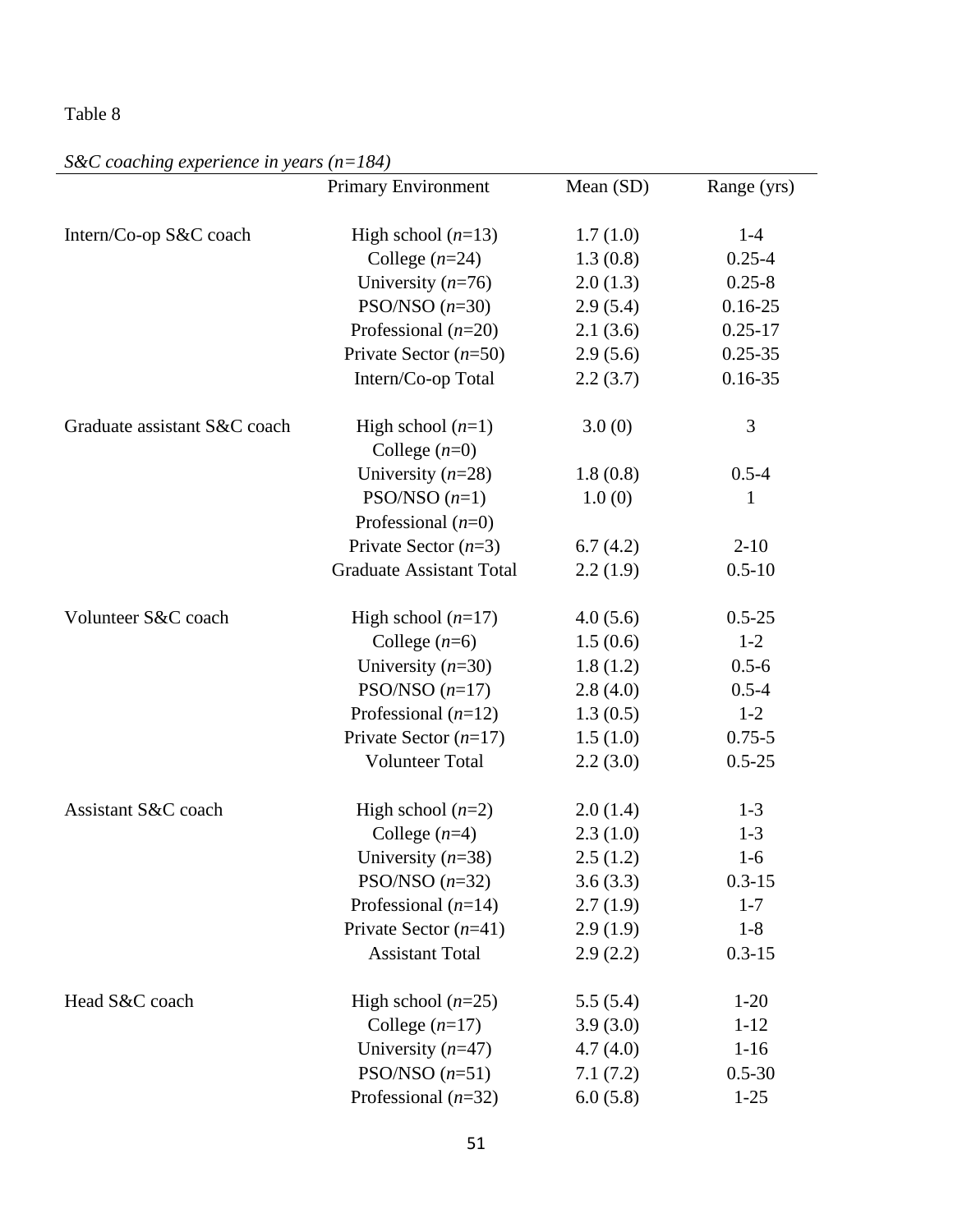|                        | Private Sector $(n=68)$ | 8.1(8.8)     | $0.5 - 35$ |
|------------------------|-------------------------|--------------|------------|
|                        | <b>Head Total</b>       | 6.4(6.7)     | $0.5 - 35$ |
|                        |                         |              |            |
| Total years experience | 1-3 years               | 37 (17.2%)   |            |
|                        | 4-6 years               | $52(24.2\%)$ |            |
|                        | 7-9 years               | 40(18.6%)    |            |
|                        | $10-12$ years           | 25(11.6%)    |            |
|                        | $13-15$ years           | 21 (9.8%)    |            |
|                        | $16+ years$             | 40(18.6%)    |            |

\*could identify all that applied

### Table 9

## *Duties in addition to S&C coaching*

|                                            | N <sub>o</sub> | Yes           |
|--------------------------------------------|----------------|---------------|
| General $(n=179)$                          | 59 (33.0%)     | $120(67.0\%)$ |
|                                            |                |               |
| Sport coach                                |                | 22 (12.3%)    |
| Teach physical education classes           |                | 22 (12.3%)    |
| Teach other classes                        |                | 37 (20.7%)    |
| Facility management                        |                | 53 (29.6%)    |
| Athlete testing $(n=177)$                  | 13 (7.3%)      | 164 (91.6%)   |
| Nutrition counselling $(n=178)$            | $30(16.9\%)$   | 148 (82.7%)   |
| Substance/drug abuse counselling $(n=179)$ | 73 (40.8%)     | $106(59.2\%)$ |
| Weight room maintenance $(n=179)$          | $62(34.6\%)$   | 117 (65.4%)   |
| Supervision $(n=179)$                      | 124 (69.3%)    | 55 (30.7%)    |
| Recruitment $(n=179)$                      | 106 (59.2%)    | 73 (40.8%)    |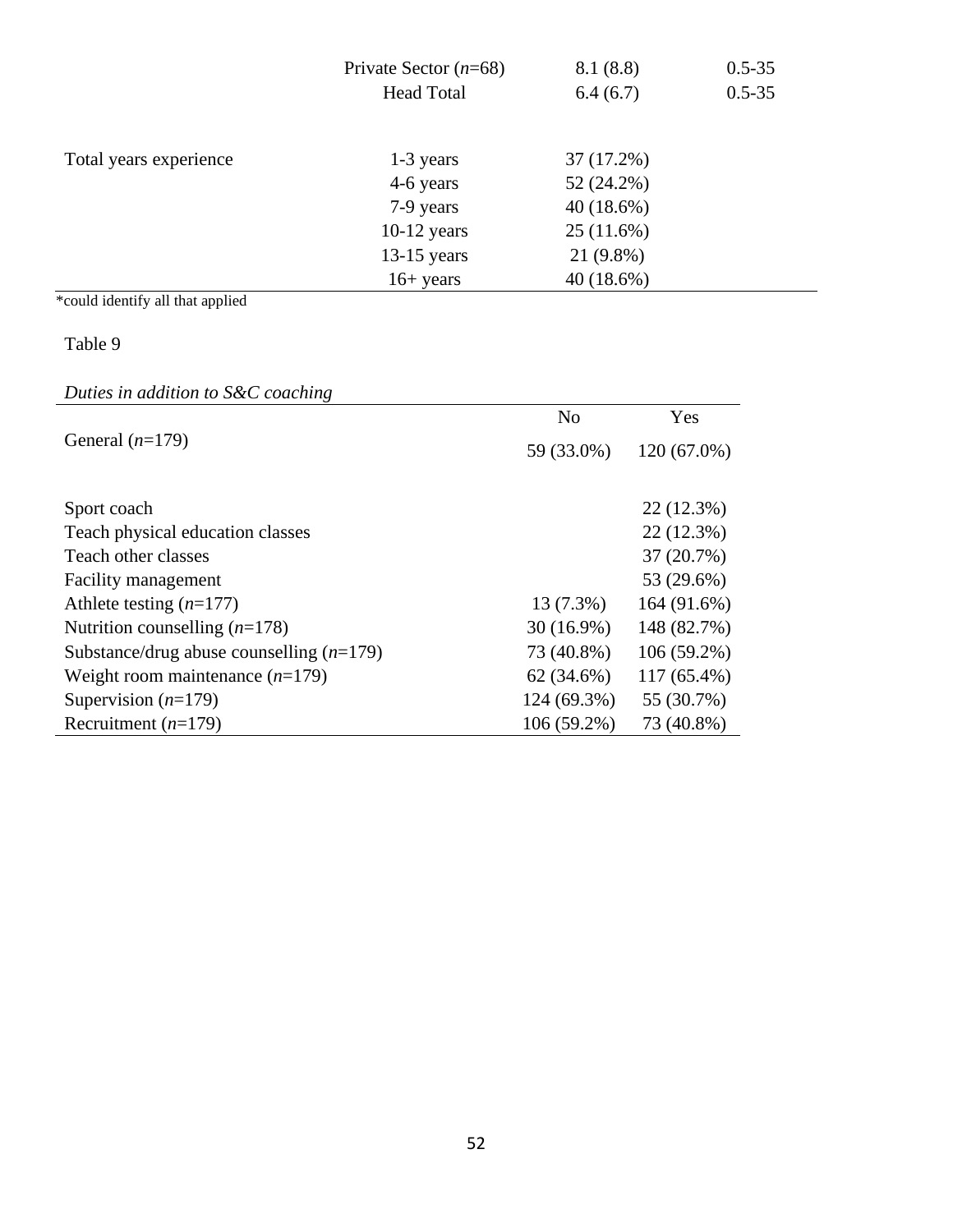| Career goals of Canadian S&C coaches ( $n=153$ ) |              |
|--------------------------------------------------|--------------|
| Remain                                           |              |
| High school S&C coach                            | $9(5.9\%)$   |
| College/university S&C coach                     | $20(13.1\%)$ |
| PSO/NSO S&C coach                                | 31 (20.3%)   |
| Professional S&C coach                           | 24 (15.7%)   |
| Private Sector S&C coach                         | 35 (22.9%)   |
| Become                                           |              |
| High school S&C coach                            | $1(0.7\%)$   |
| College/university S&C coach                     | 18 (11.8%)   |
| PSO/NSO S&C coach                                | 25 (16.3%)   |
| Professional S&C coach                           | $40(26.1\%)$ |
| Private Sector S&C coach                         | 19 (12.4%)   |
| Teacher                                          | $30(19.6\%)$ |
| Administrator                                    | 32 (20.9%)   |
| <b>Sport Coach</b>                               | $6(3.9\%)$   |
| Uncertain                                        | 21 (13.7%)   |
| *could identify all that applied                 |              |

### *Salaries of performance lead/manager/director (n=39)*

| $<$ \$20, 000    | 1(2.6%)     |
|------------------|-------------|
| \$20,000-30,000  | $1(2.6\%)$  |
| \$30,000-40,000  |             |
| \$40,000-50,000  | 3(7.7%)     |
| \$50,000-60,000  | 3(7.7%)     |
| \$60,000-70,000  | $4(10.3\%)$ |
| \$70,000-80,000  | $4(10.3\%)$ |
| \$80,000-90,000  |             |
| \$90,000-100,000 | $5(12.8\%)$ |
| > \$100,000      | 17 (43.6%)  |
| Not disclose     | $1(2.6\%)$  |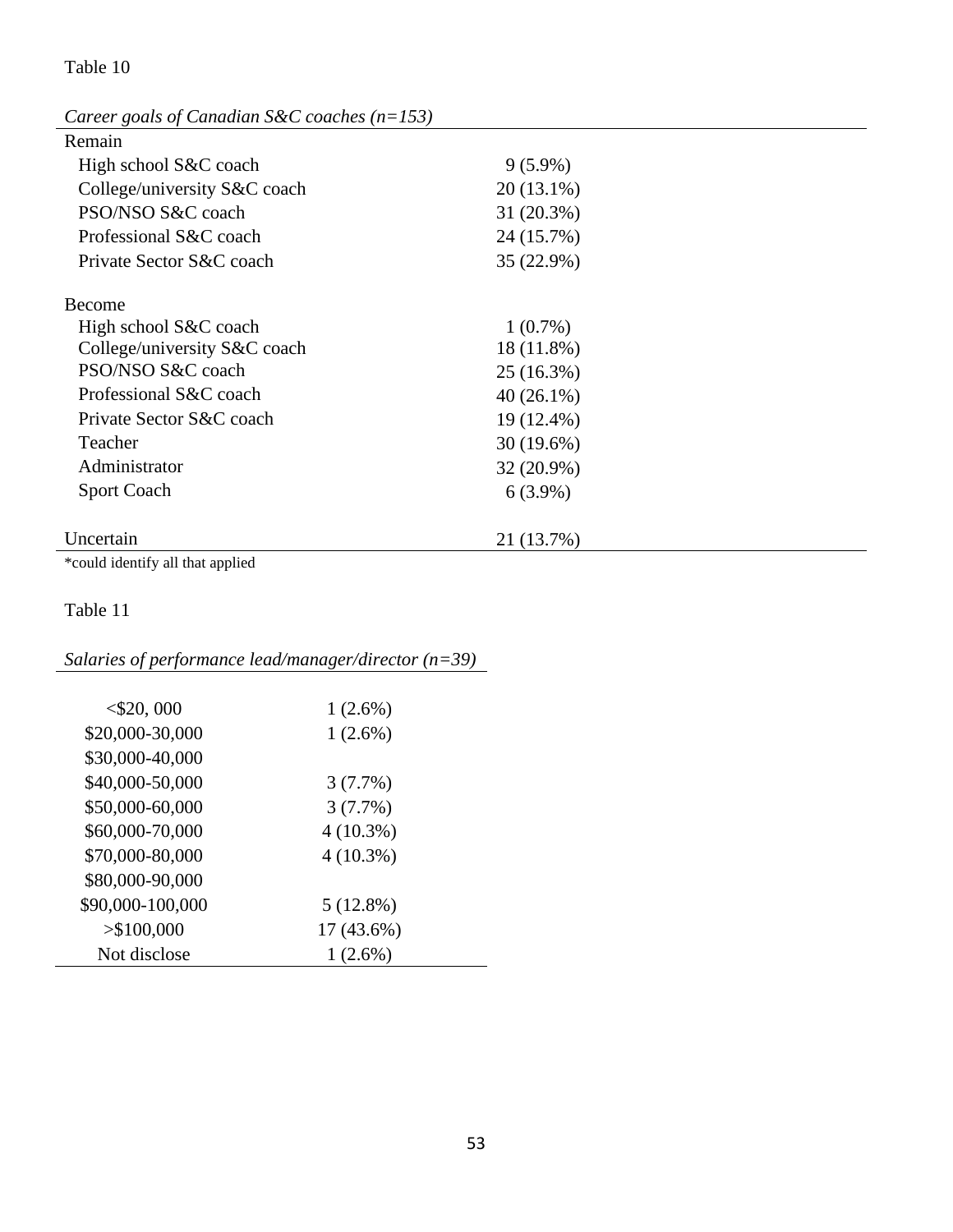|                                             | $NCAA I-Aa$<br>$(n=80)$   | $NCAA$ $II^b$<br>$(n=23)$          | $NCAA$ $IIIb$<br>$(n=34)$             | Canadian university<br>$(n=41)$ |
|---------------------------------------------|---------------------------|------------------------------------|---------------------------------------|---------------------------------|
| Item                                        |                           |                                    |                                       |                                 |
| Age                                         | 37.5 (mean), 37<br>(mode) | 35                                 | 34                                    | 34.1 (mean)                     |
| <b>Sex</b>                                  | Male                      | Male                               | Male                                  | Male                            |
| Visible Minority                            | N <sub>o</sub>            | No                                 | N <sub>o</sub>                        | N <sub>0</sub>                  |
| Salary**                                    | \$66,700-80,100           | \$35,100-46,700                    | \$35,100-46,700                       | \$50,001-59,999                 |
| Certification                               | <b>CSCS</b>               | <b>CSCS</b>                        | <b>CSCS</b>                           | <b>CSCS</b>                     |
| Degree                                      | Master's                  | Master's                           | Bachelor's                            | Bachelor's                      |
| Assistant S&C coach<br>experience           | Yes                       | Yes                                | Yes                                   | Yes                             |
| <b>Graduate Assistant</b><br>S&C experience | Yes                       | Yes                                | N <sub>o</sub>                        | N <sub>o</sub>                  |
| Number of part-time<br>assistants           | $\boldsymbol{0}$          | $\boldsymbol{0}$                   | $\boldsymbol{0}$                      | $\boldsymbol{0}$                |
| Number of graduate<br>assistants            | $\mathbf{1}$              | $\boldsymbol{0}$                   | $\boldsymbol{0}$                      | $\boldsymbol{0}$                |
| Number of volunteer<br>assistants           | $\mathbf 1$               | $\boldsymbol{0}$                   | $\boldsymbol{0}$                      | $\boldsymbol{0}$                |
| Title                                       | Head S&C<br>coach         | Head S&C<br>coach/additional title | Head S&C<br>coach/additional<br>title | Head S&C coach                  |
| Full-time status                            | Yes                       | Yes                                | Yes                                   | Yes                             |
| Contract (mo)                               | 12                        | 12                                 | 12                                    | 12                              |
| <b>Employment status</b>                    | Staff                     | Staff                              | Staff                                 | Staff                           |
| Number of weight<br>rooms                   | $\overline{2}$            | $\mathbf{1}$                       | $\boldsymbol{0}$                      | $\mathbf{1}$                    |

| Table 12 |                                                                 |
|----------|-----------------------------------------------------------------|
|          | Comparative profile of NCAA and Canadian university S&C coaches |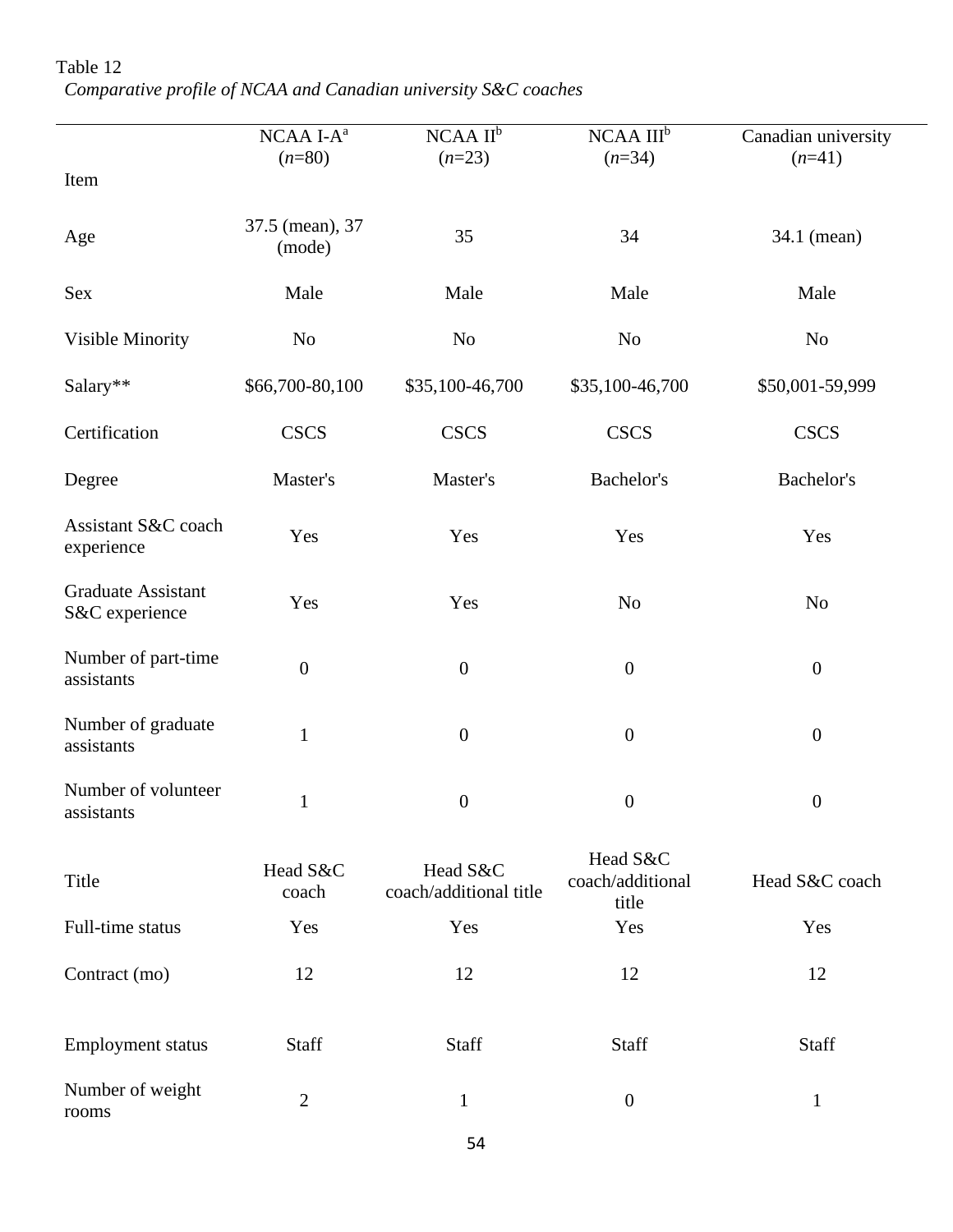| Career goals                                                                                                   | Status quo                                                                                                                | College (DI/DII)<br>S&C coach                                                                             | Athletic coach | Status quo    |
|----------------------------------------------------------------------------------------------------------------|---------------------------------------------------------------------------------------------------------------------------|-----------------------------------------------------------------------------------------------------------|----------------|---------------|
| Primary job<br>responsibility                                                                                  | Test athletes                                                                                                             | Test athletes                                                                                             | Test athletes  | Test athletes |
|                                                                                                                |                                                                                                                           | *NCAA I-A = National Collegiate Athletic Association Division 1 A, NCAA II = National Collegiate Athletic |                |               |
|                                                                                                                |                                                                                                                           | Association Division 2, NCAA III = National Collegiate Athletic Association Division 3                    |                |               |
| ** USD adjusted into 2020 CAD (November 6, 2020) and rounded to nearest \$100                                  |                                                                                                                           |                                                                                                           |                |               |
| *** Unless noted otherwise, values represent the mode                                                          |                                                                                                                           |                                                                                                           |                |               |
| <sup>a</sup> From "Study of the Key Determining Factors for the NCAA Division I Head Strength and Conditioning |                                                                                                                           |                                                                                                           |                |               |
| Coach," by D. Martinez, 2004, Journal of Strength and Conditioning Research, 18(1), p. 14. Copyright 2004 by   |                                                                                                                           |                                                                                                           |                |               |
| the National Strength and Conditioning Association.                                                            |                                                                                                                           |                                                                                                           |                |               |
|                                                                                                                | <sup>b</sup> From "A Profile of Strength and Conditioning Coaches at National Collegiate Athletic Association Division II |                                                                                                           |                |               |
| and III Member Institutions," by L. Haggerty, 2005, <i>Electronic Theses and Dissertations</i> . Paper 1094.   |                                                                                                                           |                                                                                                           |                |               |

http://dc.etsu.edu/etd/1094

*Demographics of expert and non-expert Canadian S&C coaches (n=215)*

|                            | Expert $(n=40, 18.6\%)$ | Non-expert $(n=175, 81.4\%)$ |
|----------------------------|-------------------------|------------------------------|
| Age $(n=214)$              |                         |                              |
| Mean $(SD)$                | 40.8(7.3)               | 32.6(8.1)                    |
| Range (yrs)                | 28-63                   | 22-58                        |
| $Sex (n=215)$              |                         |                              |
| Female                     | 5(12.5%)                | 43 (24.6%)                   |
| Male                       | 35 (87.5%)              | 132 (75.4%)                  |
| Visible Minority $(n=215)$ |                         |                              |
| N <sub>o</sub>             | 36 (90.0%)              | 158 (90.3%)                  |
| Yes                        | $4(10.0\%)$             | 17(9.7%)                     |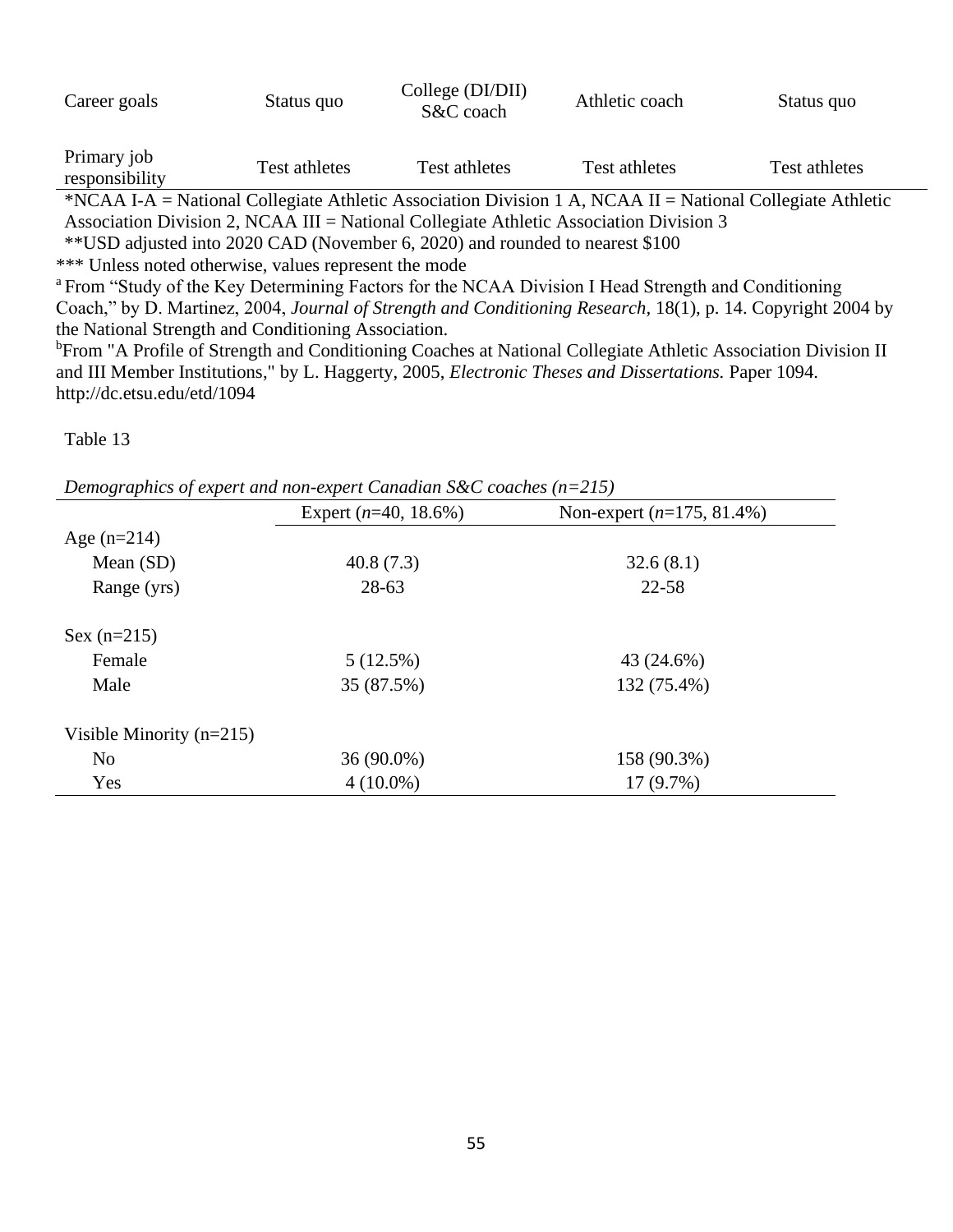*Salary of expert and non-expert Canadian S&C coaches (n=215)*

|                  | Expert $(n=40)$ | Non-expert $(n=175)$ |
|------------------|-----------------|----------------------|
| $<$ \$20,000     | $1(2.5\%)$      | 13 (7.4%)            |
| \$20,000-30,000  | $1(2.5\%)$      | $12(6.9\%)$          |
| \$30,000-40,000  |                 | 24 (13.7%)           |
| \$40,000-50,000  | 3(7.5%)         | 26 (14.9%)           |
| \$50,000-60,000  | 3(7.5%)         | 26 (14.9%)           |
| \$60,000-70,000  | $6(15.0\%)$     | $14(8.0\%)$          |
| \$70,000-80,000  | 7(17.50%)       | $15(8.6\%)$          |
| \$80,000-90,000  | 3(7.5%)         | $12(6.9\%)$          |
| \$90,000-100,000 | 3(7.5%)         | $9(5.1\%)$           |
| > \$100,000      | 12 (30.0%)      | $14(8.0\%)$          |
| Not disclose     | $1(2.5\%)$      | 10(5.7%)             |

### Table 15

*Certifications for expert and non-expert Canadian S&C coaches (n=192)*

|                 | Expert $(n=37)$ | Non-expert $(n=155)$ |
|-----------------|-----------------|----------------------|
| NSCA - CSCS     | 35 (94.6%)      | 127 (81.9%)          |
| NCCP WL - T     | $10(27.0\%)$    | $17(11.0\%)$         |
| NCCP WL - C     | 9(24.3%)        | $11(7.1\%)$          |
| <b>CSEP-CEP</b> | $10(27.0\%)$    | $17(11.0\%)$         |
| <b>CSEP-CPT</b> | 1(2.7%)         | $15(9.7\%)$          |

\*could identify all that applied

Certifications: NSCA-CSCS = National Strength and Conditioning Association – Certified Strength and Conditioning Specialist, NCCP WL-T = National Coaching Certification Program Weightlifting – trained status, NCCP WL-C = National Coaching Certification Program Weightlifting – certified status, CSEP-CEP = Canadian Society of Exercise Physiology – Certified Exercise Physiologist, CSEP-CPT = Canadian Society of Exercise Physiology – Certified Personal Trainer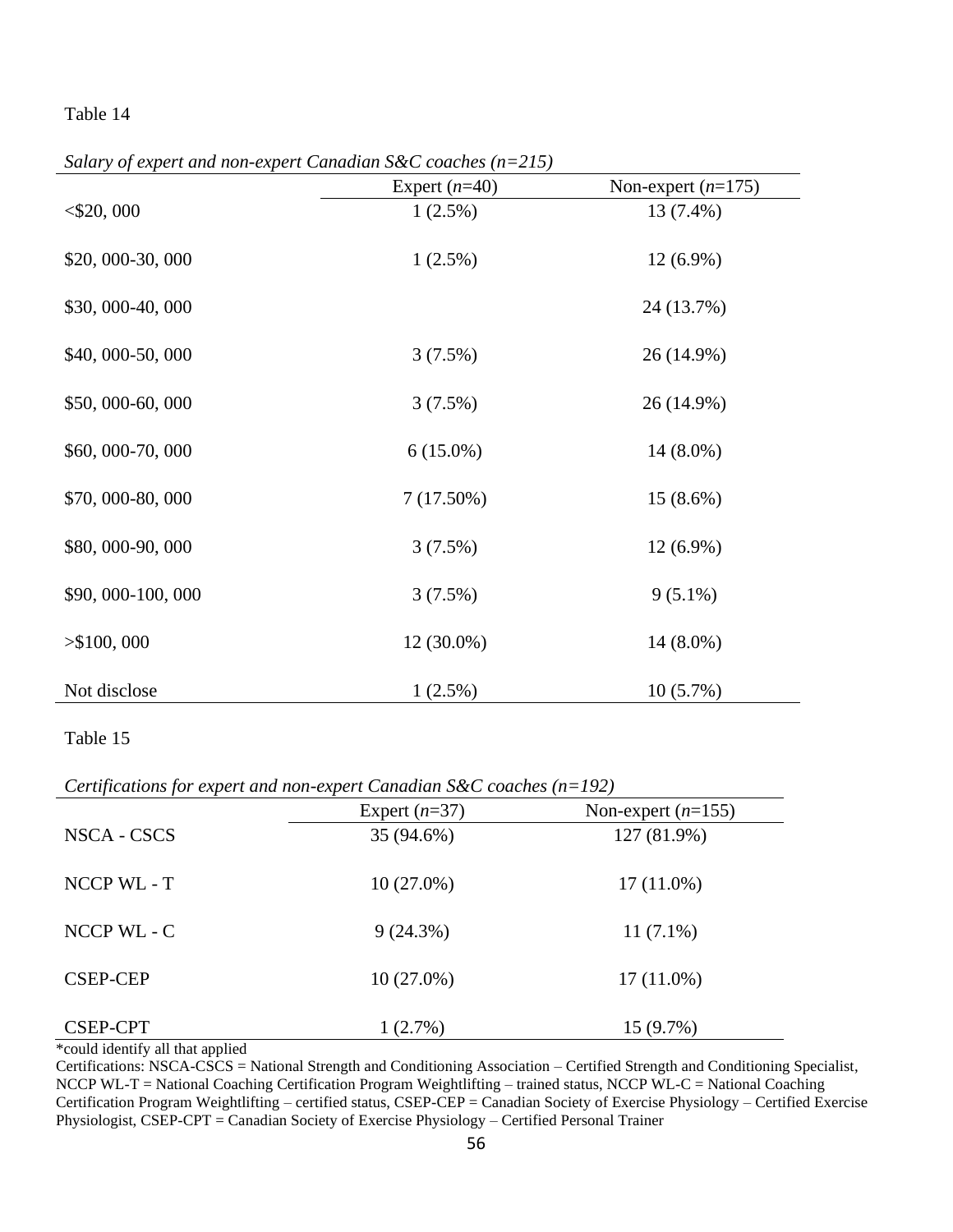|                             | Expert $(n=40)$ | Non-expert $(n=164)$ |
|-----------------------------|-----------------|----------------------|
| High School Diploma         | $\theta$        | $2(1.2\%)$           |
| College Diploma/Certificate | $1(2.5\%)$      | $5(3.0\%)$           |
| <b>Bachelor's Degree</b>    | 11(27.5%)       | 101(61.6%)           |
| Master's Degree             | $24(60.0\%)$    | 53 (32.3%)           |
| Doctorate Degree            | $4(10.0\%)$     | $3(1.8\%)$           |

*Highest education of expert and non-expert Canadian S&C coaches (n=204)*

*Highest education by major for expert and non-expert Canadian S&C coaches (n=189)*

|                              | Expert $(n=38)$ | Non-expert $(n=151)$ |
|------------------------------|-----------------|----------------------|
| Kinesiology                  | 12 (31.6%)      | 73 (48.3)            |
|                              |                 |                      |
| Exercise/health science      | 9(23.7%)        | 21 (13.9%)           |
| Physical education           | $4(10.5\%)$     | 14 (9.3%)            |
|                              |                 |                      |
| Sports science/performance   | $5(13.2\%)$     | 5(3.3%)              |
|                              |                 |                      |
| Athletic therapy/training    | $2(5.3\%)$      | $6(4.0\%)$           |
|                              |                 |                      |
| Strength and conditioning    | $1(2.6\%)$      | $6(4.0\%)$           |
| Science                      | $4(10.5\%)$     | $3(2.0\%)$           |
|                              |                 |                      |
| Social science               |                 | $6(4.0\%)$           |
|                              |                 |                      |
| Fitness and health promotion |                 | 5(3.3%)              |
|                              |                 |                      |
| Coaching                     | $1(2.6\%)$      | $3(2.0\%)$           |
| Leadership                   |                 | $3(2.0\%)$           |
|                              |                 |                      |
| Education                    |                 | $2(1.3\%)$           |
|                              |                 |                      |
| <b>Business</b>              |                 | $2(1.3\%)$           |
|                              |                 |                      |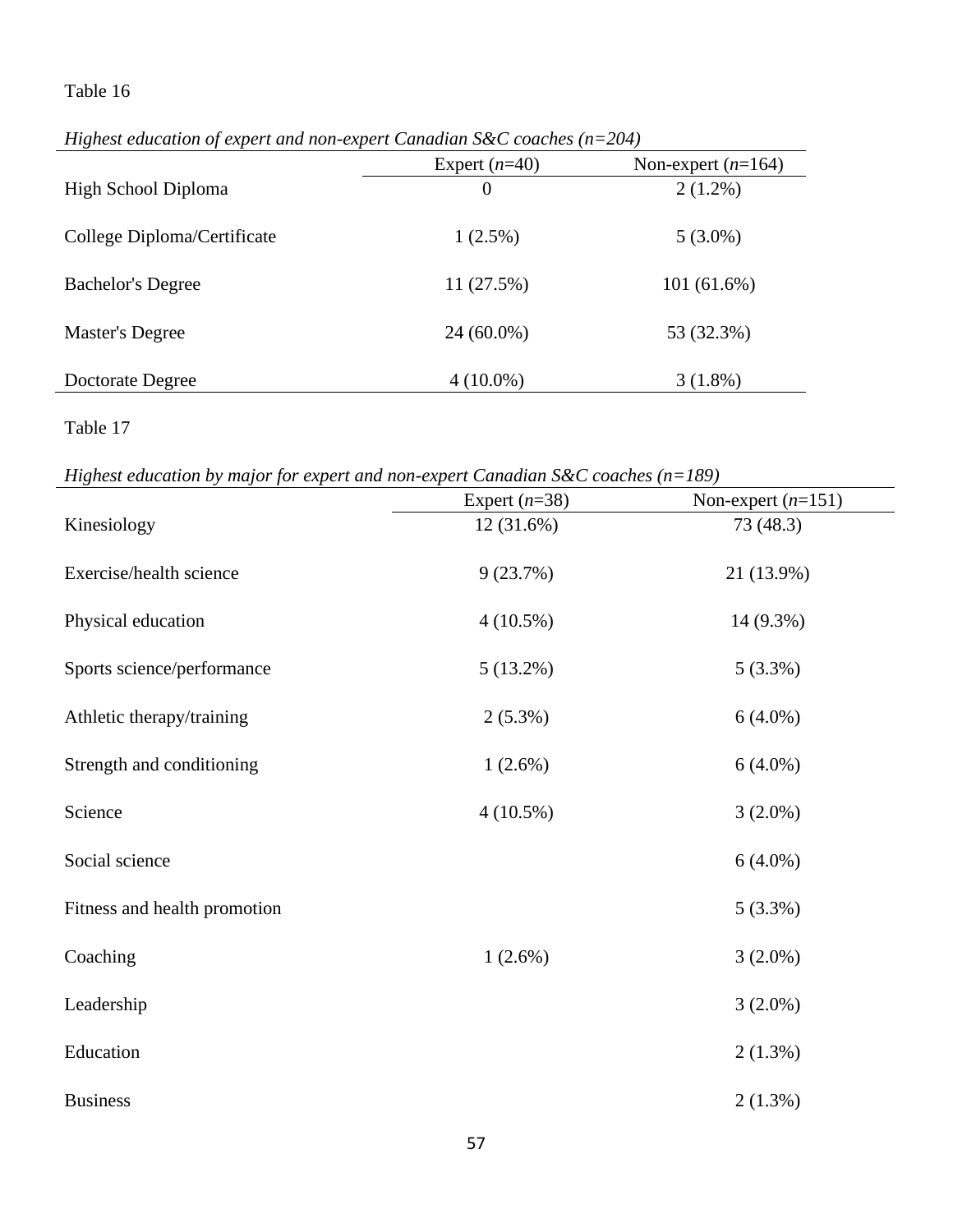| Job title for expert and non-expert Canadian $S&C$ coaches (n=187) |  |
|--------------------------------------------------------------------|--|
|--------------------------------------------------------------------|--|

|                                   | Expert $(n=40)$  | Non-expert $(n=147)$ |
|-----------------------------------|------------------|----------------------|
| Intern S&C coach                  | $\boldsymbol{0}$ | $7(4.8\%)$           |
|                                   |                  |                      |
| Co-op student S&C coach           | $\theta$         | $1(0.7\%)$           |
| Graduate assistant S&C coach      | $\boldsymbol{0}$ | $7(4.8\%)$           |
|                                   |                  |                      |
| Volunteer S&C coach               | $\boldsymbol{0}$ | $1(0.7\%)$           |
|                                   |                  |                      |
| Assistant S&C coach               | 3(7.5%)          | 29 (19.7%)           |
| Head S&C coach                    | $26(65.0\%)$     | 94 (63.9%)           |
|                                   |                  |                      |
| Performance lead/manager/director | 19 (47.5%)       | 20 (13.6%)           |
| Teacher/professor                 | $1(2.5\%)$       | $5(3.4\%)$           |
|                                   |                  |                      |
| Sport science practitioner        | $1(2.5\%)$       | $2(1.4\%)$           |
| Sport coach                       | $1(2.5\%)$       | $\boldsymbol{0}$     |
|                                   |                  |                      |

\*could identify all that applied

|  | Full-time/part-time expert and non-expert Canadian S&C coaches ( $n=178$ ) |
|--|----------------------------------------------------------------------------|
|  |                                                                            |

|           | $\mu$ and three part three expert and non-expert candidation $\sigma \alpha$ couches $(\mu - \mu)$ |                      |  |
|-----------|----------------------------------------------------------------------------------------------------|----------------------|--|
|           | Expert $(n=39)$                                                                                    | Non-expert $(n=139)$ |  |
| Full-time | 33 (84.6%)                                                                                         | 89 (64.0%)           |  |
| Part-time | $6(15.4\%)$                                                                                        | $50(36.0\%)$         |  |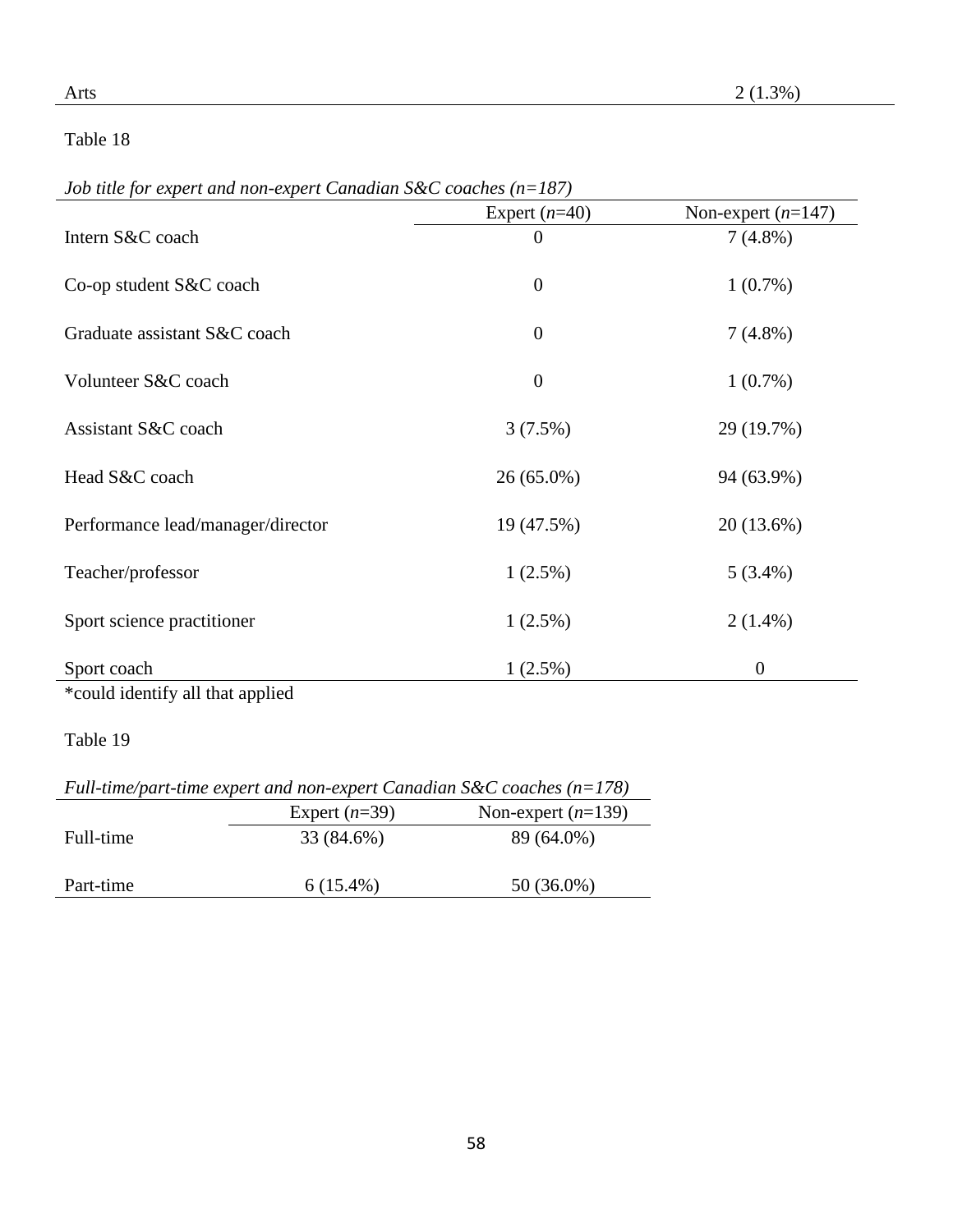| Tears of sec courring experience for experis and non-experis $(n-213)$ |                  |                      |
|------------------------------------------------------------------------|------------------|----------------------|
|                                                                        | Expert $(n=40)$  | Non-expert $(n=175)$ |
| 1-3 years                                                              | $\overline{0}$   | $37(21.1\%)$         |
| 4-6 years                                                              | $\boldsymbol{0}$ | 52 (29.7%)           |
| 7-9 years                                                              | $\theta$         | 40 (22.9%)           |
| $10-12$ years                                                          | 11(27.5%)        | $14(8.0\%)$          |
| $13-15$ years                                                          | 11(27.5%)        | $10(5.7\%)$          |
| $16+ \text{years}$                                                     | 18 (45.0%)       | 22 (12.6%)           |

*Years of S&C coaching experience for experts and non-experts (n=215)*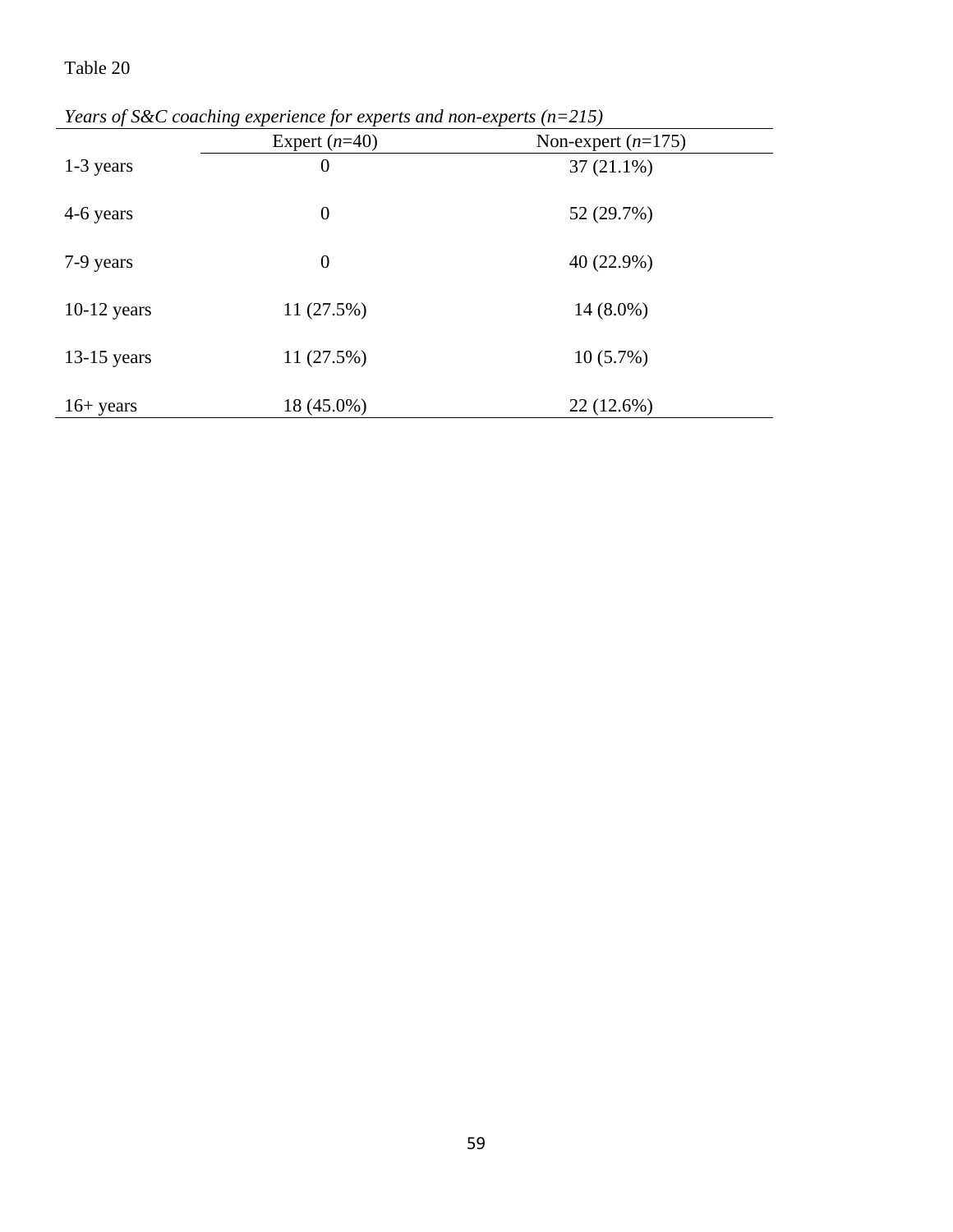| S&C coaching experience for expert and non-expert Canadian S&C coaches in years ( $n=184$ ) |
|---------------------------------------------------------------------------------------------|
|---------------------------------------------------------------------------------------------|

|                           |                       |                  | Expert    |                |                | Non-expert |               |  |
|---------------------------|-----------------------|------------------|-----------|----------------|----------------|------------|---------------|--|
|                           |                       | $\mathbf n$      | Mean (SD) | Range          | $\mathbf n$    | Mean (SD)  | Range         |  |
| Intern/Co-                | High school           | 1                | 1.0       | 1              | 12             | 1.8(1.1)   | $1-4$         |  |
| op S&C<br>coach           | College               | $\overline{4}$   | 2.0       | $\overline{2}$ | 21             | 1.2(0.8)   | $0.3 - 4$     |  |
|                           | University            | 16               | 1.4(2.0)  | $0.25 - 8$     | 60             | 1.9(1.1)   | $0.3 - 4$     |  |
|                           | PSO/NSO               | 7                | 5.8(9.7)  | $1 - 25$       | 23             | 1.6(1.0)   | $0.2 - 5$     |  |
|                           | Professional          | $\tau$           | 4.6(5.6)  | $0.25 - 17$    | 13             | 1.4(0.9)   | $0.5 - 3$     |  |
|                           | <b>Private Sector</b> | 12               | 5.3(9.9)  | $0.25 - 35$    | 38             | 2.1(2.7)   | $0.3 -$<br>14 |  |
| Graduate                  |                       |                  |           |                |                |            |               |  |
| assistant<br>S&C<br>coach | High school           | $\boldsymbol{0}$ |           |                | $\mathbf{1}$   | 3.0        | 3             |  |
|                           | College               | $\boldsymbol{0}$ |           |                | $\overline{0}$ |            |               |  |
|                           | University            | 6                | 2.5(0.7)  | $1 - 3$        | 22             | 1.7(0.8)   | $0.5 - 4$     |  |
|                           | PSO/NSO               | $\boldsymbol{0}$ |           |                | $\mathbf{1}$   | 1.0        | 1             |  |
|                           | Professional          | $\boldsymbol{0}$ |           |                | $\overline{0}$ |            |               |  |
|                           | Private Sector        | $\overline{2}$   | 2.0(4.6)  | $2 - 10$       | $\mathbf{1}$   | 8.0        | 8             |  |
| Volunteer                 |                       |                  |           |                |                |            |               |  |
| S&C<br>coach              | High school           | 5                | 3.3(8.8)  | $2 - 25$       | 12             | 2.4(1.4)   | $0.5 - 5$     |  |
|                           | College               | $\overline{2}$   | 2.0       | $\overline{2}$ | $\overline{4}$ | 1.3(0.5)   | $1 - 2$       |  |
|                           | University            | $8\,$            | 2.8(1.6)  | $1-6$          | 22             | 1.4(0.7)   | $0.5 - 3$     |  |
|                           | PSO/NSO               | 5                | 1.8(6.4)  | 1.8-17.5       | 12             | 1.9(1.4)   | $0.5 - 4$     |  |
|                           | Professional          | 5                | 1.3(0.4)  | $1 - 2$        | $\tau$         | 1.4(0.5)   | $1 - 2$       |  |
|                           | Private Sector        | $\overline{2}$   | 1.5(0.5)  | $1 - 2$        | 15             | 1.5(1.1)   | $0.75 -$<br>5 |  |
| Assistant<br>S&C<br>coach | High school           | $\overline{0}$   |           |                | $\overline{2}$ | 2.0(1.4)   | $1 - 3$       |  |
|                           | College               | $\mathbf{1}$     | 3.0       | 3              | 3              | 2.0(1.0)   | $1 - 3$       |  |
|                           | University            | 11               | 2.6(1.5)  | $1-6$          | 27             | 2.3(1.1)   | $1-5$         |  |
|                           | PSO/NSO               | 16               | 5.8(4.1)  | $1 - 15$       | 16             | 2.3(1.4)   | $0.75 -$<br>6 |  |
|                           | Professional          | 5                | 3.0(1.9)  | $1-6$          | 9              | 2.8(1.9)   | $1 - 7$       |  |
|                           | Private Sector        | $\tau$           | 2.5(1.8)  | $1-6$          | 34             | 2.9(1.9)   | $1-8$         |  |
| Head                      |                       |                  |           |                |                |            |               |  |
| S&C<br>coach              | High school           | 6                | 2.5(3.9)  | $2 - 11$       | 19             | 5.3(5.9)   | $1 - 20$      |  |
|                           | College               | $5\overline{)}$  | 4.0(2.9)  | $2-10$         | 12             | 3.8(3.1)   | $1 - 12$      |  |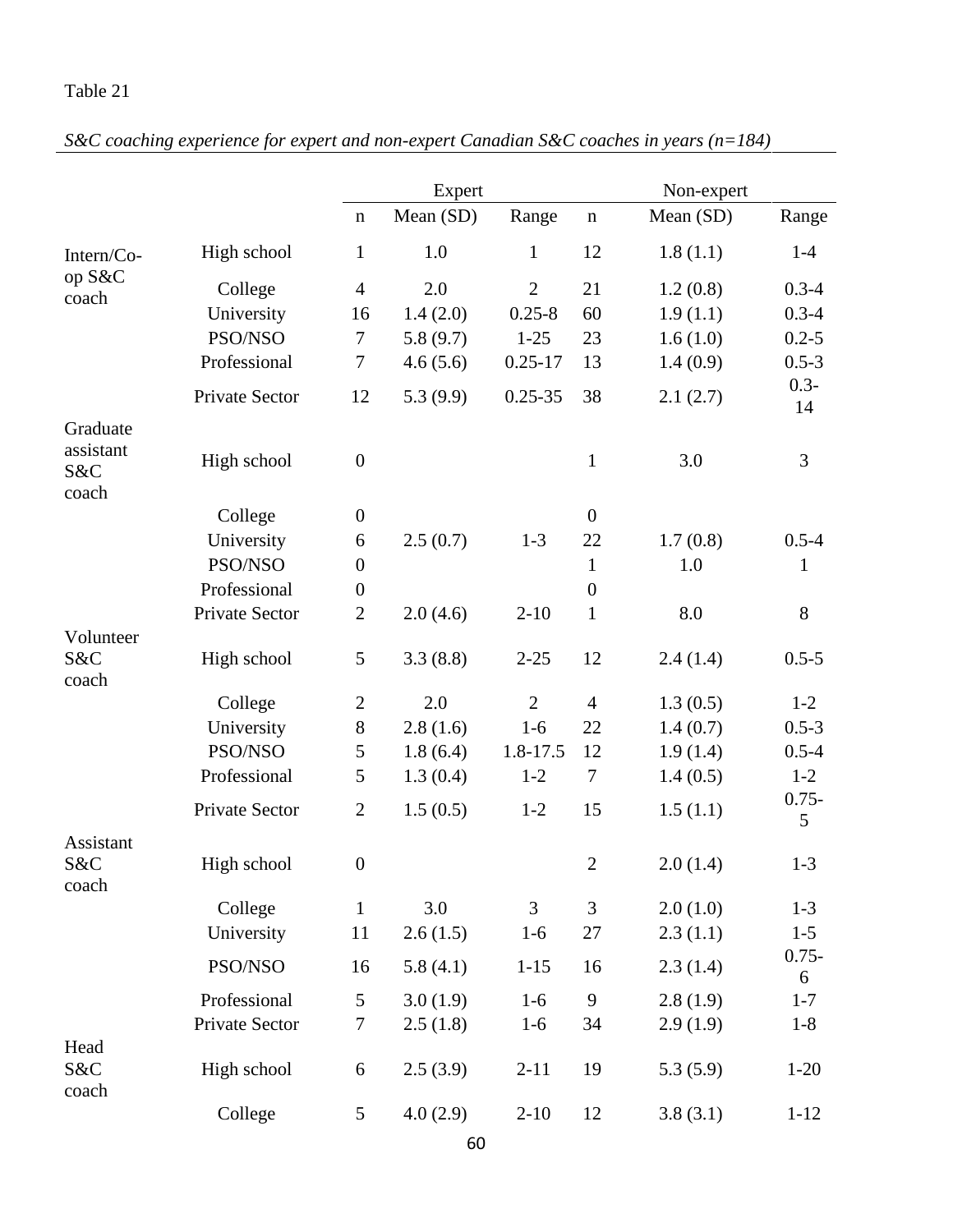| University     | 16 | 6.3(4.1)              | $1-16$ 31 |      | 4.6(3.9) | $1 - 15$       |
|----------------|----|-----------------------|-----------|------|----------|----------------|
| PSO/NSO        | 36 | 8.6(7.3)              | $1-30$ 14 |      | 2.8(1.3) | $0.5 -$<br>5.5 |
| Professional   |    | $15 \t 10.5(5.6)$     | $1 - 17$  | - 17 | 6.4(6.0) | $1 - 25$       |
| Private Sector |    | $15 \quad 17.7(11.8)$ | $2 - 35$  | 53   | 6.3(6.7) | $0.5 -$<br>35  |

*Duties in addition to S&C coaching for experts and non-experts*

|                                     |                  | Expert         |              |                  | Non-expert     |              |  |  |
|-------------------------------------|------------------|----------------|--------------|------------------|----------------|--------------|--|--|
|                                     | $\boldsymbol{n}$ | N <sub>o</sub> | Yes          | $\boldsymbol{n}$ | N <sub>o</sub> | Yes          |  |  |
| General                             | 39               | $9(23.1\%)$    | 30 (76.9%)   | 140              | 50 (35.7%)     | 90 (64.3%)   |  |  |
| Sport coach                         |                  |                | 5(12.8%)     |                  |                | $17(12.1\%)$ |  |  |
| Teach physical<br>education classes |                  |                | 5(12.8%)     |                  |                | $17(12.1\%)$ |  |  |
| Teach other classes                 |                  |                | $11(28.2\%)$ |                  |                | 26 (18.6%)   |  |  |
| Facility management                 |                  |                | 14 (35.9%)   |                  |                | 39 (27.9%)   |  |  |
| Athlete testing                     | 39               | $2(5.1\%)$     | 37 (94.9%)   | 138              | 11 $(8.0\%)$   | 127 (92.0%)  |  |  |
| Nutrition counselling               | 39               | 7(17.9%)       | 32 (82.1%)   | 139              | 23 (16.5%)     | 116 (83.5%)  |  |  |
| Substance/drug abuse<br>counselling | 39               | $11(28.2\%)$   | 28 (71.8%)   | 140              | 62 (44.3%)     | 78 (55.7%)   |  |  |
| Weightroom<br>maintenance           | 39               | $11(28.2\%)$   | 28 (71.8%)   | 140              | 51 (36.4%)     | 89 (63.6%)   |  |  |
| Supervision                         | 39               | $25(64.1\%)$   | 14 (35.9%)   | 140              | 99 (70.7%)     | 41 (29.3%)   |  |  |
| Recruitment                         | 39               | 20 (51.3%)     | 19 (48.7%)   | 140              | 86 (61.4%)     | 54 (38.6%)   |  |  |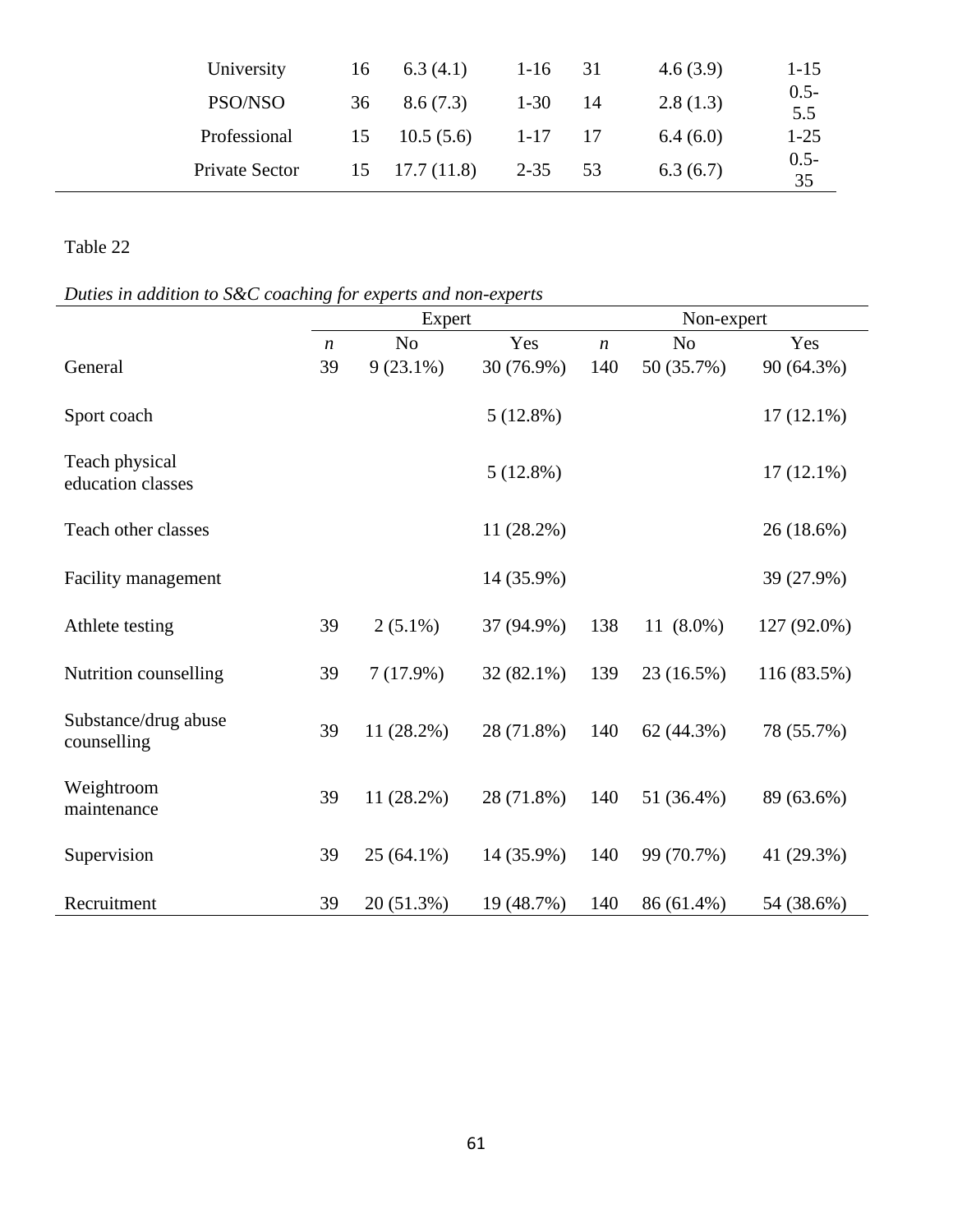| Ō.        |                              | Expert $(n=34)$ | Non-Expert $(n=149)$ |
|-----------|------------------------------|-----------------|----------------------|
| Remain    | High school S&C coach        | $2(5.9\%)$      | 7(4.7%)              |
|           | College/university S&C coach | $4(11.8\%)$     | 16(10.7%)            |
|           | PSO/NSO S&C coach            | $12(35.3\%)$    | 19 (12.8%)           |
|           | Professional S&C coach       | $10(29.4\%)$    | 14 (9.4%)            |
|           | Private Sector S&C coach     | $3(8.8\%)$      | 32(21.5%)            |
|           |                              |                 |                      |
| Become    | High school S&C coach        |                 | $1(0.7\%)$           |
|           | College/university S&C coach | $1(2.9\%)$      | $17(11.4\%)$         |
|           | PSO/NSO S&C coach            | $1(2.9\%)$      | $24(16.1\%)$         |
|           | Professional S&C coach       | $2(5.9\%)$      | 38 (25.5%)           |
|           | Private Sector S&C coach     | $2(5.9\%)$      | $17(11.4\%)$         |
|           | Teacher                      | 5(14.7%)        | 25 (16.8%)           |
|           | Administrator                | $10(29.4\%)$    | 22 (14.8%)           |
|           | <b>Sport Coach</b>           | $2(5.9\%)$      | 4(2.7%)              |
| Uncertain |                              | 9(26.5%)        | $12(8.1\%)$          |

*Career goals of expert and non-expert Canadian S&C coaches (n=153)*

\*could identify all that applied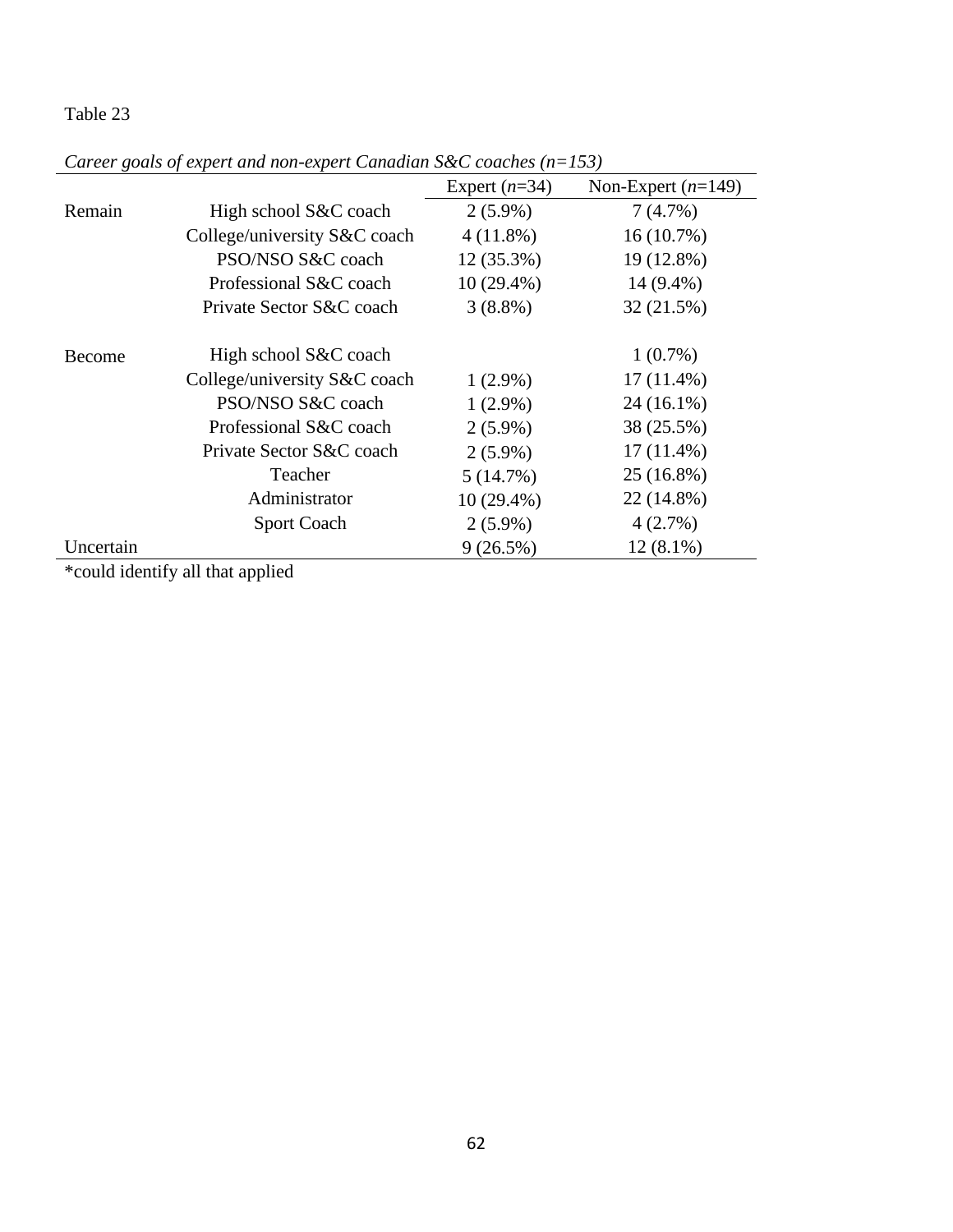### **4.0 Appendix**

#### **4.1 Survey Instrument**

Participants may skip any questions that you do not wish to answer.

*Demographic Characteristics:*

- 1. Indicate your primary work environment.
- \_\_\_High School
- \_\_\_College (Offering diplomas, certificates, and/or degree programs)
- \_\_\_University (Offering undergraduate and/or graduate degrees)
- \_\_\_Provincial Sport Organization/National Sport Organization (PSO/NSO)
- \_\_\_Professional (athletes that are paid to play their sport, occupational/tactical populations)
- \_\_\_Private Sector (services are open to the public for a fee)
- \_\_\_Unsure
- 2. What year where you born:

3. I am: \_\_\_\_\_Female \_\_\_\_\_Male \_\_\_\_\_Prefer to not categorize

- 4. Do you consider yourself a visible minority?
- $\overline{N}$
- \_\_\_ YES

If YES, please specify

- 5. What is your annual salary?
- $-$  <\$20,000  $\frac{\$20,001 - $30,000}{}$  $\frac{\$30,001 - $40,000}{}$ \_\_\_\_\_\$40,001-\$50,000 \_\_\_\_\_\$50,001-\$60,000 \_\_\_\_\_\$60,001-\$70,000 \_\_\_\_\_\$70,001-\$80,000 \_\_\_\_\_\$80,001-\$90,000 \_\_\_\_\_\$90,001-\$100,000  $> $100,000$ Prefer not to disclose

6. How many years total have you been a strength and conditioning coach?

- \_\_\_\_1-3
- $4-6$
- \_\_\_\_7-9
- \_\_\_\_10-12
- \_\_\_\_13-15
- $16+$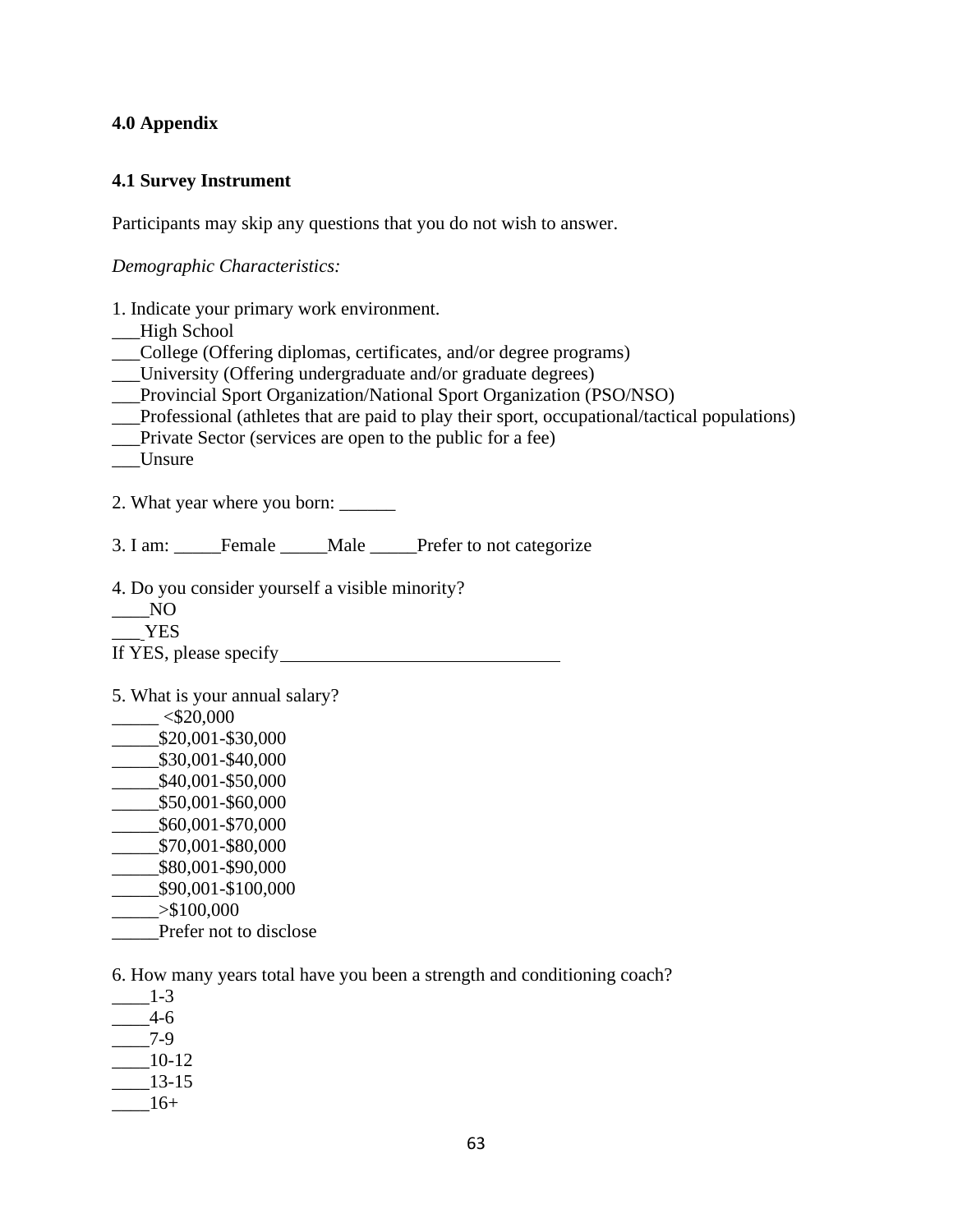7. Please check any of the sport level progressions that have been achieved by athletes that you have coached. Check all that apply.

- \_\_\_\_High school to college/university
- **\_\_\_\_Regional to national**
- \_\_\_\_National to international
- \_\_\_\_College/university to professional
- National/international to professional

### *Educational Background:*

8. Please indicate the highest diploma/certificate/degree you have earned:

\_\_\_\_\_High school diploma

| Technical or Community College |       |
|--------------------------------|-------|
| Bachelor's Degree major        | minor |
| Master's Degree major          | minor |
| Doctoral Degree major          | minor |

9. Which of the following certifications do you currently hold, check all that apply:

| Canadian Society for Exercise Physiology (CSEP)       |
|-------------------------------------------------------|
| <b>CSEP-CPT</b>                                       |
| <b>CSEP-CEP</b>                                       |
| <b>Canfit Pro</b>                                     |
| <b>Personal Training Specialist</b>                   |
| <b>Certified Personal Trainers Network</b>            |
| <b>Certified Personal Trainer</b>                     |
| American College of Sports Medicine (ACSM)            |
| Health Fitness Instructor                             |
| <b>Exercise Specialist</b>                            |
| Registered Clinical Exercise Physiologist             |
| Canadian Athletic Therapists Association (CATA)       |
| CAT(C)                                                |
| National Strength and Conditioning Association (NSCA) |
| <b>CSCS</b>                                           |
| <b>CPT</b>                                            |
| <b>NCCP</b> Weightlifting                             |
| Trained                                               |
| Certified                                             |
| <b>Canadian Powerlifting Union</b>                    |
| ___Trained                                            |
| Certified                                             |
| NCCP Coaching Certification                           |
| Other (please list all)                               |
| <b>USA Weightlifting Club Coach</b>                   |
| Level I                                               |
| Level II                                              |
|                                                       |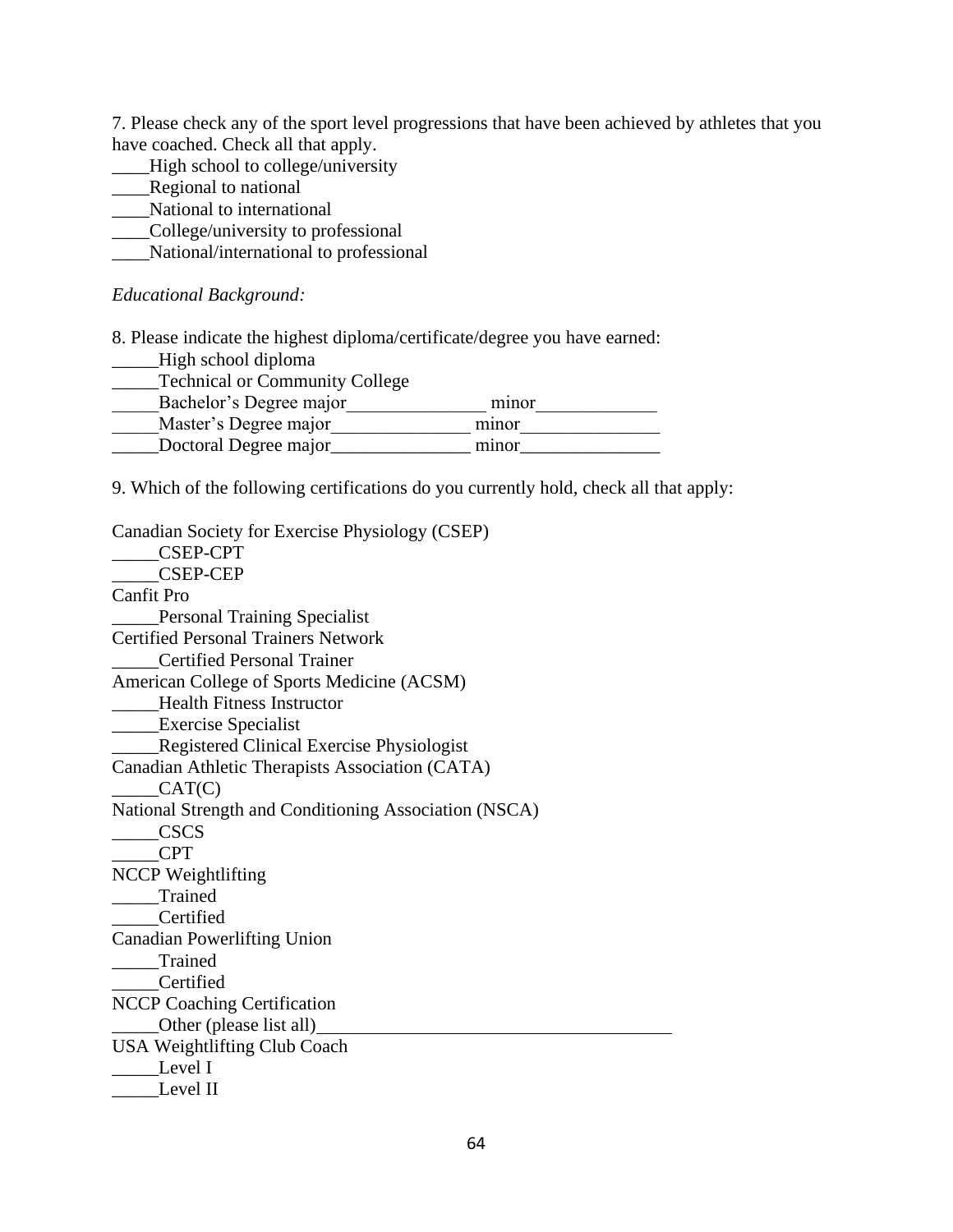\_\_\_\_\_Senior Coach Regional Coach \_\_\_\_\_International Coach \_\_\_\_\_Senior International Coach

\_\_\_\_\_\_\_\_\_\_\_\_\_\_\_\_\_\_\_\_\_\_\_\_\_\_ \_\_\_\_\_\_\_\_\_\_\_\_\_\_\_\_\_\_\_\_\_\_\_\_\_\_\_ \_\_\_\_\_\_\_\_\_\_\_\_\_\_\_\_\_\_\_\_\_\_\_\_\_\_\_ \_\_\_\_\_\_\_\_\_\_\_\_\_\_\_\_\_\_\_\_\_\_\_\_\_\_\_

Other (please list)

*Professional Experience:*

- 10. Please select the one that most accurately describes your current position:
- \_\_\_\_\_intern strength and conditioning coach (unpaid, provided education, and mentorship)
- \_\_\_\_\_co-operative education student strength and conditioning coach (paid undergraduate student, provided education, and mentorship)
- \_\_\_\_\_graduate assistant strength and conditioning coach (requirement of graduate program) \_\_\_\_\_volunteer assistant strength and conditioning coach

\_\_\_\_\_assistant strength and conditioning coach

\_\_\_\_\_head strength and conditioning coach

*Please complete the following questions about your experiences as an intern or co-operative* **education** *strength and conditioning coach. Check all that apply.*

11. Have you ever worked as an **intern or co-operative education** strength and conditioning coach in the following setting(s)? Check all that apply.

| High School       | $#$ of years                                                     |            |
|-------------------|------------------------------------------------------------------|------------|
| College           | # of years                                                       |            |
| <b>University</b> | # of years                                                       |            |
|                   | <b>Provincial Sport Organization/National Sport Organization</b> | # of years |
| Professional      | # of years                                                       |            |
| Private Sector    | # of years                                                       |            |

*Please complete the following questions about your experiences as a graduate assistant strength and conditioning coach. Check all that apply.*

12. Have you ever worked as a **graduate assistant** strength and conditioning coach in the following setting(s)? Check all that apply.

- \_\_\_High School # of years
- \_\_\_College # of years

University # of years

\_\_\_Provincial Sport Organization/National Sport Organization # of years

Professional # of years \_\_Private Sector # of years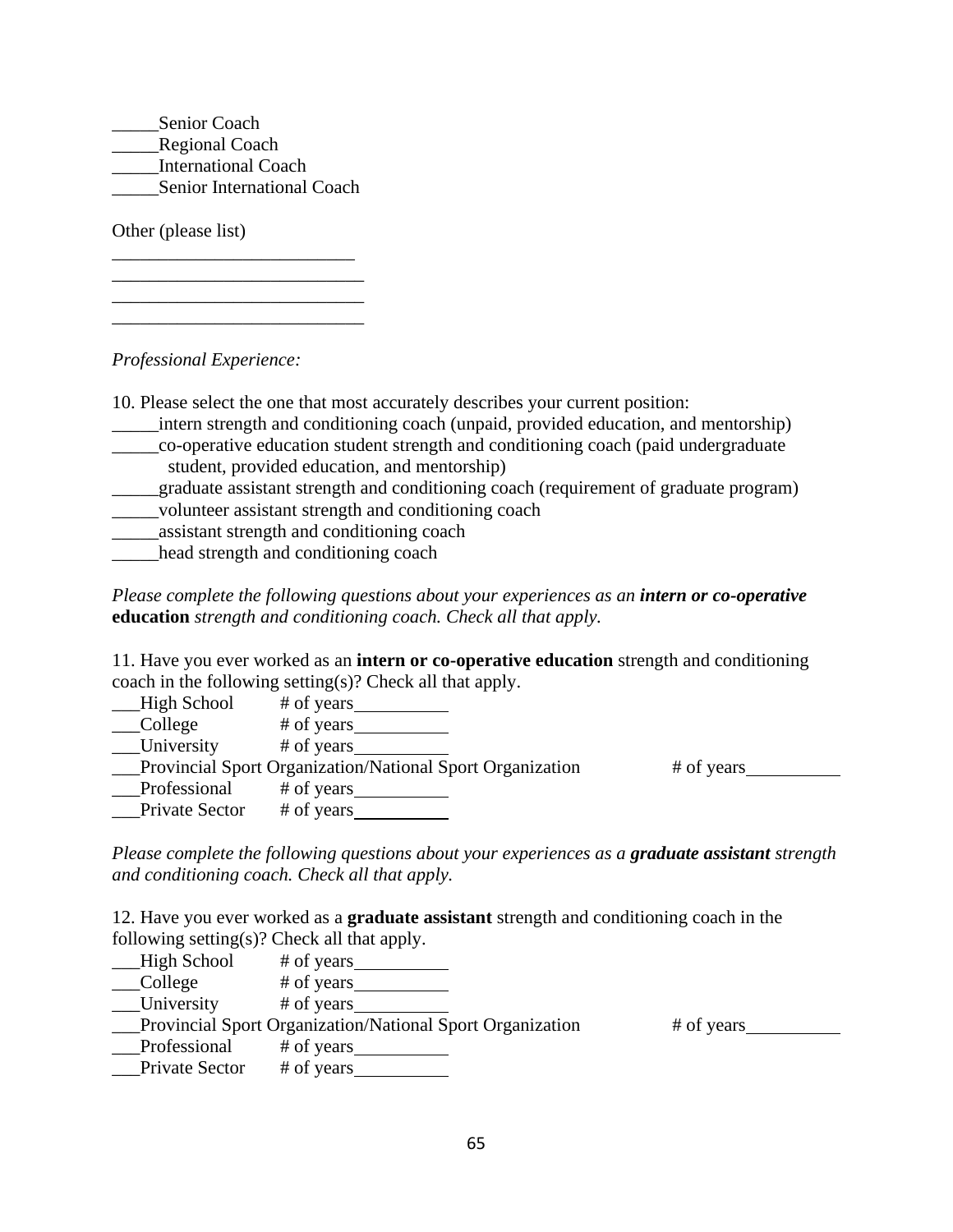*Please complete the following questions about your experiences as a volunteer assistant strength and conditioning coach. Check all that apply.*

13. Have you ever worked as a **volunteer assistant** strength and conditioning coach in the following setting(s)? Check all that apply.

| High School    | # of years                                                |            |
|----------------|-----------------------------------------------------------|------------|
| <b>College</b> | # of years                                                |            |
| University     | # of years                                                |            |
|                | Provincial Sport Organization/National Sport Organization | # of years |
| Professional   | # of years                                                |            |
| Private Sector | # of years                                                |            |

*Please complete the following questions about your experiences as an assistant strength and conditioning coach. Check all that apply.*

14. Have you ever worked as an **assistant** strength and conditioning coach in the following setting(s)? Check all that apply.

| High School    | # of years                                                  |            |
|----------------|-------------------------------------------------------------|------------|
| College        | # of years                                                  |            |
| University     | # of years                                                  |            |
|                | __Provincial Sport Organization/National Sport Organization | # of years |
| Professional   | # of years                                                  |            |
| Private Sector | # of years                                                  |            |

*Please complete the following questions about your experiences as a head strength and conditioning coach. Check all that apply.*

15. Have you ever worked as a **head** strength and conditioning coach in the following setting(s)? Check all that apply.

| __High School         | # of years $\overline{\phantom{a}}$                              |            |
|-----------------------|------------------------------------------------------------------|------------|
| __College             | # of years                                                       |            |
| __University          | # of years                                                       |            |
|                       | <b>Provincial Sport Organization/National Sport Organization</b> | # of years |
| Professional          | # of years $\frac{1}{\sqrt{1-\frac{1}{2}}}\right.$               |            |
| <b>Private Sector</b> | # of years                                                       |            |

*Staffing:(Only to be completed by head strength and conditioning coaches)*

16. Please indicate the number of full-time and/or part-time staff, intern/graduate assistants, and/or volunteer strength and conditioning **assistants** in your strength and conditioning program?

17. Paid full-time assistants  $\underline{\hspace{1cm}} 0 \underline{\hspace{1cm}} 1 \underline{\hspace{1cm}} 2 \underline{\hspace{1cm}} 3 \underline{\hspace{1cm}} 4 \underline{\hspace{1cm}} 5 \underline{\hspace{1cm}} 00RE \underline{\hspace{1cm}}$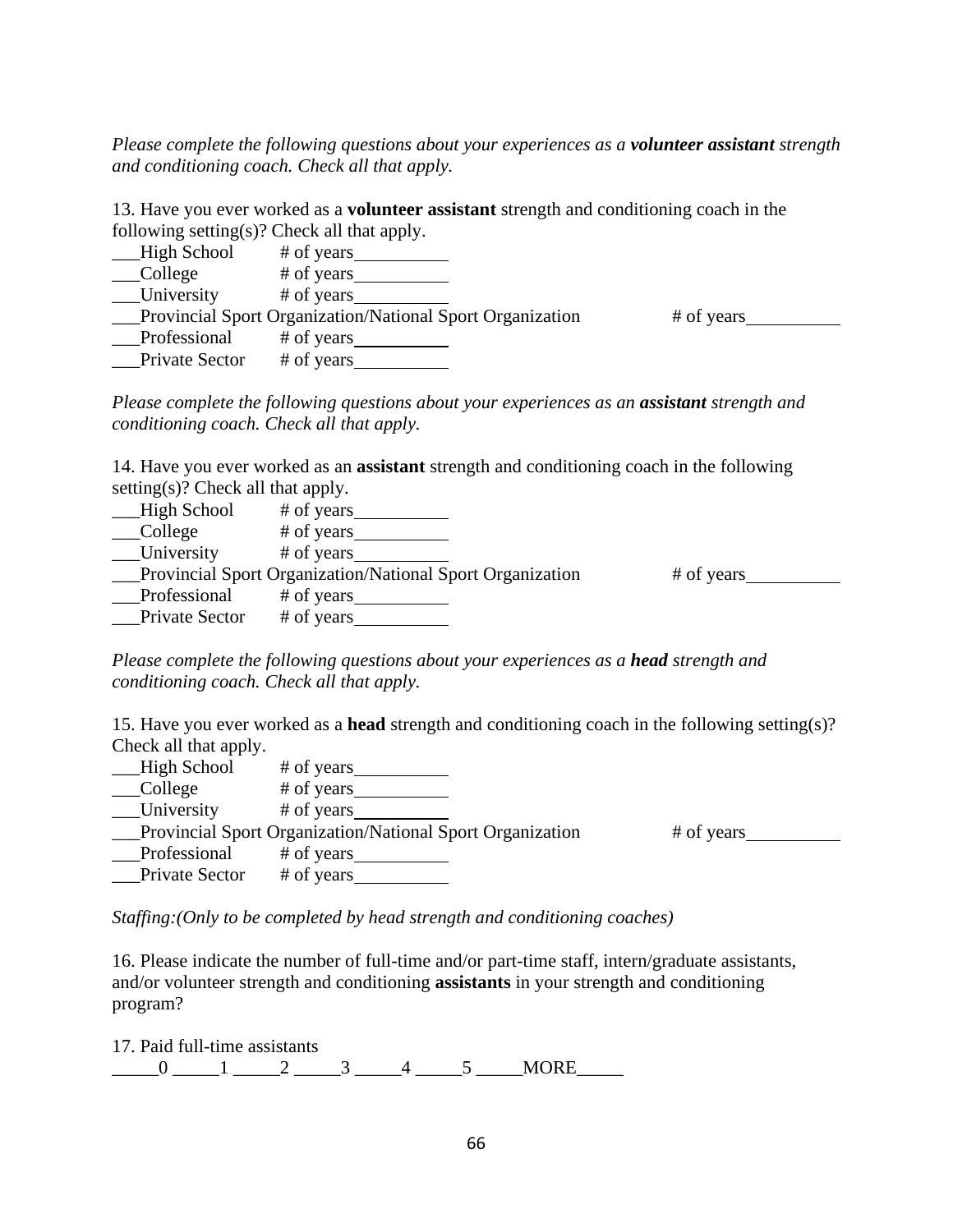| 18. Paid part-time assistants      |  |  |                                     |   |             |  |
|------------------------------------|--|--|-------------------------------------|---|-------------|--|
|                                    |  |  |                                     |   | <b>MORE</b> |  |
| 19. Number of graduate assistants? |  |  |                                     |   |             |  |
|                                    |  |  |                                     |   | <b>MORE</b> |  |
| 20. Number of interns?             |  |  |                                     |   |             |  |
|                                    |  |  |                                     | 4 | <b>MORE</b> |  |
|                                    |  |  | 21. Number of volunteer assistants? |   |             |  |
|                                    |  |  |                                     |   | <b>MORE</b> |  |
|                                    |  |  |                                     |   |             |  |

*Job Description:*

22. What is your current job title?

23. Are you a full-time or part-time strength and conditioning coach?

\_\_\_\_\_Full-time

Part-time

24. What is the length of your annual contract (in months)?

| h      |
|--------|
| ų      |
| 12     |
| Unsure |

25. What is your employment status?

| ≓acuitv |
|---------|
|---------|

\_\_\_\_\_Staff \_\_\_\_\_Independent Contractor Other \_\_\_\_\_Unsure

26. Indicate whether you perform duties in addition to your strength training and conditioning assignments (indicate all that apply)?

NO YES \*If YES, continue below. If NO, go to question 36. \_\_\_\_\_\_\_ Athletic coach (please indicate sport(s)) \_\_\_\_\_\_\_\_\_\_\_\_\_\_\_\_\_\_\_\_\_\_\_\_\_\_\_\_\_\_ \_\_\_\_\_\_ Teach physical education classes **Teach other classes** \_\_\_\_\_\_ Facility management

\_\_\_\_\_\_\_Other \_\_\_\_\_\_\_\_\_\_\_\_\_\_\_\_\_\_\_\_\_\_\_\_\_\_\_\_\_\_\_\_\_\_\_\_\_\_\_\_\_\_\_\_\_\_\_\_\_\_\_

27. Are you responsible for testing the physical performance of athletes?

\_\_\_\_\_NO

\_\_\_\_\_YES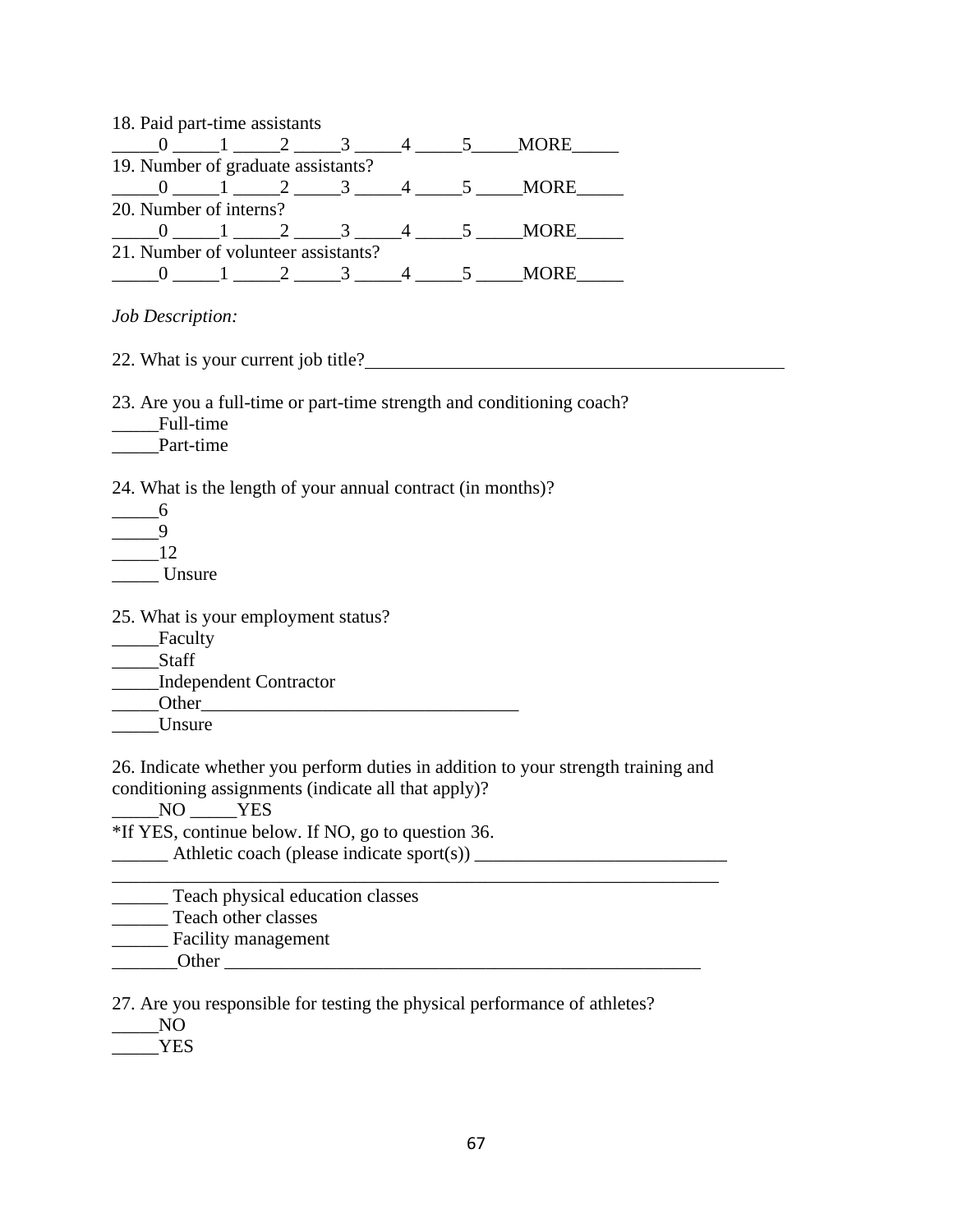28. Do you counsel athletes on proper nutrition?

 $\equiv$  NO YES

29. Do you counsel athletes regarding substance and/or drug abuse?

| $27.$ DV yuu |
|--------------|
| NO           |

\_\_\_\_\_YES

30. Are you responsible for weight room(s) equipment maintenance?

 $N$ O \_\_\_\_\_YES

31. Are you responsible for facility supervision when **NOT coaching** athletes?

\_\_\_\_\_NO \_\_\_\_\_YES

32. Do you help with recruitment of athletes?

 $\_\_$  NO \_\_\_\_\_YES

*Facility:*

33. How many resistance-training facilities at your institution are reserved exclusively for athletic performance?

 $\_\_0$  $\blacksquare$  $\overline{\phantom{a}}$ \_\_\_\_\_3 \_\_\_\_\_other how many\_\_\_\_\_\_

34. How many resistance-training facilities at your institution are shared with the general population **with** priority times for athletic performance?

 $\_\_0$  $\blacksquare$  $\frac{2}{2}$ \_\_\_\_\_3 other how many

35. How many resistance-training facilities at your institution that are shared with the general student population **without** priority times for athletic performance?

 $\_\_0$  $\blacksquare$  $\overline{2}$ \_\_\_\_\_3 \_\_\_\_\_other how many\_\_\_\_\_\_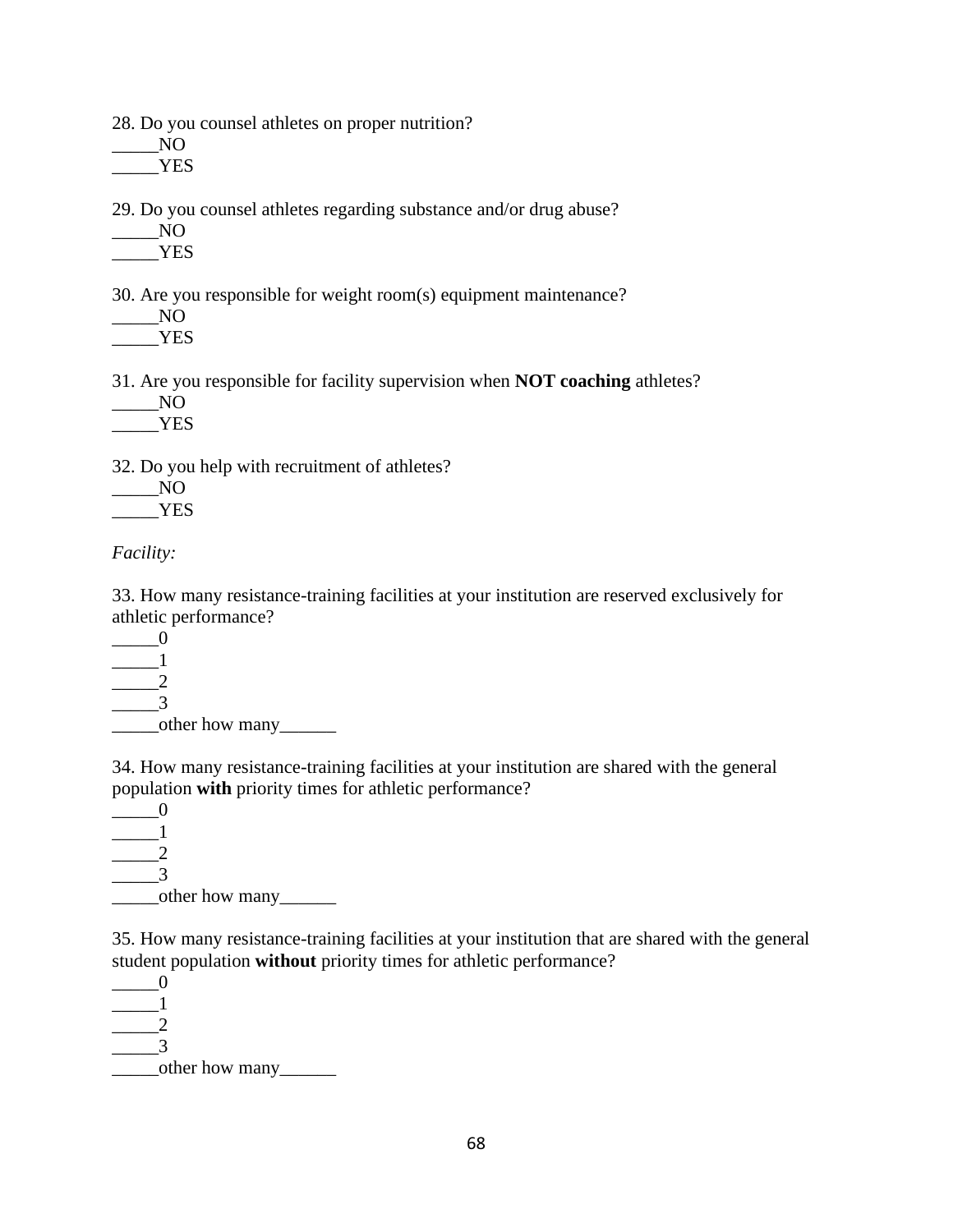#### *Career Goals:*

36. What are your career goals (check all that apply)?

\_\_\_\_\_Remain a strength and conditioning coach at the high school level

Remain a strength and conditioning coach at the collegiate level

\_\_\_\_\_Remain a strength and conditioning coach at the provincial/national level

\_\_\_\_\_Remain a strength and conditioning coach at the professional level

\_\_\_\_\_Remain a strength and conditioning coach in the private sector

Become a strength and conditioning coach at the high school level

Become a strength and conditioning coach at the collegiate level

\_\_\_\_\_Become a strength and conditioning coach at the provincial/national level

\_\_\_\_\_Become a strength and conditioning coach at the professional level

\_\_\_\_\_Become a strength and conditioning coach in the private sector

\_\_\_\_\_Become a teacher

\_\_\_\_\_Become an athletic administrator

Coach (sport)

Other<sub>2</sub>

\_\_\_\_\_ Uncertain

Thank you for taking the time to complete this survey.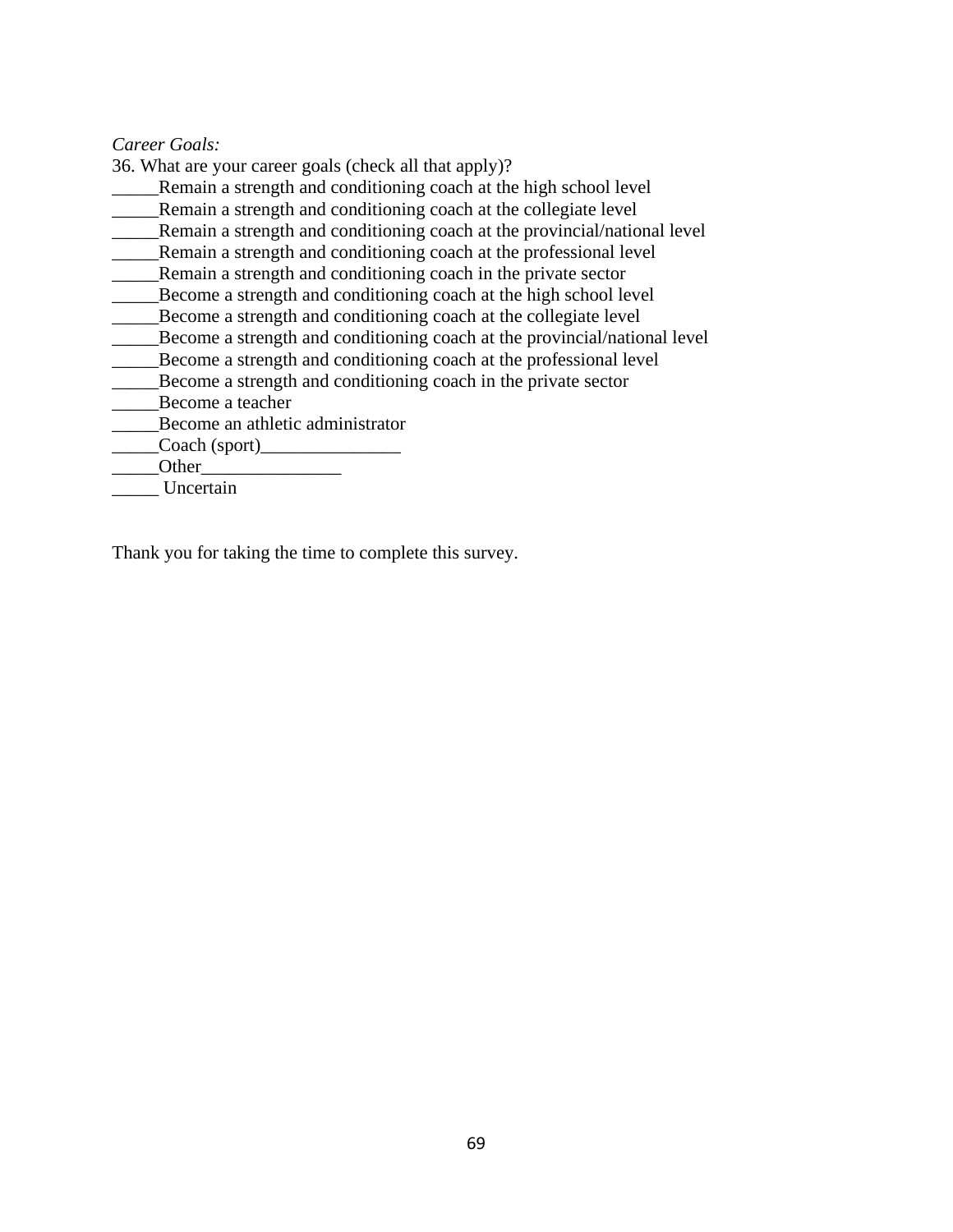## **4.2 Invitation to Pilot Study Participants**

Dear Strength and Conditioning Coach,

My name is Jordan Foley and I am a master's candidate in the Masters of Physical Education program at Memorial University of Newfoundland. I am conducting research on the characteristics of Canadian strength and conditioning coaches. Strength and conditioning coaches in Canada will be invited to participate in this study.

Although you may not be a Canadian strength and conditioning coach, you have been identified as a professional that has knowledge of the field of strength and conditioning in Canada that can provide input.

I am requesting your participation in a pilot study in order to refine the survey instrument that will be used in examining the characteristics of strength and conditioning coaches in Canada.

If you choose to participate in this pilot study, please visit LINK.

Please take the time to respond by October 5, 2020.

Your responses will be kept strictly confidential.

The proposal for this research has been reviewed by the Interdisciplinary Committee on Ethics in Human Research and found to be in compliance with Memorial University's ethics policy. If you have ethical concerns about the research, such as the way you have been treated or your rights as a participant, you may contact the Chairperson of the ICEHR at icehr@mun.ca or by telephone at 709-864-2861.

If you have any questions or concerns about your participation, please email me at jkf646@mun.ca.

Thank you for your time and assistance with this project.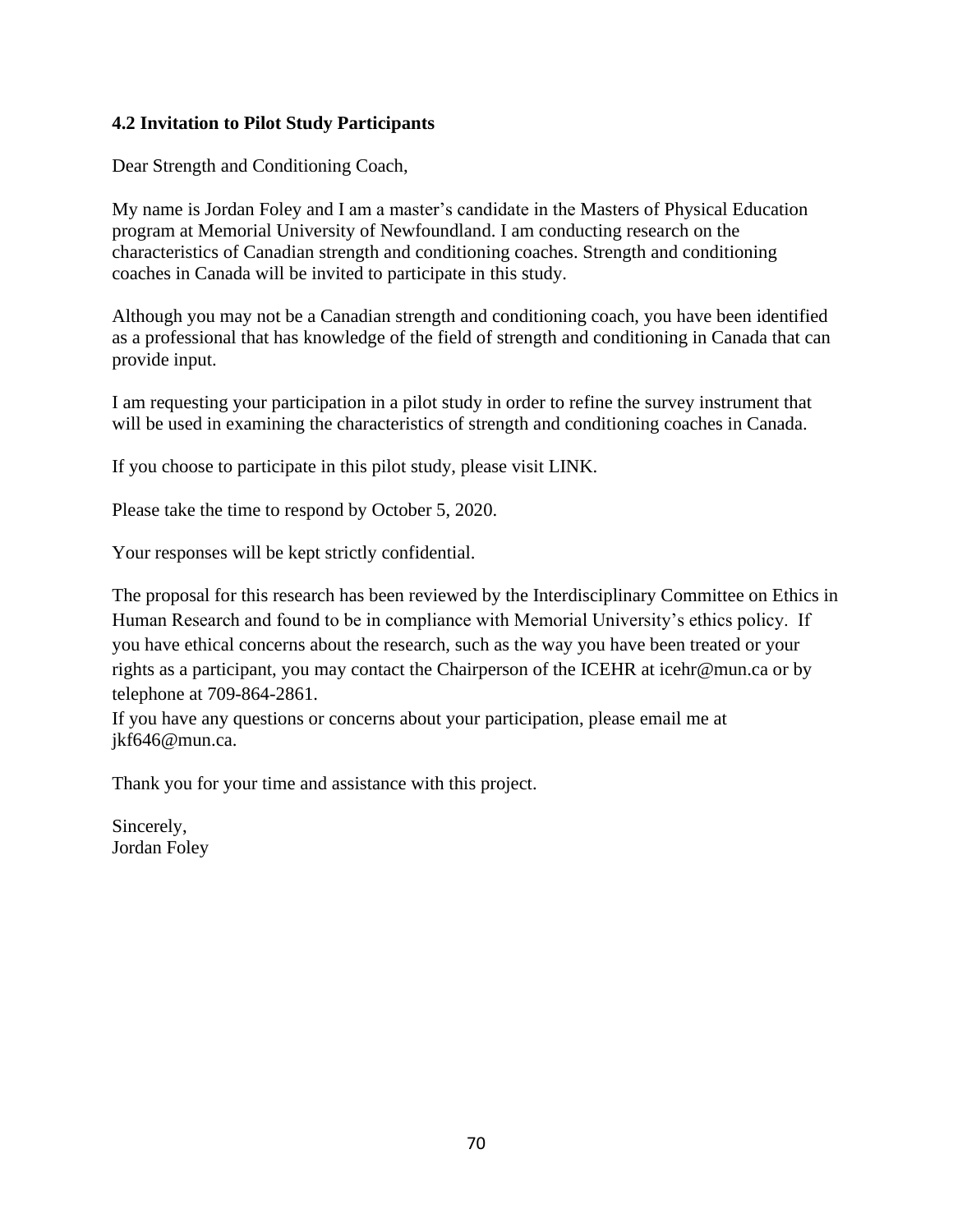## **4.3 Invitation to Research Participants**

Dear Strength and Conditioning Coach,

My name is Jordan Foley and I am a master's candidate in the Masters of Physical Education program at Memorial University of Newfoundland. I am conducting research on the characteristics of Canadian strength and conditioning coaches. Strength and conditioning (S&C) coaches in Canada will be invited to participate in this study. You will be asked to answer questions about your demographic information. Participation in this study is not a requirement of the Canadian Strength and Conditioning Association (CSCA) and the CSCA will not know whether you choose to participate or not.

The results of this research will allow us to accurately identify the characteristics of strength and conditioning coaches in Canada and provide comparisons to National Collegiate Athletic Association (NCAA) strength and conditioning coaches. Please take a few minutes of your time to complete the attached survey instrument. If you are aware of other suitable participants, please forward this invitation to them as well.

Based on the pilot study, the survey should take approximately 15 minutes to complete. If you choose to participate in this study, please visit LINK.

Please take the time to respond by November 6, 2020.

Your responses will be kept strictly confidential and only the aggregate results will be reported.

The proposal for this research has been reviewed by the Interdisciplinary Committee on Ethics in Human Research and found to be in compliance with Memorial University's ethics policy. If you have ethical concerns about the research, such as the way you have been treated or your rights as a participant, you may contact the Chairperson of the ICEHR at icehr@mun.ca or by telephone at 709-864-2861.

If you have any questions or concerns about your participation, please email me at jkf646@mun.ca.

Thank you for your time and assistance with this project.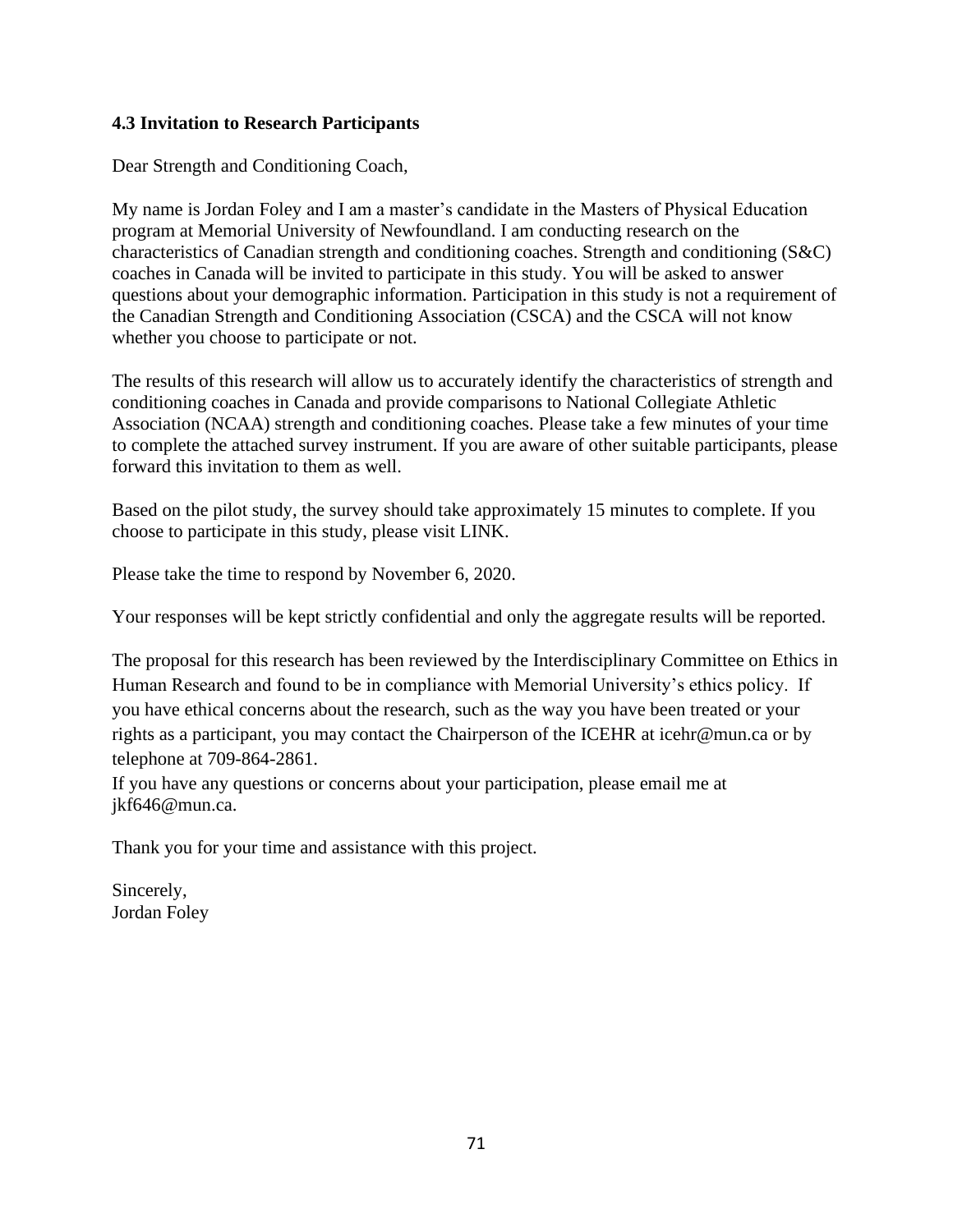# **4.4 Follow up Invitation to Research Participants**

Dear Strength and Conditioning Coach,

My name is Jordan Foley and I am a master's candidate in the Masters of Physical Education program at Memorial University of Newfoundland. This is a follow up to participate in research on the characteristics of Canadian strength and conditioning coaches. Strength and conditioning coaches in Canada have been invited to participate in this study with participation from across the country. You will be asked to answer questions about your demographic information. Participation in this study is not a requirement of the Canadian Strength and Conditioning Association (CSCA) and the CSCA will not know whether you choose to participate or not.

The results of this research will allow us to accurately identify the characteristics of strength and conditioning coaches in Canada and provide comparisons to National Collegiate Athletic Association (NCAA) strength and conditioning coaches. Please take a few minutes of your time to complete the attached survey instrument. If you are aware of other suitable participants, please forward this invitation to them as well.

Based on the pilot study, the survey should take approximately 15 minutes to complete. If you choose to participate in this study, please visit LINK.

Please take the time to respond by November 6, 2020.

Your responses will be kept strictly confidential and only the aggregate results will be reported.

The proposal for this research has been reviewed by the Interdisciplinary Committee on Ethics in Human Research and found to be in compliance with Memorial University's ethics policy. If you have ethical concerns about the research, such as the way you have been treated or your rights as a participant, you may contact the Chairperson of the ICEHR at icehr@mun.ca or by telephone at 709-864-2861.

If you have any questions or concerns about your participation, please email me at jkf646@mun.ca.

Thank you for your time and assistance with this project.